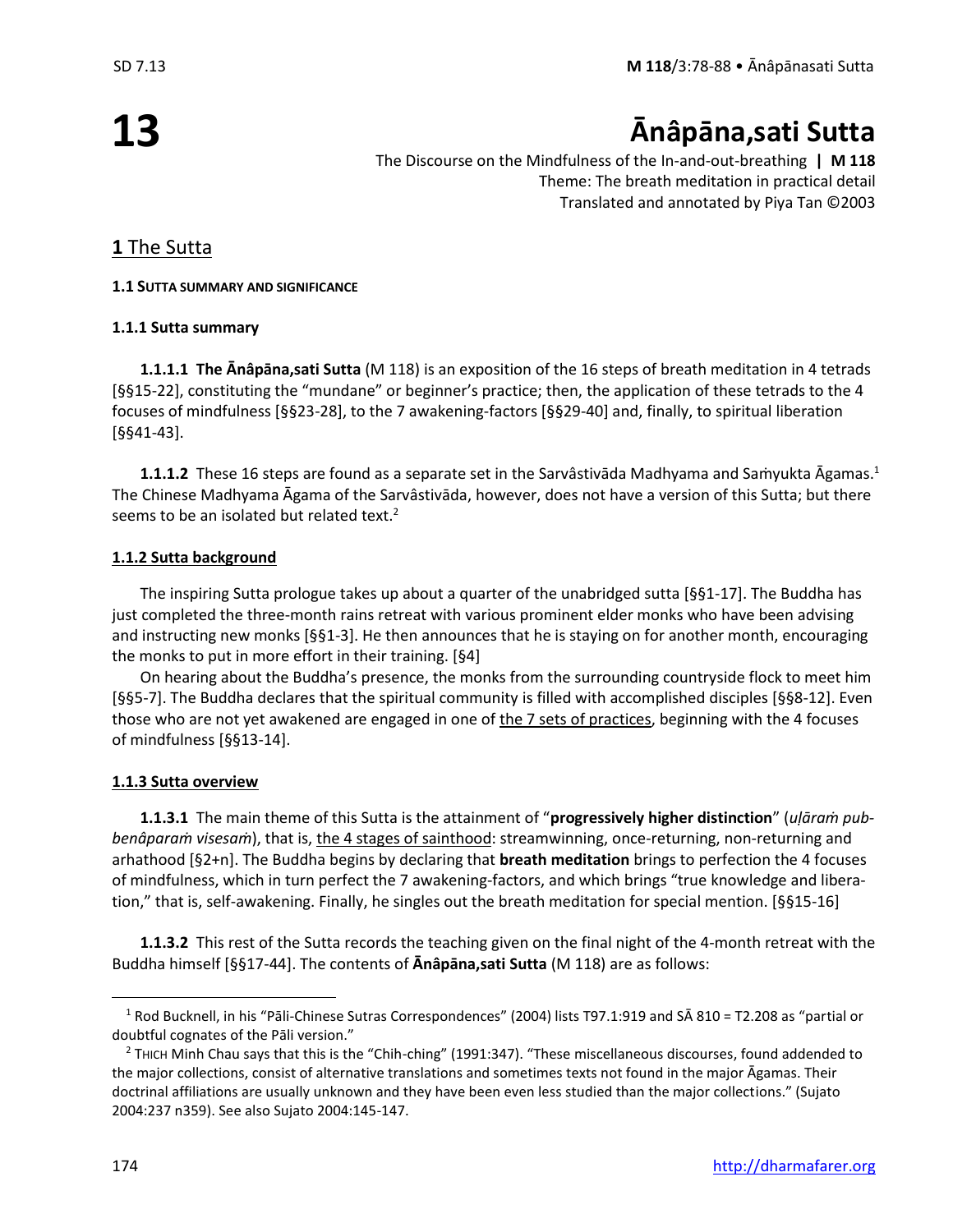[2.3.5.3]

### **The prologue** (§§1-17) [1.1.2]

- **§§1-3** The Buddha just completes the 3-month rains-retreat which include some prominent elders.
- **§4** The Buddha announces that he is staying on for another month.
- **§§5-7** Monks from the surrounding areas flock to listen to the Buddha.
- §§8-12 The Buddha declares that the spiritual community is filled with accomplished disciples.
- **§§13-14** Even the unawakened monks are engaged in practising one of the 7 sets of teachings. [1.3]
- **§§15-16** The prominence of the breath meditation.

#### **The levels of perfections through breath meditation**

- **§17** Preparation for the meditation.
- **§§18-23** The mundane (basic) 16-step breath meditation.
- **§§24-28** Perfection of the 4 focuses of mindfulness.
- **§§29-40** Perfection of the 7 awakening-factors.
- **§§41-44** Perfection of true knowledge and liberation. Conclusion.

### **1.1.4 Sutta significance**

**1.1.4.1** In **the Icchā,naṅgala Sutta** (S 54.11), breath meditation is declared to be "the noble abode, the perfect abode, the Tathagata's abode,"<sup>3</sup> because during the rains-retreat, the Buddha "mostly dwells in the concentration by mindfulness of breathing."<sup>4</sup> It is called an "abode" (*vihāra*) because the Buddha enjoys the bliss of dhyana through it.

The key text of breath meditation (*ānâpāna,sati*) is, of course, **the Ānâpāna,sati Sutta** (the discourse on the mindfulness of the in-and-out-breathing) found in the Majjhima Nikāya (M 118/3:77-88), SD 7.13. There are also 4 brief versions of the breath meditation given in the Samyutta (S 54.13-16) [1.2].

### **1.2 RELATED SUTTAS**

**1.2.1** The Ānâpāna,sati Sutta (M 118) should be studied with **the Ānâpāna Saṁyutta** (S 54), 5 the most important sutta of which is **the (Ānâpāna,sati) Ᾱnanda Sutta 1** (S 54.13), whose contents are reprised in **S 54.14-16**, that is, 4 other versions of the mindfulness of breathing (*ānâpāna,sati*), differing only in their respective settings:

| (Ānâpāna, sati) Ānanda Sutta 1 | $(S 54.13/5:328-333)$ | Ānanda asks a question (at Sāvatthī)    |
|--------------------------------|-----------------------|-----------------------------------------|
| (Ānâpāna,sati) Ānanda Sutta 2  | $(S 54.14/5:333-335)$ | Unprompted, to Ananda (at Sāvatthī?)    |
| (Ānâpāna,sati) Bhikkhū Sutta 1 | (S 54.15/5:335 f)     | Monks ask a question (at Sāvatthī?)     |
| (Ānâpāna,sati) Bhikkhū Sutta 2 | $(S 54.16/5:336-340)$ | Unprompted, to the monks (at Sāvatthī?) |

The two **Ānanda Suttas** (S 54.13+14) differ only in that in the Ānanda Sutta 2 (S 54.14), Ānanda requests the Buddha to teach him, "Bhante, our teachings are rooted in the Blessed One, guided by the Blessed One, have the Blessed One as refuge. It would be good indeed if the Blessed One were to explain its meaning. Having heard the Blessed One, the monks would remember it."<sup>6</sup> These suttas also share a pericope on <u>the 7</u>

<sup>3</sup> *Ariya,vihāra, brahma,vihāra, tathāgata,vihāra*. Cf *ariya,vāsa* in **Ariya,vāsa S 2** (A 10.20), SD 10.15.

<sup>4</sup> S 54.11/5:325 f.

<sup>5</sup> See Bodhi's intro: S:B 1516 f.

<sup>6</sup> *Bhagavam,mūlakā no bhante dhammā, bhagavaṁ nettikā, bhagavaṁ paṭisaraṇā. Sādhu vata bhante bhagavatañ-ñ'eva paṭibhātu etassa bhāsitassa attho.Bhagavato sutvā bhkikkhū dhāressantîti*. This is stock (M 1:309 f, 317, 465, 3:115; S 2:80 f; S 36.6.6/4:207; A 1:199, 4:158, 351, 5:355).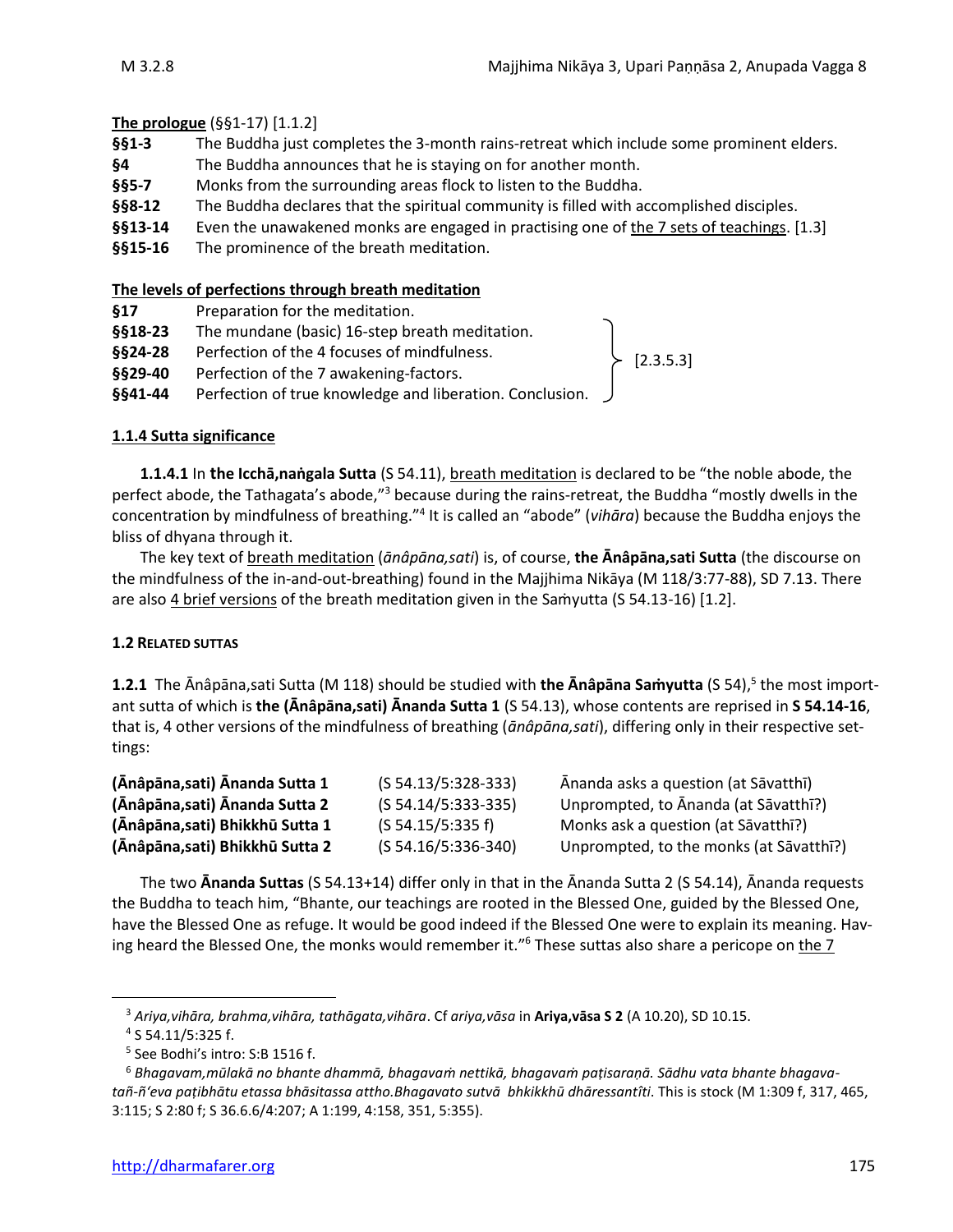awakening-factors (*satta bojjhaṅga*).<sup>7</sup> The 2 **Bhikkhū Suttas** (S 54.15+16), too, share a similar pattern, mutatis mutandis, in that the interlocuters are "a number of monks" (*sambahulā bhikkhū*).

**1.2.2 The Mahā Rāhul'ovāda Sutta** (M 62) closes with the section on *ānâpāna,sati*, and ends with the remark that "when mindfulness of in-and-out-breathing is cultivated and often developed in this manner, even the last breath leaves with your knowledge, not without it." (M 62,30/1:426). That is to say, when a dying person is mindful of his breath, he dies calmly with mindfulness and clear comprehension. **The Visuddhi,magga** says: "Herein there are 3 kinds of *final* breaths on account of cessation, that is to say, final in *becoming*, final in *absorption*, final in *death*. For, among the various kinds of existence, in-breaths and out- breaths occur only in the sense-sphere existence, not in the form-existence nor the formless existence." (Vism 8.241/291 f)<sup>8</sup>

### **1.2.3 Writing and reading**

**1.2.3.1** The best known explanation on the traditional practice of breath meditation is given in **the Visuddhi,magga** (Vism 8.145-244). A good reference is Ñāṇamoli's *Mindfulness of Breathing* (3rd ed 1973). Thich Nhat Hanh gives a contemporary free interpretation of breath meditation in *Breathe! You Are Alive* (1988, 1990, 1996). In other words, his translation and explanations do not closely follow the Pali but he has given his own views on them, like writing his own story. [1.2.3.4]

**1.2.3.2** We thus have 2 styles of sutta-based works. The 1st kind is **explanatory** or **commentarial**, which basically tries to explain the sutta or passage based as close as possible to sutta teachings and early Buddhism to bring out the meaning and significance of the text. This is especially helpful and preferable when we read them for guidance and clarification in our own practice of early Buddhism.

The "**commentarial**" approach is, by definition, a "close study" of a sutta or text in keeping with other the teachings of other suttas and related texts, especially their classical commentaries. Such works often reflect the works and practice of those who are themselves committed Buddhist practitioners, following early Buddhism. Both these approaches try to bring out the teachings as "traditionally" intended, basically trying to answer: "What exactly in this passage saying?" or even "What is the Buddha (or his disciple) teaching?"

**1.2.3.3** The 2nd style of writing is essentially a "free interpretation," even a personal review of a sutta or Buddhist work. This style usually describes or reflects the works of popular teachers and Buddhist celebrities who work to attract and inspire followers rather than explain Buddhism in a traditional way. Their translations and interpretations of the suttas and texts are often said to be "free," even "innovative." In other words, they are meant to be read as the writer's own ideas rather than as explaining the Buddha's teachings.

Having said that, any self-respecting and responsible translator, teacher or writer knows Buddhist translation work and teaching involve a range of "textual fidelity," close readings, explanations and interpretations of the texts and teachings. As such, whatever we are writing on the suttas or Buddhism is often our own views, rightly or wrongly, interpreting the original texts.

Serious students of early Buddhism are likely to ask that key question: Is the author a committed practitioner of early Buddhism? Here again, we need to give some allowance as to how we define "committed," "practitioner" and "early Buddhism." Generally, we each know (or think we know) what we are looking for, and this is what usually guides us in what to read (or *who* to read), and what to *do* about what we have read. This is something we must decide for ourselves.

<sup>7</sup> **Ᾱnâpāna,sati S,** M 118/3:85-87 (SD 7.13) = **(Bojjhaṅga) Sīla S,** S 46.3/5:67-70 (SD 10.15) = **Ᾱnanda S 1,** S 5:331-333 = **Ᾱnanda S 2,** S 5:334 f [1.2.1].

<sup>8</sup> See **Mahā Rāhulôvāda S** (M 62,30/1:426), SD 3.11 n.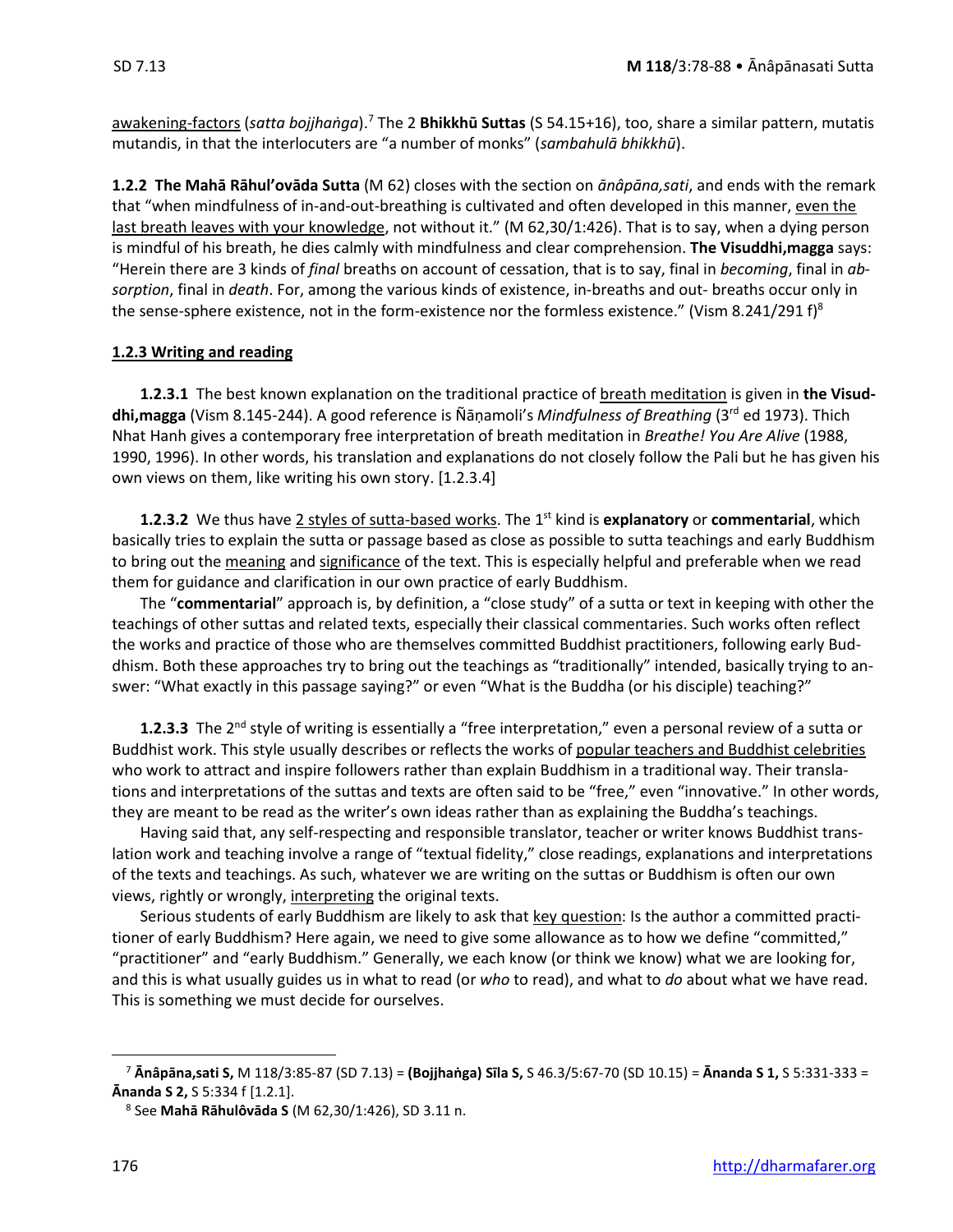### **1.3 THE 7 SETS**

1.3.1 The Ānâpāna,sati Sutta opens with an extended list based on the 7 sets<sup>9</sup> [§13], and culminates in the breath meditation [§14]. The 7 sets are elaborated in **the Mahā Sakul'udāyī Sutta**. <sup>10</sup> In **the Pāsādika Sutta** (D 29), the Buddha exhorts,

Cunda, all of you to whom I have taught these truths that I have directly known should gather together and recite them, comparing meaning with meaning, comparing text with text [comparing spirit with spirit, letter with letter], without dissension [without quarrelling], so that this holy life might endure and stand for a long time for the profit of the many, the happiness of the many, out of compassion for the world, and for the benefit, profit and happiness of devas and humans.

(D 29,16-18/3:127 f)

In **the Mahā Parinibbāna Sutta** (D 16), the Buddha exhorts regarding these 7 sets, thus: "You are to learn them well, associate with them, cultivate them, develop them" (D 16,3.50/2:120).

**1.3.2** Various methods of meditation are then listed [§14], but only the breath meditation is explained in full. The Commentary explains the reason for this is that a large number of monks take it as their meditation practice (MA 4:139). It should also be added that the breath meditation is the key meditation in the Buddha's own spiritual life. The first record we have of his meditation experience is breath meditation when he is a child of 7, and on the night of his awakening, too, he uses the breath meditation (MA 2:291).<sup>11</sup>

### **2** The breath

### **2.1** *ĀNÂPĀNA*

### **2.1.1 Vedic antecedents**

**2.1.1.1** The key ancient Indian word for breath is the Sanskrit term, *prāṇa* (P *pāṇa*)*,* which means both breath and life (that is, to live is to breathe). The word *prāṇa* is a derivative noun, originally meaning "the breath in front," that is, the inhaled air, and is combined with its opposite, *apāna*, "the breath down or away," that is, the exhaled air, to refer to *respiration*. **Zysk** gives this helpful point regarding the ancient Indian conception of the breath:

Observation of the vital function of these complementary aspects of respiration, combined with intuitions about the function of wind after it entered the body, eventually led Indians to conceptualize and codify the bodily winds and their operations in the human organism. *Prâṇa* assumed the character of vital breath, inhaled air in the process of respiration, and was the principal wind in the upper part of the body, on which all other breaths depended. *Apâna* was the exhaled air, and the essential wind in the lower part of the body.

Ancient Indians identified organs resembling lungs (*pupphusa*, *kloman*) as part of human and animal anatomy, but they never understood their function in respiration. They conceived the lungs to

<sup>9</sup> **The 7 sets** are: the 4 satipatthanas (*satipaṭṭhāna*) (SD 13), the 4 right efforts (*padhāna*) (SD 10.2), the 4 bases of power (*iddhi,pāda*) (SD 10.3), the 5 faculties (*indriya*) (SD 10.4), the 5 spiritual powers (*bala*) (SD 10.5), the 7 awakening-factors (*bojjhaṅga*) (SD 10.1), and the noble eightfold path (*atthaṅgika ariya,magga*) (SD 6.10). These 7 sets together form the 37 limbs of awakening (*bodhi,pakkhiya,dhammā*).

<sup>10</sup> M 77,15-21/11 f, SD 6.18.

<sup>11</sup> See eg **Mahā Saccaka S** (M 36,17.31-44/1:242-249), SD 1.12.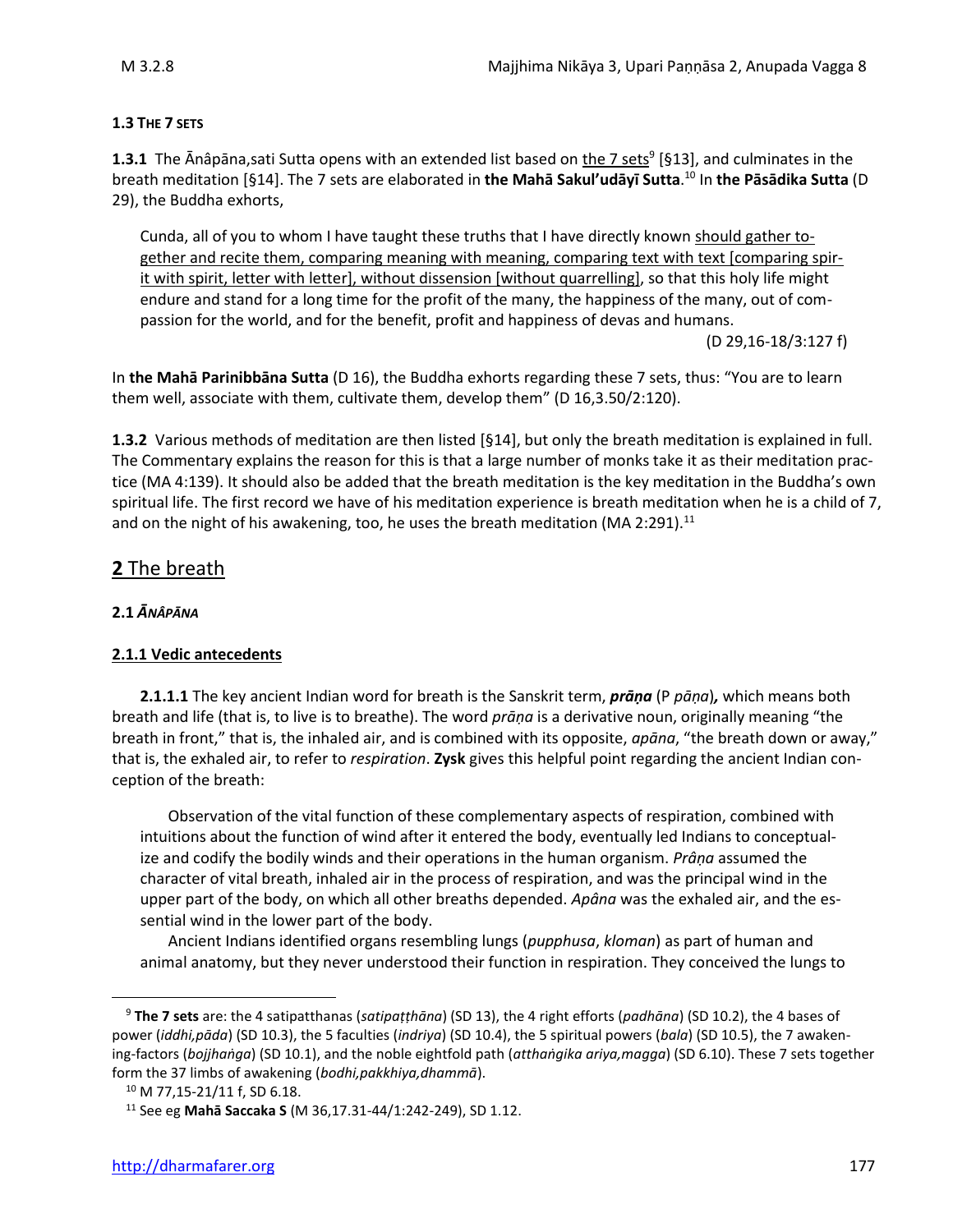be the locus of phlegm, and usually the heart to be the seat of vital breath. Respiration was simply the intake and expulsion of vital air from the body. Once in the body, it was carried throughout the organism by a series of vessels and stimulated the vital functions of the various bodily organs and parts. Each bodily function or locus of bodily functions had a wind or breath that acted as its motivator, giving rise to innumerable vital breaths, which eventually became codified into five basic bodily winds: *prāṇa*, *apāna*, *vyāna*, *udāna* and *samāna*. (Zysk 1993:198)

**2.1.1.2** While these terms began as metaphysical speculation in the early Upaniṣads, they have always been a clear, integral and effective methodology of early Buddhist meditation practice. The terms as such are not found in Buddhism, but what the Upaniṣads speculated on, the early Buddhist experienced directly and, more importantly, make it available, not just to the select few, but to all who would learn.

**2.1.1.3** The first term, *prāṇa* [2.1.1.1], is the most common of the "5 winds," and is a general term for the breath and for life (that which breathes) itself.<sup>12</sup> Although the Vedic system generally defines *prāṇa* as the in-breath, the Pali term here is usually *āna* (with the verb *assasati,* "he breathes in")*.* <sup>13</sup> The term *apāna* came to mean "down-going winds" (*adho,gamā vātā*), the breath that moves down from the navel, controlling evacuation and flatus (the breaking of wind).<sup>14</sup>

*Vyāna* refers to the interval between inhalation and exhalation, that is, when we are very relaxed, or on a deeper meditation level.<sup>15</sup> The Upanishadic tradition generally defines *samāna* as the breath in the abdomen (abdominal breathing) and associates it with the digestion of food and nourishment of the body.<sup>16</sup> However, as we shall see from **the Mahā Rāhul'ovāda Sutta** (M 62) [2.1.1.4], the early Buddhists are aware of both abdominal breathing (*kucchisayā vātā*) and thoracic breathing (*koṭṭhasayā vātā*).<sup>17</sup>

**2.1.1.4** Now let us look at the early Buddhist definition of the wind element and the purpose of reflecting on it, as given in **the Mahā Rāhul'ovāda Sutta** (M 62):

Rāhula, what is **the wind element** [motion]? <sup>18</sup>

The wind element may be either internal or external. And what, Rāhula, is the internal wind element?

<sup>12</sup> Ṛg,veda and Sāma,veda def *prāṇa* as being threefold: (1) it indicates and motivates life (ṚV 1.48.10, 66.1, 101.5, 3.53.21, 10.121.3); (2) it represents the atmospheric air (*vāta*) or wind (*vāyu*) inside man; and (3) it is connected with respiration (RV 10.189.1 f; SV 2.726 f). Cf connection of human breath and atmospheric wind in the Puruṣa hymn (RV 10.90.13). The Buddha however defines *pāṇa* as (1) the breath; (2) life; and (3) a living being. As evident from **Mahā Rāhul'ovāda S** (M 62) below, atmospheric wind or air is simply called *vāta*, whether internal or external. See also Zysk 1993:199-201.

<sup>&</sup>lt;sup>13</sup> Although this distinction is not prominent in the suttas, their Comys and Upanisads foll the same defs: see (2.1.2).

<sup>14</sup> For further etym, see SD 49.4 (5.2.2).

<sup>15</sup> Cf Chāndogya Upaniṣad: *yad vai prāṇiti sa prāṇaḥ* | *yad apāniti so 'pānaḥ* | *atha yaḥ prāṇâpānayoḥ saṁdhiḥ sa vyānaḥ* | *yo vyānaḥ sā vāk* | *tasmād aprāṇann anapānan vācam abhivyāharati* || "the *prāṇa* is the out-breath, the *apāna* is the in-breath. The *vyāna* is where the *prāṇa* and the *apāna* meet. This *vyāna* is speech. Therefore, when one speaks, one stops the *prāṇa* and the *apāna*" (ChU 1.3.3). In ancient Indian medicine, *vyāna* is said to be responsible for blood circulation.

<sup>16</sup> See eg Maitrī Upaniṣad 2.6 & Zysk 1993:205 f. This aspect of the 5 winds is close to *aṅgam-aṅgânusārino vātā* (M 62,11 below). Its prominence in our times is found as the "Vipassana" meditation method of watching the rise and fall of the belly (two-fingers' breath above the navel), as taught by Mahasi Sayadaw.

 $17$  See also Bodewitz 1986:334-336. For a summary, see Olivelle 1996:l-li.

<sup>18</sup> "Wind," *vāyo*, or "air" element, ie, motion, in Abhidhamma, said to be "strengthening" or "supporting" (*vitthambhana,lakkhaṇa*). On how winds cause pains, see **Dhānañjāni S** (M 97,28-29/2:193), SD 4.9.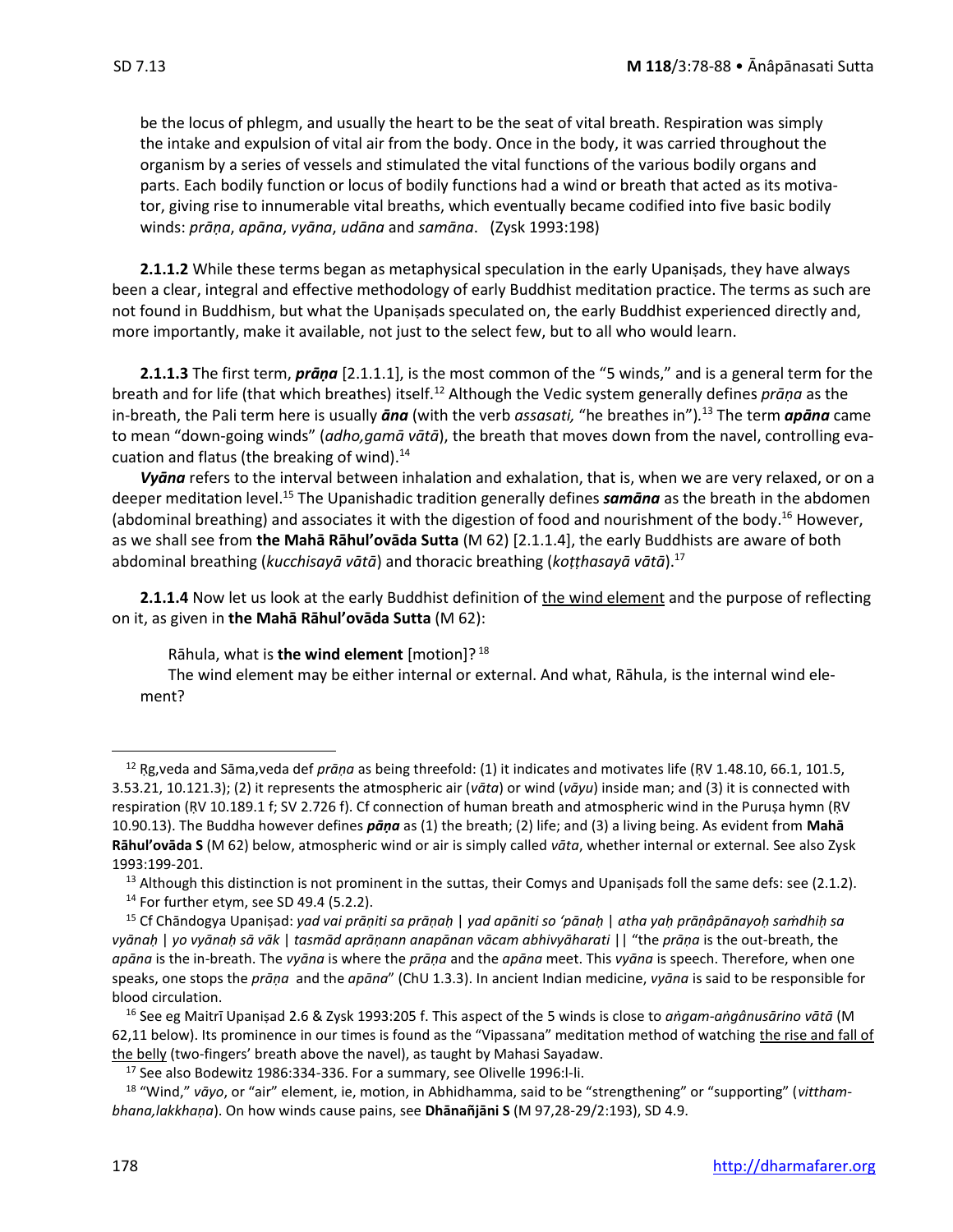Rāhula, whatever that is wind [airy], wind-like and clung to internally and individually [belonging to oneself], namely*,* 19

| uddhangamā vātā         | up-going winds,                                        |
|-------------------------|--------------------------------------------------------|
| adhoqamā vātā           | down-going winds,                                      |
| kucchisayā vātā         | winds in the belly [abdominal breathing],              |
| kotthasayā vātā         | winds in the chest [thoracic breathing], <sup>20</sup> |
| angam-angânusārino vātā | winds that course through the limbs, 21                |
| assāso passāso          | in-breath and out-breath,                              |

or whatever else that is wind, wind-like and clung to internally and individually [belonging to oneself]—this, Rāhula, is called internal wind element.

Now both the internal wind element and the external wind element are simply wind element**.**  And that should be seen as it really is with right wisdom thus:

'This is not mine, this I am not, this is not my self.'

*Having seen it thus as it really is with right wisdom*, one is revulsed by *the wind element*, *by wisdom the mind becomes detached [lust-free]*. (M 62,11/1:422 f)*,* SD 3.11

#### **2.1.2 Buddhist definitions**

**2.1.2.1** The term *ānâpāna* (with variant readings: *ānâpāṇa, āṇâpāna, āṇâpāṇa*) means "inhaled and exhaled breath, inhalation and exhalation, inspiration and expiration, respiration, breathing" (CPD). The dvandva *ānâpāna* is resolved as *āna + apāna*. <sup>22</sup> The verbs are *assasati* and *passasati,* respectively, and the Sutta instructs the meditator to first direct himself to *assasati* ("he breathes in"), and then to *passasati* ("he breathes out"). However, there are divergent opinions here. $^{23}$ 

**2.1.2.2 The Visuddhi,magga** says that the Vinaya Commentary takes *assāsa* (ie *āna,* Skt *prāṇa*) as the out-breath, and *passāsa* (or *apāna*), the in-breath.<sup>24</sup> The Sutta Commentaries (like the Upaniṣad tradition) [2.1.1], however, take them as the reverse. Buddhaghosa (the Vism author) himself notes that when a baby leaves its mother's womb, the air is first expelled from within and then air enters with a fine dust, strikes the palate and is extinguished (with the baby's sneezing) (Vism 7.164/271 f).

<sup>19</sup> According to **Visuddhi,magga,** "winds" are responsible for the various internal motions of the body, viz, "up-going winds" (*uddhaṅ,gamā vātā*) for vomiting and belching, "down-going winds" (*adho,gamā vātā*) for the expelling of dung and urine (Vism 350). "Wind" here clearly refers to elemental "motion," not to the object moved.

<sup>20</sup> *Koṭṭha* means "the stomach or abdomen" (PED); and, *kucchi* is "belly, womb." As such, here I take *koṭṭhasayā* to be cognate with or related to Skt *koṣṭhya* (mfn), meaning "proceeding from the chest, emitted (as a sound) from the centre of the lungs" (SED), which makes clear sense here.

<sup>21</sup> "Winds that course through the limbs," *aṅgam-aṅgânusārino vātā*. In ref to this, **Peter Harvey** says, "Note that the 'motion/air' element might be related to the modern concept of electrical discharges of the nerves … In that case, the mind would move the body by effecting the electrical modulation of nerve discharges." (1993:7 digital ed). In contemporary terms, these "winds" clearly refer to the oxyhaemoglobin, ie, the oxygen in the blood, coursing through the body. Clearly, this is the *samāna* as def in Maitrī Upaniṣad, where it is said to be the wind that conducts into apāna (the downward passing wind) the coarse element of food and distributes in each limb the most subtle element of food (MU 2.6).

<sup>22</sup> Cf Skt *prāṇâpāna*, ie *prāṇa* + *apāna* (ts), where *prāṇa* is the breath of life, the air inhaled, while *apāna* is the vital air (one of the 5 airs) [2.1.1.3] that goes down through the body and out through the anus (it also refers to the anus itself) (SED).

<sup>23</sup> For a detailed study on *āna* + *apāna*, see Analayo 2005 at M 1:425n = 2011:350 n53.

<sup>24</sup> *Assāso'ti bahi nikkhamana,vāto*. *Passāso ti anto pavisana,vāto. Suttant'aṭṭhakathāsu pana uppaṭipāṭiyā āgataṁ*, "*Assāsa* means out-going wind; *passāsa* means in-coming wind. But in the Sutta Commentaries, it is the reverse" (VA 2:408).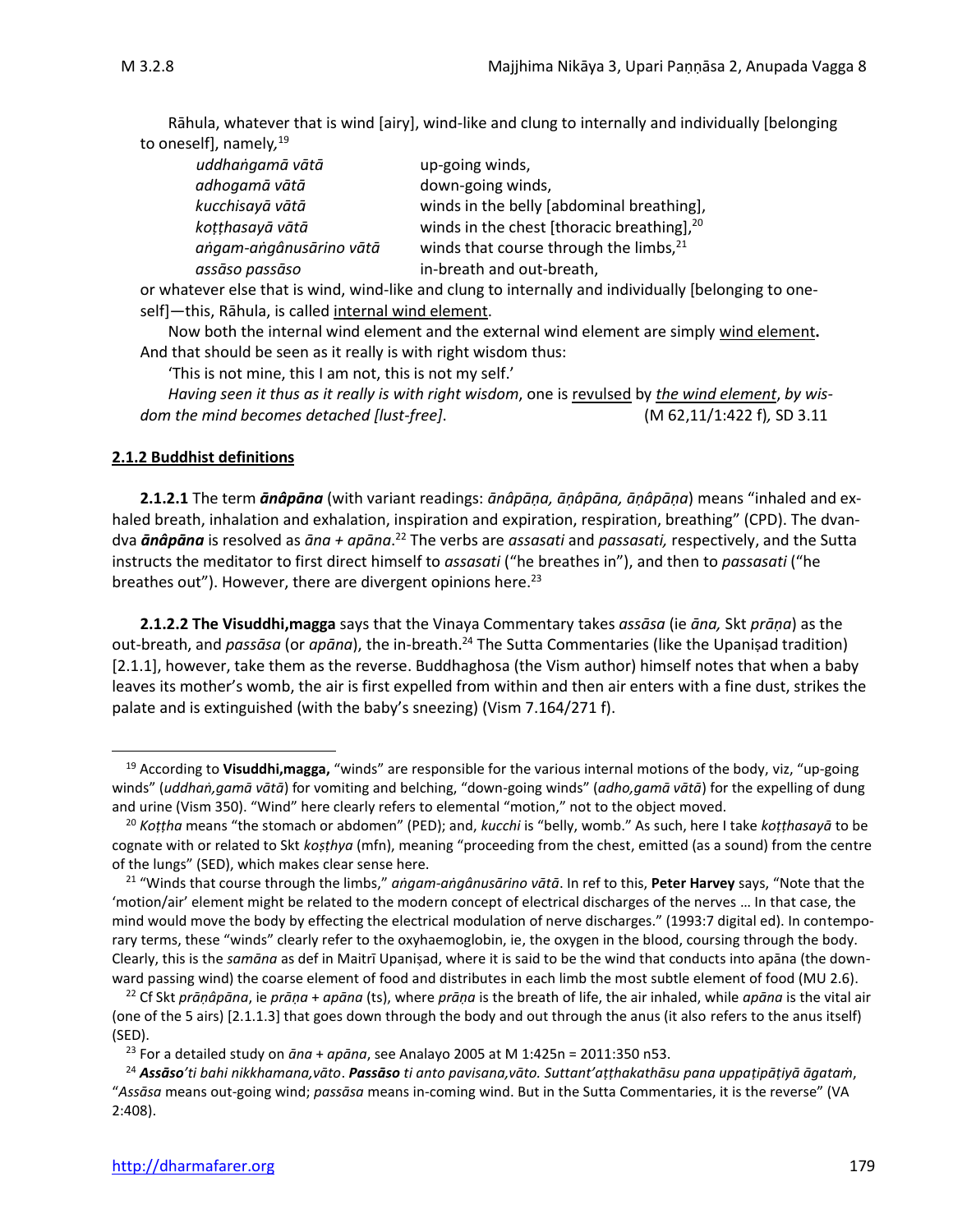This divergence is also found in **the Mahāyāna.** The Buddhist Hybrid Sanskrit and Tibetan texts generally seem to take āśvāsa or ucchvāsa (Tib dbugs brnubs) as "in-breath," and praśvāsa (Tib dbugs phyun) as "outbreath." <sup>25</sup> The Ekôttar'āgama, however, refers to the former as the out-breath (出息 *chū xī*) and the latter as the in-breath (入息 *rù xī*) (EĀ17.1/T2.582a15).

**2.1.2.3** T W Rhys Davids (PED: 92 under  $\bar{a}$  + pa)<sup>26</sup> says that "both terms [assasati and passasati] are semantically alike; but in exegesis however they have been differentiated in a way which looks like a distortion of the original meaning, viz *assasati* **is taken as 'breathing** *out,***'** *passasati* **as 'breathing** *in***.**'" Among the modern dictionaries, Childers (1875, DPL 61), Trenckner et al (1924, CPD 523), and Cone (2001, DP 268) take *assasati* as "he breathes in." The Sanskrit dictionaries, <sup>27</sup> however, take *assasati* (Skt *āśvasati, āśvasiti*) as "he breathes out," and *passasati* (Skt *praśvasiti*) as "he breathes in."

**2.1.2.4 Edgerton**, in his entries on *āśvāsa*-*praśvāsa*, remarks that "whatever may have been the meaning of the two terms, it seems clear that the [compound] (like *ānâpāna*) was commonly used in the sense of breath, collectively and as a whole," <sup>28</sup> which **Analayo** further notes, is

a reasonable suggestion and certainly sufficient from a practical perspective, since whether the breath goes first in or out, the task of mindfulness remains the same. (2005:3 at M 1:425n)

The phrase, *ānâpāna,* then, can mean either "in-and-out breath" or "out-and-in breath," or we can render it as simply "the breath." $^{29}$  [2.1.1.3]

### **2.1.3 Pragmatic accuracy**

In **the Ānâpāna,sati Sutta** (M 118), I have, out of necessity and convenience, translated the future-tense *assasissāmi* as the present "I breathe in," and *passasissāmi* as "I breathe out." It is a common Pali feature to apply the future tense to highlight spiritual states and key practices leading to such states.<sup>30</sup>

Technical exactitude is helpful where we can be certain of it, without being caught up in a scholar's hairsplitting, attending more to the word than to the spirit of the teaching. We may aim for what is called pragmatic accuracy or practical clarity so that we are able to proceed with our Dharma practice. Perhaps, with greater *mental clarity* and *perspicacity*, we may be able to re-examine what appears to be inexact or wrong with greater insight and vision.

### **2.2 BREATH MEDITATION, SATIPATTHANA AND AWAKENING-FACTORS**

2.2.1 In the Satipațțhāna Suttas,<sup>31</sup> breath meditation (*ānâpāna,sati*) is presented as an aspect of the 1<sup>st</sup> satipatthana (kāye kāyânupassī). The breath meditation is abruptly broken off, as it were, at the end of the 1<sup>st</sup> tetrad. In fact, here, the breath meditation is used as a launching pad in meditation of the body, and for the rest of the satipatthanas. The key practice of satipatthana (as has been discussed elsewhere), is the reflection of impermanence.<sup>32</sup>

<sup>30</sup> See eg *bhavissati,* **(Catukka) Doṇa S** (A 4.36), SD 36.13 (6); *anussarissati,* **Mahā'padāna S** (D 14,1.13.2 passim), SD 49.8a; *janissati,* **Acchariya,abbhuta S** (M 123,2.2), SD 52.2.

<sup>31</sup> **Mahā Satipaṭṭhāna S** (D 22/2:290-325), SD 13.2; **Satipaṭṭhāna S** (M 10/1:55-63), SD 13.3. See Gethin 2001:56 f, 282 f.

<sup>32</sup> See **An Introduction to the Satipaṭṭhāna Suttas**, SD 12.1 (3.8).

<sup>25</sup> For refs, see Edgerton, BHSD:110 under āśvāsa-praśvāsa.

<sup>&</sup>lt;sup>26</sup> Online ed:<http://dsal.uchicago.edu/dictionaries/pali/>

<sup>27</sup> Böthlingk (*Sanskrit Wörterbuch,* 1855-75, 4:173), Mylius (*Wörterbuch Sanskrit-Deutsch*, 1992:250) and Monier-Will-iams (1899: 696)[: http://www.uni-koeln.de/phil-fak/indologie/tamil/mwd\\_search.html.](http://www.uni-koeln.de/phil-fak/indologie/tamil/mwd_search.html)

<sup>28</sup> BHSD 1953:110 under āśvāsa-praśvāsa.

<sup>29</sup> See SD 7.13 (2.1): Ānâpāna.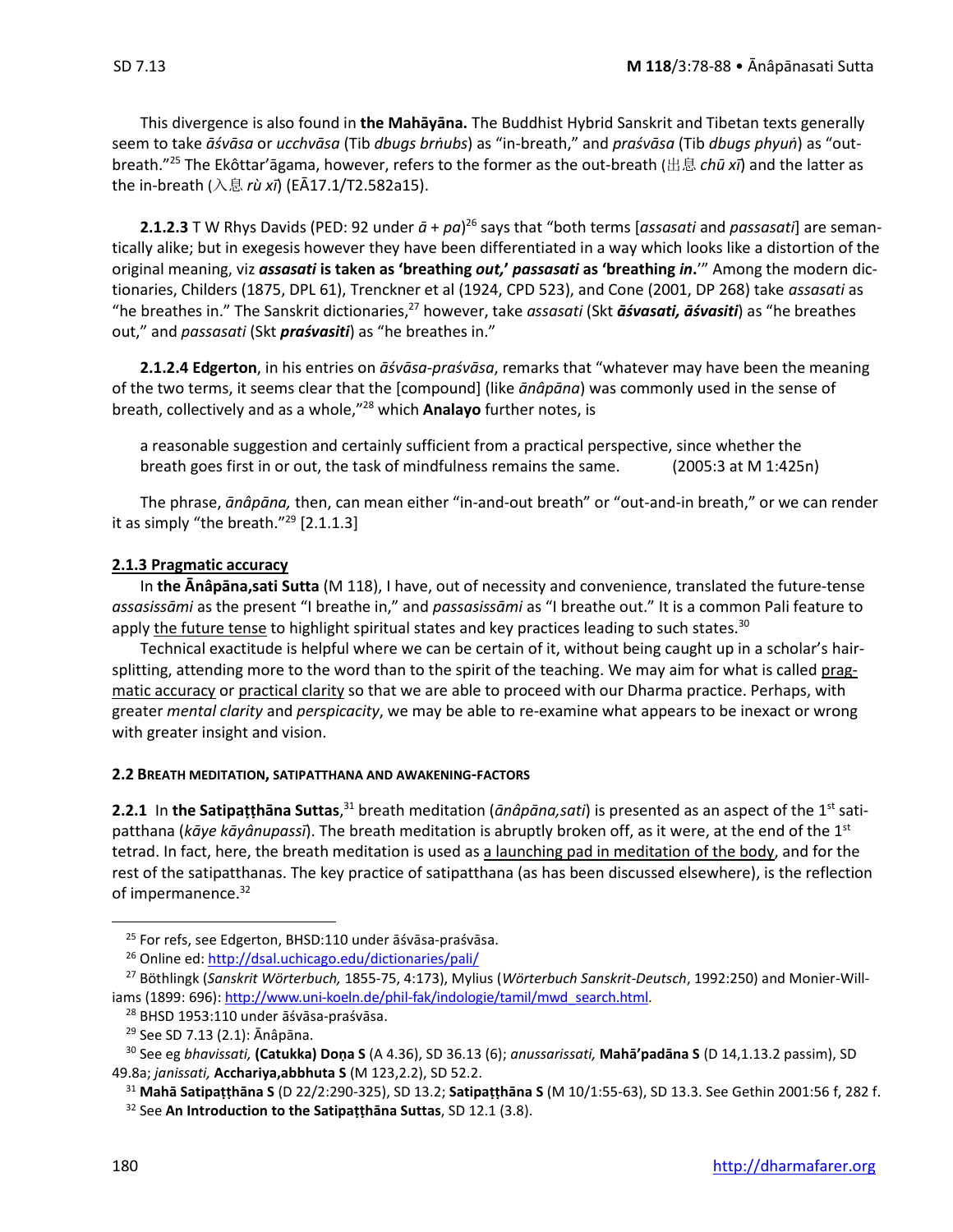However, in **the Ānâpāna Saṁyutta,**<sup>33</sup> breath meditation is generally presented as in the Ānâpānasati Sutta, which gives emphasis on all 4 satipatthanas and the 7 awakening-factors (*bojjhaṅga*).<sup>34</sup> In fact, the Ānâpāna,sati Sutta begins as a vehicle for the 1<sup>st</sup> satipatthana and ends up as a vehicle for all four:

Thus by starting with the watching of the breath as "body" the *bhikkhu* naturally progresses to the watching of feeling, mind and *dhammas* through the medium of the breath. Finally this brings to fulfillment not only the four *satipaṭṭhānas*, but also the seven factors of awakening, and knowledge and freedom (*vijjā-vimutti*). (Gethin 2001:57; cf 58 f)

**2.2.2** In other words, and it is most important to note this, like satipatthana practice, the breath meditation is complete in itself, or in the words of **Gethin**:

… in the Ānâpānasati-sutta watching the breathing is not a preliminary of the *satipaṭthānas,* it actually is the *satipaṭṭhānas.* One must ask why *ānâpāna-sati* is singled out for treatment in this way. One reason might be because it is taken as the normative (not "original" or "only") basis on which to abandon the five *nīvaraṇas* [2.3.3.7]*,* establish the *satipaṭṭhānas* and develop the *bojjhaṅgas.* In many ways, then, the Ānâpānasati-sutta is simply an expanded and full illustration of just how the Buddhist path consists in the abandoning of the *nīvaraṇas,* establishing the *satipaṭthānas,* and developing the *bojjhaṅgas* [awakening-factors]*.* (Gethin 2001:59; emphases added)

### **2.3** *PARIMUKHA*

### **2.3.1 Abhidhamma interpretation**

Unlike in Hatha Yoga, in breath meditation, the breath is *not* deliberately regulated, but rather a sustained effort is made to fix our awareness on the breath as it moves in and out in its natural rhythm. Those who follow the Abhidhamma and Commentarial traditions, teach that mindfulness should be focused at the nostril or the upper lip, wherever the contact of the breath is felt most distinctly. This tradition is mainly based on **the Paṭisambhidā,magga** and **Vibhaṅga** interpretation of *parimukhaṁ* as being "at the tip of the nose or at the centre of the upper lip."<sup>35</sup>

*Parimukha*, however, literally means "around (*pari*) the entrance (*mukha*)," and is here always used idiomatically and as an adverb, simply meaning "in front, before (us)."

This "contact-point" interpretation is upheld by U Thittila,<sup>36</sup> Maurice Walshe,<sup>37</sup> Soma Thera,<sup>38</sup> and Ñāṇamoli & Bodhi. <sup>39</sup> In this connection, the Tiantai<sup>40</sup> master, **Zhìyǐ** 智顗 (538-597), in his *Tóngméng zhǐguān* 童蒙止 觀 (*Śamatha and Vipaśyanā for Beginners*), gives this advice for dealing with 2 kinds of distractions:

What is **a sinking mind**? If during the meditation the mind is dull, confused or unrecordable, while the head drops, this shows a sinking mind. In such a case, it should be fixed on the tip of the nose to nail it there and to prevent it from wandering elsewhere. This is the way to regulate a sinking mind.

<sup>39</sup> M:ÑB 2001:527.

<sup>33</sup> S 54/5:311-341.

<sup>34</sup> *Bojjhaṅga*, see §§30-40.

<sup>35</sup> Pm 1:171,19; Vbh 537/252,13. For further discussion, see above Intro (2), & **Satipaṭṭhāna Ss** (D 22; M 10), SD 13 (3.9.4).

<sup>36</sup> Vbh:T 319, 328.

<sup>37</sup> D:W 1995:335.

<sup>38</sup> 1941:42 f digital ed.

<sup>40</sup> Tiāntái 天臺.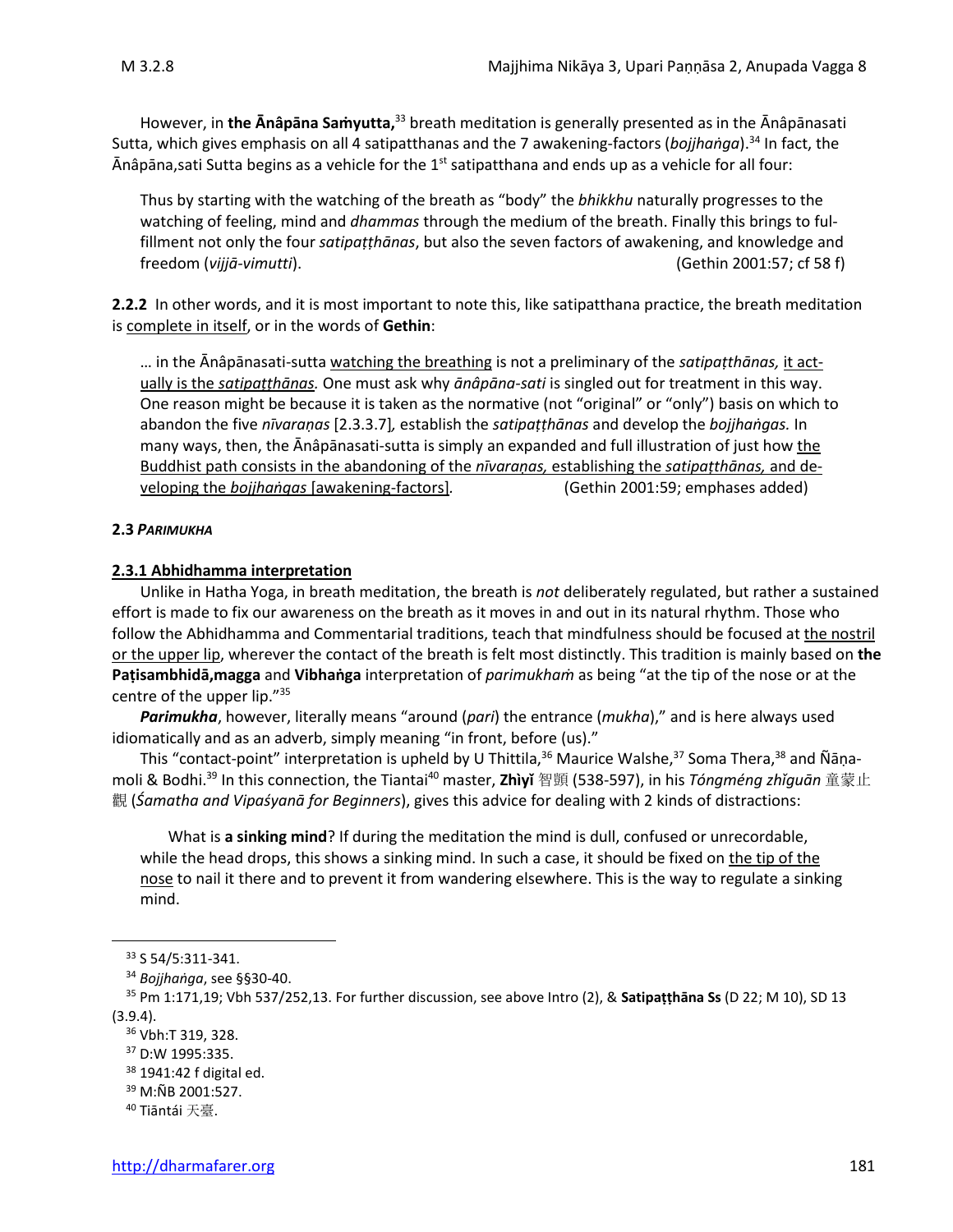What is **a floating mind**? If during the meditation, it drifts about and is uneasy, while thoughts follow externals, this shows a floating mind. In such a case, it should be pushed down and fixed on the navel to prevent thoughts from rising; thus the mind will be stabilized and will be easily quieted. Therefore, the absence of the sinking or floating state shows a regulated mind. (Zhìyǐ, *Tóngmén Zhǐguān* 童蒙止觀 in Lu K'uan Yü, 1964:126;<sup>41</sup> emphases added)<sup>42</sup>

#### **2.3.2 Modern interpretations**

**2.3.2.1** The most modern innovation here is that of "watching the rise and fall of the abdomen" introduced by Mingun Jetavana Sayadaw of Myanmar,<sup>43</sup> made famous by his pupil, Mahasi Sayadaw in the mid-20<sup>th</sup> century.<sup>44</sup> To avoid contradicting the Sutta and Commentaries, the Mahasi tradition has always taken care to present their main meditation practice as a contemplation of the wind element (*vāyo*)—that is, one of 4 primary elements used in meditation—not as a form of breath meditation.<sup>45</sup> But as we have already noted [2.3.1], this method, at least with focus on its location around the navel, has been taught some 1500 years ago by Zhiyi in China.

**2.3.2.2** Around the same time as Mahasi Sayadaw, although less well-known, we have **Lee Dhammadharo's** method where "the resting spots of the breath" on which we centre our attention, given as "the tip of the nose, the middle of the head, the palate, the base of the throat, the breastbone (the tip of the sternum) and the navel (or a point just above it)."<sup>46</sup>

**2.3.2.3 Mahā Boowa**, <sup>47</sup> too, teaches a very similar method.<sup>48</sup> However, **Nyanadhammo** (of the Cittaviveka Forest Order) notes that:

Often people are told when meditating to watch the breath at the tip of the nose, but actually many people find this is a distraction. If you look at the suttas, the Buddha never tells us to watch the breath in a physical place. He says to know that you are breathing in and to know that you are breathing out. The important thing is to note it in time. So: "Am I breathing in at this time, or am I breathing out at this time?" (Nyanadhammo, "The Spiritual Faculties," 1999:3)

<sup>41</sup> Also called *Xiūxí zhǐguān zuòchán fǎyào* 修習止觀坐禪法要, *Xiǎozhǐguān* 小止觀, T1915 = T46.462-474. See LU K'uan Yü 1969:126 & Zhìyǐ 1997. For Chin text: http://www.ucchusma.idv.tw/chanzong/small.htm.

<sup>42</sup> For more details, see **Uddhacca,kukkucca**, SD 32.7 (2.2.4).

<sup>43</sup> On Mingun Sayadaw, see SD 60.1b (2.4.3.2); Mahasi Sayadaw, (2.4.5).

<sup>44 &</sup>quot;[T]he mind should be attentively riveted on the abdomen. It will then be noticed that the abdomen is rising and falling and that these movements take place in continual succession." Mahāsi Sayādaw, *The Purpose of Practising Kammaṭṭhāna Meditation*, Rangoon: Buddha Sasana Nuggaha Organization, 1980:27 f. For criticisms of the Mahasi method, see G D Bond 1988: & L S Cousins 1996:42.

 $45$  Despite this, the Mahasi tradition has been severely criticized for contemplating the movement of the breath at the abdomen (Kassapa, "Meditation—right and wrong," Maha Bodhi, Calcutta, 74,11-2 1966:242-245, esp 242). However, it is important to distinguish here between academic criticism (by non-meditators) and practical efficacy since it is wellknown that meditation masters and methods never rely on merely one practice but are, as a rule, applied with a host of other helping practices and techniques. The question is not which method is right or wrong, but whether we have tried it or not, that is, whether it promotes mindfulness ("meditates") in us or not, and our intentions behind the criticisms.

<sup>46</sup> Lee Dhammadharo, *Keeping the Breath in Mind & Lessons in Samādhi*, tr Ṭhānissaro Bhikkhu, 1983: 26; *Frames of Reference*, tr Ṭhānissaro Bhikkhu, 1987:16. See SD 60.1b (4.7.3).

 $47$  Wat Pah Bahn Taad, Udorn Thani province, Thailand. See SD 60.1b (4.7.9)/

<sup>48</sup> Mahā Boowa, *Wisdom Develops Samādhi*, Bangkok: Pow Bhavana Foundation, 1983:14-16.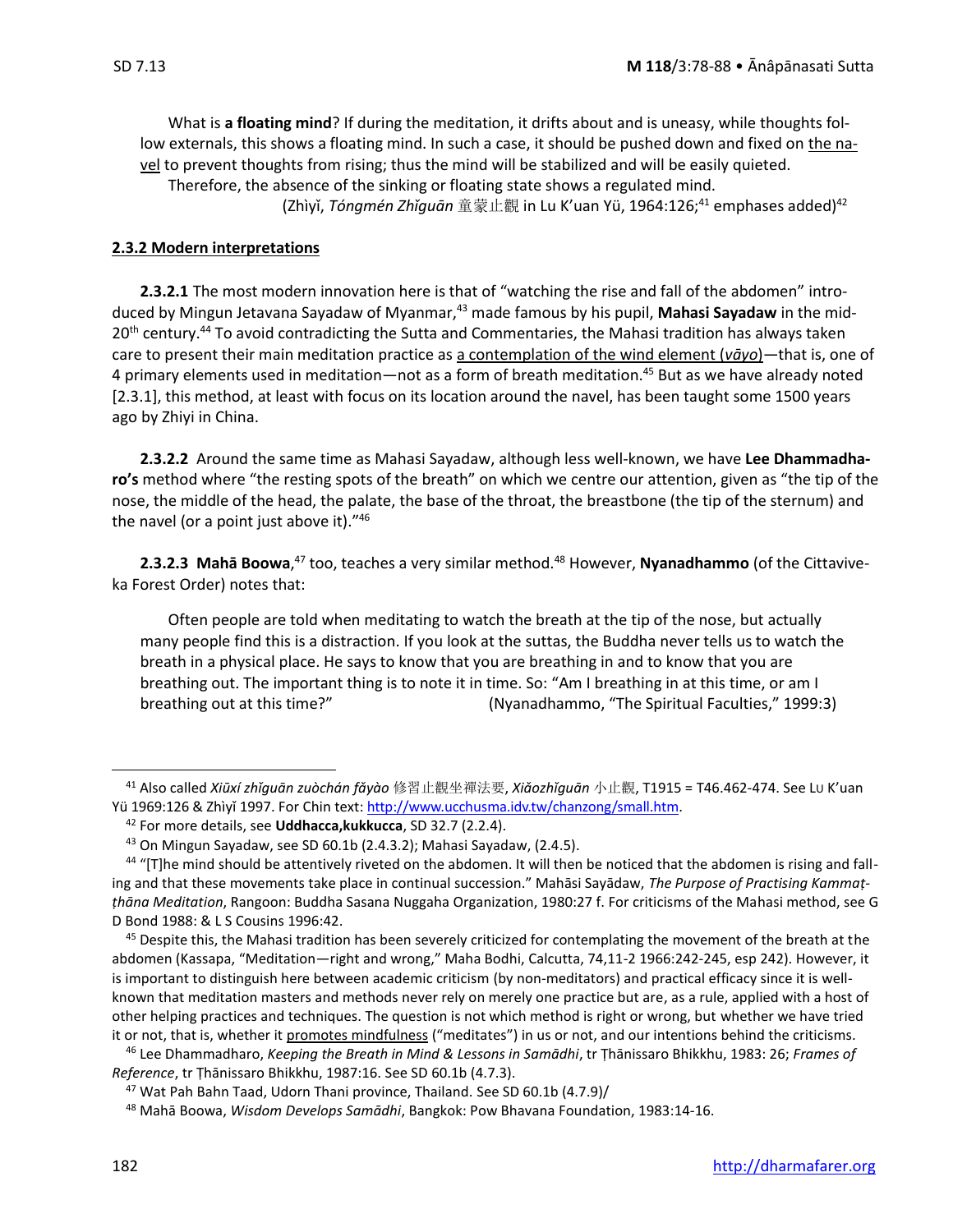**2.3.2.4 Ajahn Chah** similarly teaches that one should not locate the breath anywhere on the body, but simply note whether one can notice the breath or not.<sup>49</sup> This instruction is also found in the Chinese version of **the Mahā Rāhul'ovāda** (M 62) which instructs the meditator to be aware if the breath is present or if it is not present:

at the time when there is breath, he is aware it is there; at a time when there is no breath, he is aware it is not there. 有時有息亦復知有, 又時無息亦復知無 (EĀ 17.1 = T2.582a19)<sup>50</sup>

### **2.3.3 The Satipaṭṭhāna Sutta**

**2.3.3.1 Anālayo**, <sup>51</sup> in his comprehensive and conciliatory survey of *Satipaṭṭhāna: The direct path to reali*z*ation* (2003),<sup>52</sup> gives insightful comments on the term *parimukha,* which should be carefully studied.<sup>53</sup> A few salient points should be noted here. In breath meditation, *parimukha*, usually translated as "in front" or "before" (oneself), may be taken literally as "around the mouth," referring to the nostril or upper area.

However, such an interpretation is not applicable when the term is used, for example, in relation to overcoming the 5 mental hindrances (*nīvaraṇā*) [2.3.3.7] or in cultivating the 4 divine abodes (*brahma,vihāra*). 54

Other occurrences of the expression "establishing mindfulness in front" [*parimukha*] occur in the context of forming the determination not to change one's posture until realization is gained (as at M 1:219), in relation to developing a mind set on the welfare of both oneself and others (at M 2:139), when directing the mind to the reflective understanding that the defilements have been eradicated from one's mind (at A 1:184), or as a part of the description of a monk well versed in meditation (at A 3:320). It may also be worthwhile to point out that the qualification "in front" appears to be more than simply part of a stereotype formula, since in several passages in the *Udāna* it is missing from otherwise identical description of meditators sitting down cross-legged. (U 21, 42, 43, 46, 60, 71, 77) (Anālayo 2003:128 n47; references normalized)

**2.3.3.2** As such, only in the context of breath meditation, *parimukha* may be interpreted literally as in the nostril area or upper lip.<sup>55</sup> However, such a literal interpretation would not make sense elsewhere (in overcoming the mental hindrances or cultivation of the divine abodes) where no watching of the breath is involved.

Therefore, although to understand "in front" to indicate the nostril area makes sense in relation to mindfulness of breathing, alternative ways of practice, based on a more figurative understanding of the term, cannot be categorically excluded. In fact, several modern teachers have developed successful approaches to mindfulness of breathing independent of the nostril area. Some, for example, advise their pupils to experience the breath in the chest area, others suggest contemplating the air

<sup>&</sup>lt;sup>49</sup> Ajahn Chah: https://www.ajahnchah.org/book/On\_Meditation1.php;

[https://www.ajahnchah.org/book/On\\_Meditation1.php,](https://www.ajahnchah.org/book/On_Meditation1.php) rains retreat July 1978. Pasanno, *Settling the Mind,* 2015: [https://www.abhayagiri.org/reflections/85-settling-the-mind.](https://www.abhayagiri.org/reflections/85-settling-the-mind) Cf Brahmavamso 1999:19.

<sup>50</sup> See **Mahā Rāhul'ovāda S** (M 26), SD 3.11 (2).

<sup>51</sup> Dharma scholar and German sāmaṇera ordained in Sri Lanka.

 $52$  Anālayo also quotes sources outside the Pāli tradition in a useful comparative manner, and this prob marks the beginning of an auspicious development within contemporary Buddhist studies by practising Buddhists. Sujāto of the Lokanta Forest Monastery at Bundanoon, New South Wales, Australia, is enthusiastic about such an approach, too.

<sup>53</sup> Anālayo 2003:128 f; 2011:350 f.

<sup>54</sup> The 4 divine abodes (*brahma,vihāra*) are those of lovingkindness (*mettā*), compassion (*karuṇā*), gladness (*muditā*) and equanimity (*upekkhā*) (A 1:184): see *Brahma,vihara*, SD 38.5.

<sup>55</sup> As at Pm 3.170/2:171; Vimm 8.103 (Vimm:Ñ 1:420) [6.2.3]; Vism 8.161/271.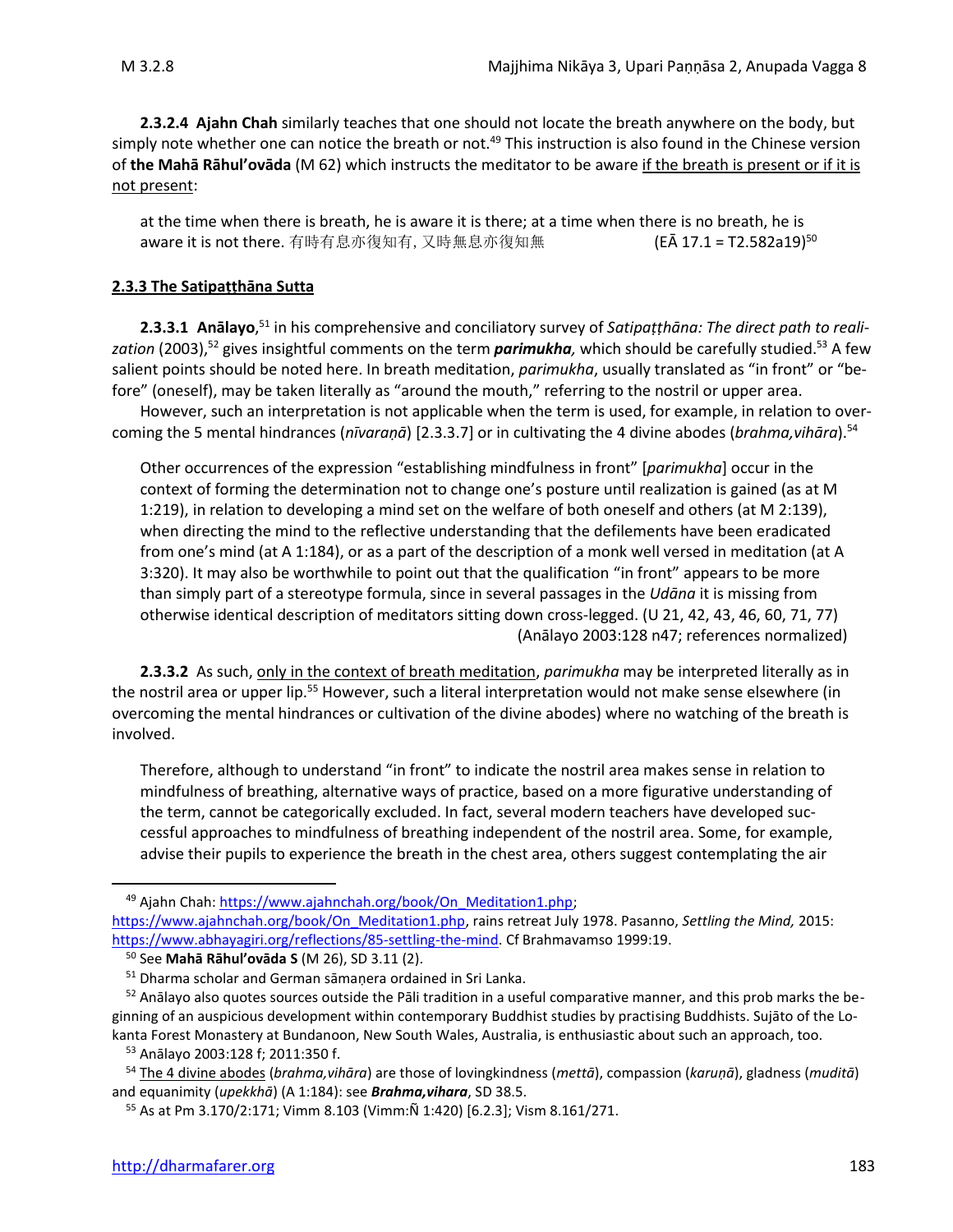element at the abdomen, while still others recommend directing awareness to the act of breathing itself, without focusing on any specific location. (Anālayo 2003:129)

**2.3.3.3** The term *parimukha* "around the mouth," is often mentioned in the description of beginning meditation, especially satipatthana. It is commonly found in the phrase *parimukhaṁ satiṁ upaṭṭhāpeti*, "one establishes the mindfulness *parimukha*" [§17.1]. However, *mukha* also has the sense of "front," that is, any part of the face. From this, most translators have rendered it as simply "in front," in the sense attending to it, and not letting it be forgotten and left "behind us," so to speak.

This meaning has probably led **the Vibhaṅga** (a canonical Abhidhamma work) to explain it as "at the tip of the nose or at the centre of the upper lip" (Vbh §537/252). From this, we get the well-known modern notion of watching the breath "at the nose-tip" and so on. There is, however, no such description in the suttas.

The translation of *parimukha* as "in front (of us)" is supported by its Sanskrits cognate, *pratimukha,* 56 where the prefix *prati-,* says Monier-Williams' Sanskrit-English Dictionary (SED), has a range of senses that include: "towards; near; against; again; like (the face)" (SED 661: prati). Under *prati-mukha* (SED 662), SED gives "the reflected image of the face; being near, present."

This understanding, refined by our experience of early Buddhist meditation, clearly suggests the sense of keeping our mindfulness "before us." This is a broader and more practical sense than merely directing our attention to a particular spot (all the time), but when the breath becomes subtle, that sensation is lost, so is our attention. However, with mindfulness "before us," it settles down and becomes more focused.

This practical broader sense is further supported by its context, that is, it appears in conjunction with the word *upaṭṭhāna,* meaning "establishing; presence." Hence, we should "establish our mindfulness," rather than being focused on any bodily point. Moreover, forest monks from Ajahn Chah's monastery in northeast Thailand who practise breath meditation, as a rule, would advise us to determine, "'Am I breathing in at this time, or am I breathing out at this time?'"<sup>57</sup>

The last word on this, then, should be to ensure that, in starting with breath meditation, we should determine that we are focused on the "knowing that we are breathing (or not)." This is a good summary of the instructions given in the 1<sup>st</sup> tetrad of **the Anâpāna, sati Sutta** [§18], which are fully explained in the notes [4.4.1].

#### **2.3.4 Which method is right?**

**2.3.4.1** So who is right: do we attend to some bodily contact-point, or do we simply attend to the knowledge that there is the breath? In meditation, it does not help to argue such points, which is the domain of the academic. Like an Artist, the meditator simply practises the **art of minding**. In real practice (with proper guidance in keeping with the suttas and our own experience), we will know what works for us and what does not. Our experience and wisdom are the two sides of the "meditator's stone" rubbing and smoothing one another out.

**2.3.4.2** These are all methods and strategies to prevent our mind from being overwhelmed by sensedata and to free it from mental distractions and hindrances. We should not *cling* to the mere "rightness" of a method or strategy, but rather be pragmatic in turning to the most effective approach that works by reflecting on the conditioned nature of all meditation methods. Only when we readily and **unconditionally** let go of even the present state can we arrive at the next one until there is no more "next." This is called progress.

<sup>56</sup> Eg Skt **Mahā Parinirvāṇa Sūtra** 27.16; Skt **Catuṣpariṣat Sūtra** 6.1; Skt **Śrāmaṇyaphala Sūtra** 63. BHSD, however, has neither *pratimukha* nor *parimukha*.

<sup>&</sup>lt;sup>57</sup> Nyanadhammo, "The Spiritual Faculties," 1999:3. See Brahmavamso 2002:58; Sujato 2004:109. Sona, however, teaches the tradition of taking *parimukhaṁ* as air contact as "either at the nose or lip" (2000:6).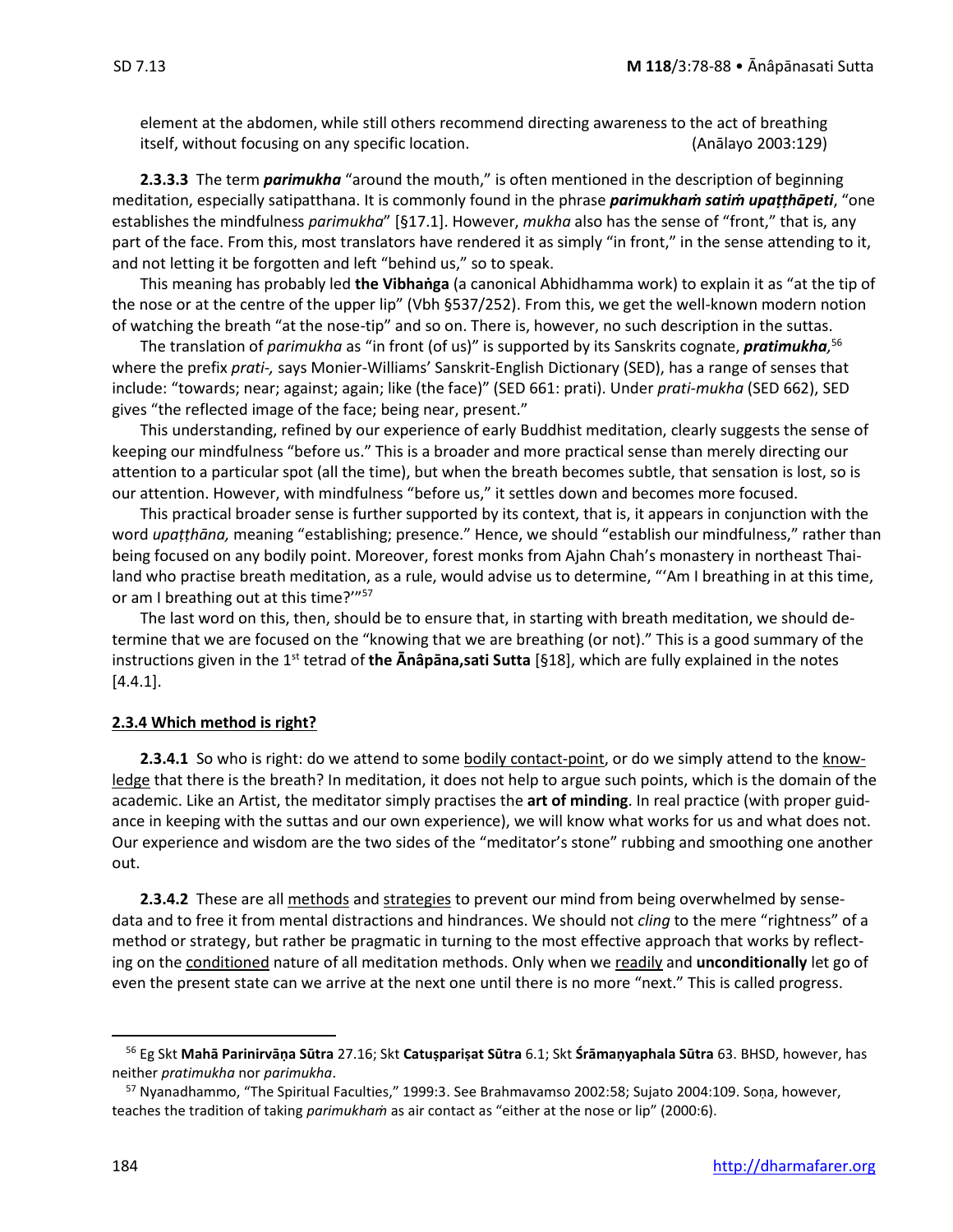#### **2.4 THE BREATH SIGN**

In his instructive article, "The mystery of the breath nimitta" (2000), **Soṇa Bhikkhu**<sup>58</sup> refers (in his view) to three important texts: the Paṭisambhidā,magga, the Vimutti,magga and the Visuddhi,magga. **The Paṭīsambhidā,magga** is a book in the Khuddaka Nikāya; **the Vimutti,magga** is an ancient treatise by Upatissa (the original Pali is lost; only the Chinese translation is extant); and **the Visuddhi,magga** is by Buddhaghosa. All three texts, Soṇa Bhikkhu points out, agree in regarding the breath in meditation should be watched "either at the nose or lip" <sup>59</sup> (2000:7).

The reason for this interpretation is the fact that *mukha* literally means "entrance, mouth." As such, if we breathe through the nose, we should watch the breath contact at *the nose*. If we breathe through the mouth, we should watch it at *the lip*, which is especially helpful when we have a cold: we could then breathe through the mouth and watch the breath contact at the lip.<sup>60</sup> Sona Bhikkhu concludes his instructions with this important remark on breath meditation:

Some modern teachers have suggested that it doesn't matter where the breath contact is located, probably in response to the phrase which occurs later on in the sutta: "Experiencing the whole body, he breathes in...," etc. And since the whole body of the breath is not explicitly stated, they feel there is room for interpretation. But the breath as a "whole body" is explicitly mentioned in the Ānāpānasati Sutta, though not in the Satipaṭṭhāna Sutta, [but] the phrase means the same: "I say, bhikshus, that of bodies this is one, that is to say breathing-in and breathing-out" ([M 3:83 = M:H 3:125]; the footnote states that "... breathing is a body because it is included in the field of touch").

As well there is an explicit location of "the entrance" in the sutta, which the three commentaries agree on, whatever the later confusion may have been. It also overlooks the simile which immediately follows the explicit location, ie, "**As a turner or his apprentice, while making a long turn, knows that he is making a long turn, or in making a short turn, knows that he is making a short turn**, so too a monk, in breathing in a long breath, knows that he breathes in a long breath, in breathing a short breath, knows that he breathes in a short breath ... and so trains himself, thinking: 'I will breathe out, calming the whole body formation.'" [D 22,2.4/2:291]

The Buddha includes this apparently redundant simile for one reason. Similes, like pictures, are worth a thousand words and usually survive the butcheries of translation. This is the Buddha's failsafe mechanism to show that as a lathe worker fixes his attention one-pointedly with his chisel on a single spot while the wooden spindle is in ceaseless motion, the meditator does likewise at the "entrance spot" while the breath continuously flows past. Basically, all the commentaries have managed to preserve this notion in the "simile of the saw," but unfortunately the mouth as location is overlooked by the time of the Visuddhimagga.

All of this does not mean that there is only one way to attain serenity using the breath. If someone has developed a technique that issues in jhana and which does not follow the explicit instructions that is fine too. Whatever works. (Sona Bhikkhu, 2000:7; slightly edited)

### **3** "Mental noting" and "feeling"

#### **3.1** *PAJĀNĀTI* **AND** *SIKKHATI*

**3.1.1** Of the 16 steps or aspects of the breath meditation, only **aspects 1-2** (the first 2 steps of the 1<sup>st</sup> tetrad)

<sup>&</sup>lt;sup>58</sup> Thai forest monastic tradition: Birkenhead Forest Monastery, British Columbia, Canada.

<sup>59</sup> Pm 3.170/2:171; Vimm 8.103 (Vimm:Ñ 1:420) [6.2.3]; Vism 8.161/271.

 $60$  Or, in the "Burmese" method, one could watch the rise and fall of the belly at a point 2 fingers' breadth above the navel. On Zhiyi's method, see (2a) above.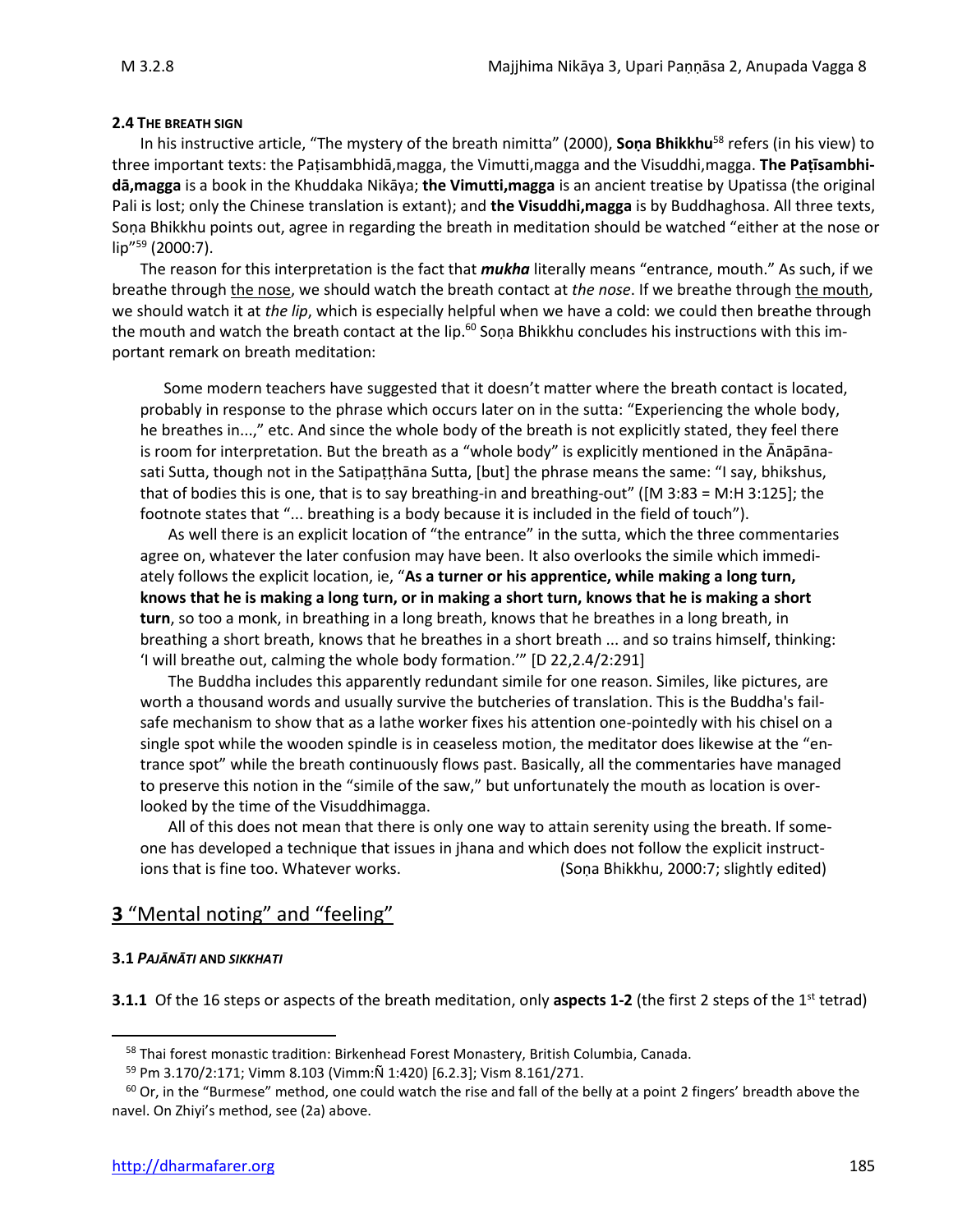are noted by *pajānāti* (he understands, or knows); the rest (3-16) have the verb *sikkhati* (he trains), "I will breathe in … out," (*assasissāmi … passasissāmi*) in the future tense (signifying mindful effort).

This clearly shows that steps 1+2 are an "active" but non-judgmental mental noting or "**labelling**," while the rest are deliberate but "passive" mindful efforts in a meditative sense. This explanation is especially important for the beginners or in the early stages of our practice. This is to keep our breath meditation natural and harmonious in both body and mind.

**3.1.2** When we start with breath meditation (or any proper meditation), our mind is likely to be easily distracted by sense-stimuli (such as a sound or a feeling) or thoughts. We should "know" (*pajānāti*) this, acknowledge it, not get caught up with it. This is what **mental noting or labelling** means. In a sense, we are "directing" our attention back to the breath (the meditation-object).

We must keep on doing this, as it were, until our attention *naturally* stays with the breath. Then, no more "directing" is needed. Now, we are making what may be said to be a "passive" effort of keeping the "**undirected**" attention on the breath comfortably and fully. Once we can do this, we are ready to move naturally to the next step.<sup>61</sup>

**3.1.3** How do we "**train**" (*sikkhati*) ourself in breath meditation? Firstly, we move to this "training" stage, as we have noted [3.1.2], only *after* we have "resolved" aspects 1 and 2 ("watching" the breath in terms of length and movement). Note that the verb *sikkhati* comes from √SAK (Skt *śak*), "to be able" (eg *sakkoti*). In fact, technically, *sikkhati* is the desiderative (expressive desire or wish, that is, having a goal) of √SAK, expressing the idea of "wanting to be able to" fully feel the full breath.

Hence, "**to train**" ourself regarding the breath means that we should ever fully "**feel**" (*paṭisaṁvedeti*),<sup>62</sup> that is, directly experience, the breath before us. Then, we *allow or let* it transform itself from "a certain body amongst bodies" [§24.3] to "a certain feeling amongst feelings" [§25.3]. Note the vital phrase—"**full attention** to the in-and-out-breathing" preceding and defining that "feeling" phrase [§25.3]. Only with "full attention," we *free* the breath from the body to be a "free" feeling (experience).<sup>63</sup>

The breath is referred to as "a certain body" (*kāy'aññatara*) in the 1<sup>st</sup> tetrad [§24.3]—because it is still a bodily or physical event. Then, in the 2<sup>nd</sup> tetrad [§25.3], it is called "a certain feeling" (*vedanā'ññatara*)—it is no more a physical event, but a mental one to be "felt" (directly experienced) by us.<sup>64</sup>

#### **3.2 SUBVERBALIZING AND SILENCE**

#### **3.2.1 Mental states**

**3.2.1.1** As in *satipaṭṭhāna* practice, so it is in the breath meditation: **the contemplating of the mind** (*cit*tânupassanā), the 3<sup>rd</sup> tetrad [§26], deals directly with the abandoning of the mental hindrances. In the Sati**paṭṭhāna Sutta** (M 10), the section on "mind contemplation," speaks of our understanding whether our mind is *lustful, hating, deluded, narrowed (constricted), distracted, small (unexalted), unsurpassable*, *unconcentrat*ed, unfreed, and their opposite.<sup>65</sup>

<sup>61</sup> On "directed meditation" and "undirected meditation," see **Bhikkhuṇī Vāsaka S** (S 47.10 + SD 24.2 (1).

<sup>62</sup> See (4.4.2.3) n on *patisaṁvedī.*

 $63$  It helps here not to delve too much into these explanations when meditating. Just take these instructions as signposts, and keep moving on naturally along the meditation path.

<sup>64</sup> Further on *paṭisaṁvedeti,* see SD 17.3 (1.2.2).

<sup>65</sup> M 10,34 (SD 13.3).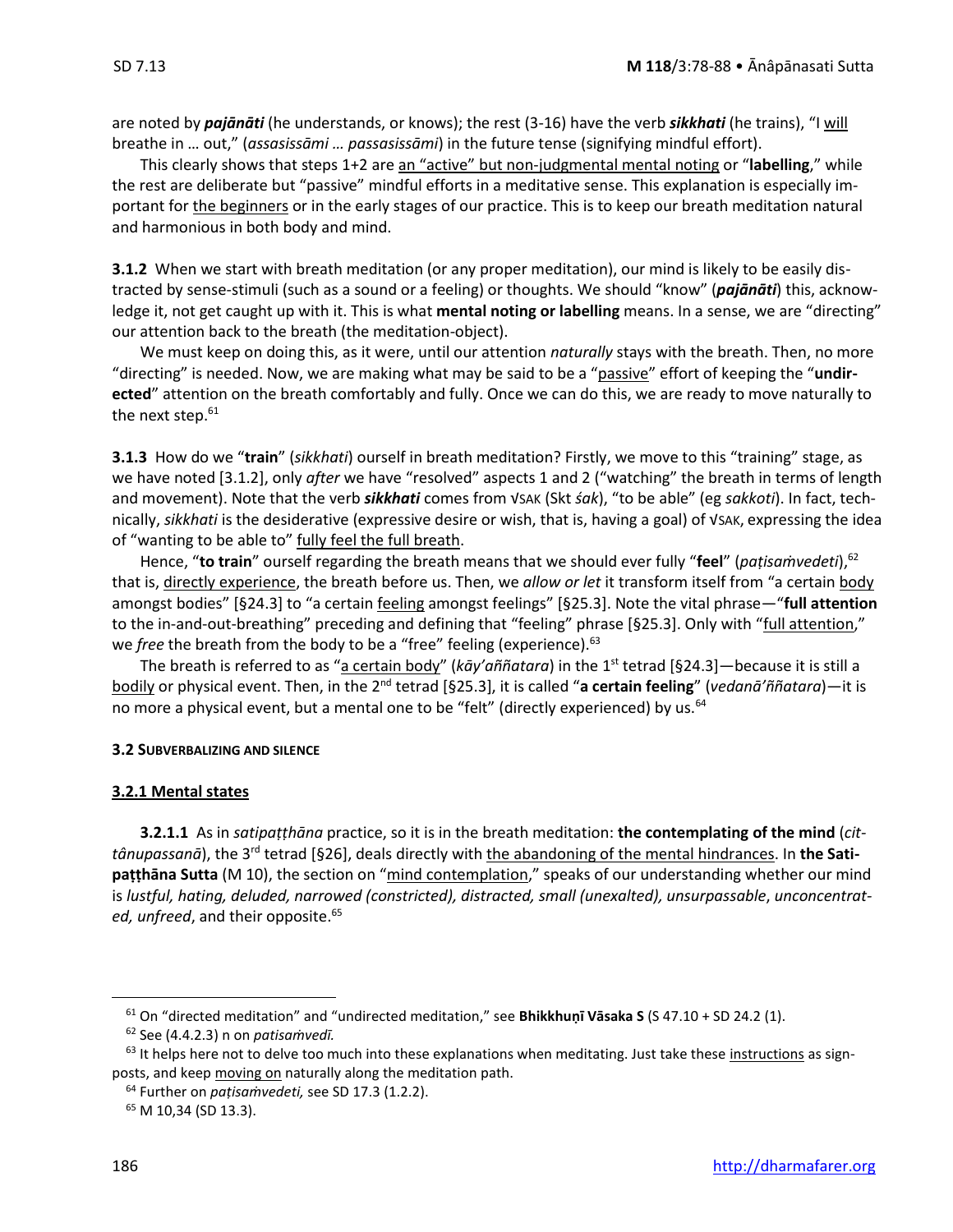Further, the terms *great mind, surpassable mind, concentrated mind and freed mind* all refer to dhyana. All this clearly suggests that we are basically dealing with the overcoming of the hindrances and with engaging in concentration (*samādhi*) leading to dhyana. 66

**3.2.1.2** The understanding attending the contemplation of mind is similarly shared with the preceding **contemplation of feelings** (*vedanā'nupassana*), the 2nd tetrad [§25] in **the Satipaṭṭhāna Sutta** [3.2.1.1]. There, it is said, for example, "Feeling a pleasant feeling, he understands, 'I feel a pleasant feeling.'" In the contemplation of mind, we have similarly: "(one) understands a lustful mind as 'lustful mind'."<sup>67</sup>

The idea here is to acknowledge the mental state as it is. A beginner is likely to be drawn into the pleasantness or intrigue of such states. Intuitive teachers notice that for such meditators, it helps to subverbalize (mentally note) such states so that we are reminded of their intrusion and danger. Once we are used to identifying such states for what they are, we will be able to isolate and dispel them even silently, or with just an inner smile.

### **3.2.2 Reflexive awareness**

**3.2.2.1** We see this same reflexive "quote" in the breath meditation: "**Breathing in long, he understands 'I breathe in long**'" [§18(1)]. The 1<sup>st</sup>-person remarks "denoted by 'ti or *iti*) here are simply meditation instruction of which we remind ourself. They may at the start be understood as a strategy to keep the mind to the breath by way of subverbalizing [2.3.1.4] or mental noting. However, this instruction should not remain on a literal level. Once the mind is clear, there is clearly no need for any more noting.

**3.2.2.2** This same 1<sup>st</sup>-person quote syntax is found in stock passages on the formless attainments. In plain English such an interesting Pali quote syntax would literally sound: "'Space is infinite,' he attains and dwells in **the base of infinite space.**" We translate the whole passage as: "By completely transcending *the base of infinite space*, aware that 'Consciousness is infinite,' he attains and dwells in **the base of infinite consciousness**." (S 40.6,4), SD 24.16.

Clearly here, in a formless attainment, the meditator has gone well beyond thinking or noting. In such a context, this repetitive quote is merely a linguistic device suggesting a silent reflexive awareness. We not only *know the state, but we are <i>aware* that we know the state or the feeling.<sup>68</sup>

Once again, we are reminded not to be overly concerned with right terminology and strategies until we have actually tried them out to see whether they work or not, and respond accordingly. Meditation is not a technical field of science, but rather the reflexive art of learning, appreciating wholesome mental states and how they free our mind. We can only learn best from experience.

<sup>&</sup>lt;sup>66</sup> Comy confirms this (MA 1:279 f).

<sup>67</sup> M 10,32+32 (SD 13.3).

<sup>68</sup> Cf Sujato 2004:149 f.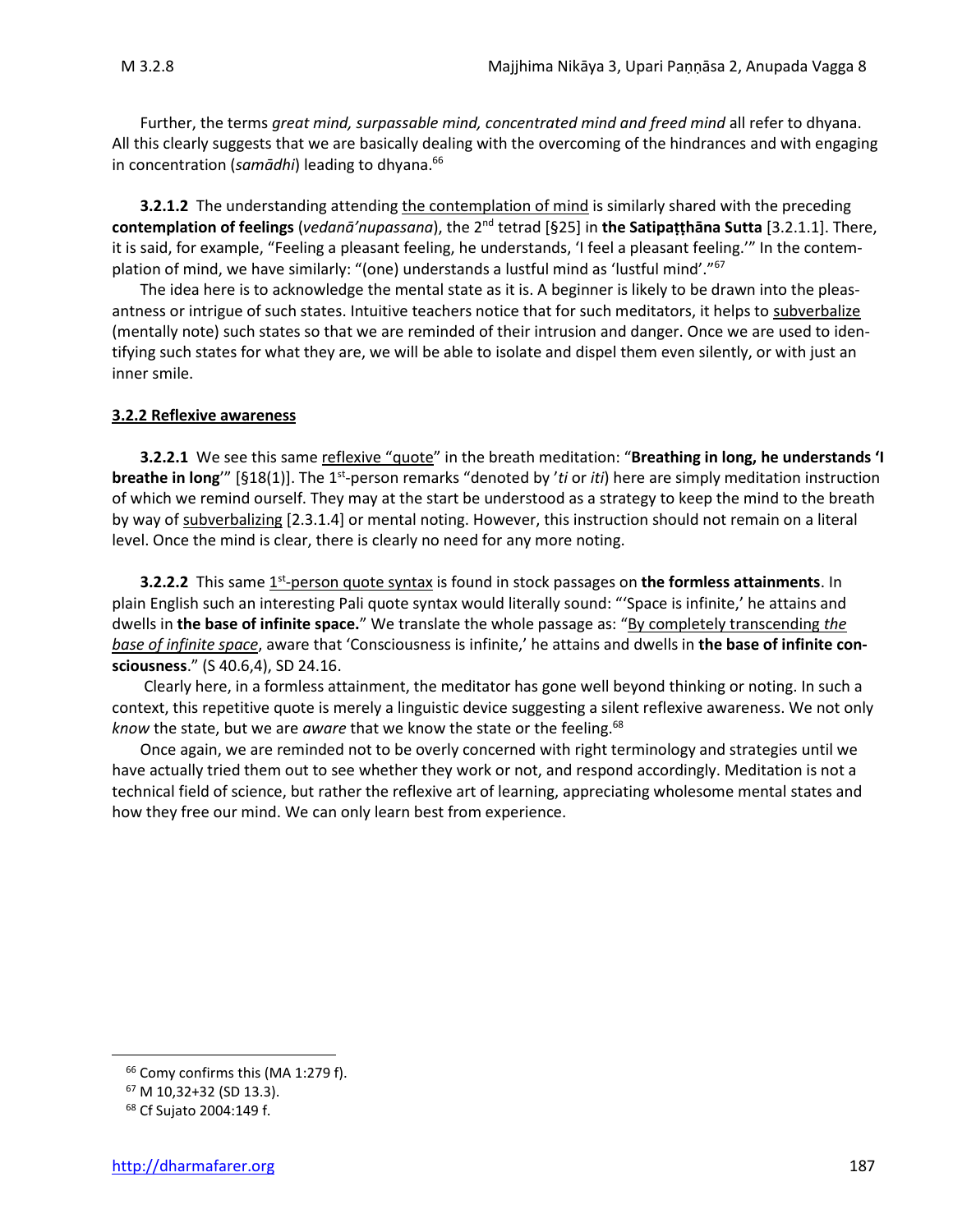### **4** Stages of practice in the Anâpana, sati Sutta: A recap

| The 16 steps of anâpana, sati as satipațțhana                                                                                                                                                                                                                                                                                        |
|--------------------------------------------------------------------------------------------------------------------------------------------------------------------------------------------------------------------------------------------------------------------------------------------------------------------------------------|
| the 12 steps for getting into dhyana (mental absorption) - samatha<br>1. contemplation of the body [§24]<br>step 1-knowing a long breath<br>step 2-knowing a short breath<br>step 3—experiencing the whole breath (or whole "body")<br>step 4-calming the breath (bodily formations)                                                 |
| 2. contemplation of feelings: Entry into dhyana [§25]<br>step 5-experiencing zest [joy]<br>step 6-experiencing happiness<br>step 7—experiencing mental formation (zest and happiness)<br>step 8-calming both mental formations                                                                                                       |
| 3. contemplation of the mind [§26]<br>step 9-experiencing the mind<br>step 10-gladdening the mind (shining the meditation sign, nimitta)<br>step 11-concentrating the mind (sustaining the sign)<br>step 12-freeing the mind                                                                                                         |
| the 4 steps to take after emerging from dhyana-vipassanā<br>4. contemplation of dharmas [§27]<br>step 13-contemplating impermanence (anicca)<br>step 14-contemplating fading away (of lust) (viraga)<br>step 15-contemplating cessation (of suffering) (nirodha)<br>step 16-contemplating letting go (of defilements) (patinissagga) |

**Table 4.** The 16 steps of breath meditation [2.3]

**4.0** The teaching section of the Anâpāna, sati Sutta is very simple but well structured, beginning with the **Preamble** [§§15-16], which serves as a syllabus of the whole practice from the very beginning to spiritual liberation itself. The teaching is laid out in **4 stages**:

| I. The basic breath meditation                              | \$§15-23 |
|-------------------------------------------------------------|----------|
| II. The breath meditation as satipatthana                   | \$§24-28 |
| III. Applying thr 4 satipatthana to the 7 awakening factors | 8829-41  |
| IV. The attainment of true knowledge and liberation         | 8842-44  |

**4.1 Part I** opens with the practical instructions for the beginner, where the Buddha mentions the ideal places for meditation, the best posture and the essence of the breath meditation [§17]. Then follow the 16 aspects [4.3] of the breath meditation for the beginner [§§18-22], that is, the mundane practice of the worldly practitioner. The 4 dhyanas mentioned at this early stage are **the mundane dhyanas** (*lokiya jhāna*), that is, they are not very strong but nevertheless help us with the energy to further fine-tune our keeping of the moral precepts, and in due course lead us to the satipatthana level of practice.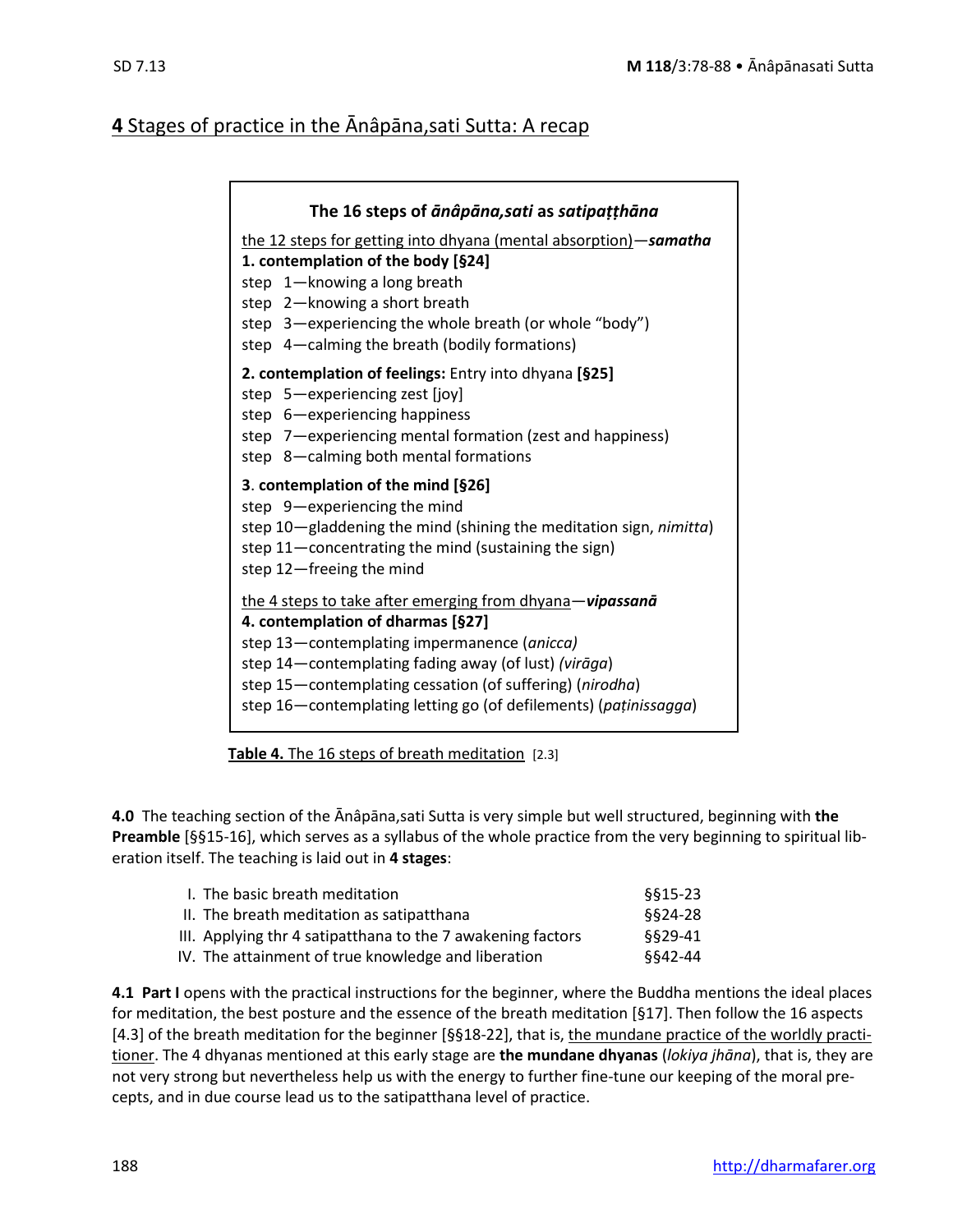It should be noted here that even if we do *not* attain dhyana at this point, our practice is still beneficial by way of **the perception of impermanence**. <sup>69</sup> If we constantly practise in this way, we are assured of attaining streamwinning in this life itself.

**4.2 Part II** deals with the breath meditation in terms of perfecting **the 4 satipatthanas** [§23], that is, when one has some experience of dhyana, one is then truly ready for the working on the focuses of mindfulness (*sati'* patthāna) [§§24-27]. At this point, the Ānâpāna,sati Sutta states that dhyana forms the basis of the satipatthana (at least here). For at the end of the passage on "contemplating the body" (*kāyânupassanā*) in this section, it is stated that it is done by "removing covetousness and displeasure for the world" [§24.2], that is, by overcoming the mental hindrances; hence, attaining dhyana.

At this stage, "the in-and-out-breathing is **a certain body amongst the bodies**," meaning that the body (manifested as the breath)<sup>70</sup> is seen as it really is in terms of the 4 elements, as "conscious matter"<sup>71</sup> [§24]. Similarly, the Buddha declares that "full attention to the in-and-out-breathing is **a certain feeling amongst the feelings**," meaning that our undivided attention to the true nature of feeling, too, can bring us to dhyana<sup>72</sup> [§25]. In due course, too, we will truly know the nature of the mind [§26], and then we "**closely look on with**  equanimity," alluding to the 4<sup>th</sup> dhyana [§27]; that is, emerging from the 4<sup>th</sup> dhyana, we truly experience the mind directly as it really is.

**4.3** Having mastered the dhyanas, the meditator is ready to go on to **Part III** of the breath meditation, to perfect **the 7 awakening-factors** [§§29-41]. Each of the 4 satipatthanas is now applied in terms of the 7 awakening-factors. Then, in **Part IV**, the awakening-factors, cultivated by way of **the** *viveka,nissita* **formula**—"that is dependent on *solitude*, dependent on *fading away* (of lust), dependent on *cessation* (of suffering), ripening in *letting go* (of defilements)"—bring about the spiritual liberation [§§41-43].

### **4.4 THE PROGRESS OF BREATH MEDITATION: THE 4 TETRADS AND 16 ASPECTS** [TABLE 4]

**4.4.1 The 1st tetrad: Contemplating the body** (How the breath is refined) [§18]

| Summary of the 1 <sup>st</sup> tetrad: | (1) long breaths;              | [4.4.1.1]   |
|----------------------------------------|--------------------------------|-------------|
|                                        | (2) short breaths;             | [4.4.1.2]   |
|                                        | (3) whole body;                | [4.4.1.3 f] |
|                                        | (4) calming bodily formations. | [4.4.1.5]   |

**4.4.1.1. (1) "Breathing** *in* **long [deep], he understands, 'I breathe** *in* **long [Long in-breath]**" (*dīghaṁ vā assasanto, dīghaṁ assasāmîti pajānāti*); "**or, breathing** *out* **long [deep], he understands, 'I breathe** *out* **long [Long out-breath]**'" (*dīghaṁ vā passasanto, dīghaṁ passasāmîti pajānāti*). **[§18(1)]** 

Experientially, the breath meditation starts as a body-based exercise by watching the physical breath.<sup>73</sup> Upon closer scrutiny of our breath, we will notice that it comprises of a flow of 3 sequential parts: *a beginning, a middle and an ending*. Technically, this awareness is simply that of **the wind element** (*vāyo dhātu*), of external wind being drawn into our being, processed by our body and then breathed out; the whole process goes in an endless cycle as long as life lasts. This perception of the whole process is what we call the "**breath**."

<sup>69</sup> See any of the 10 suttas of **Okkanta Saṁyutta** (S 25): eg **(Anicca) Cakkhu S** (S 25.1/3:225), SD 16.7.

<sup>70</sup> See eg **Dhātu,vibhaṅga S** (M 140,17/3:241), SD 4.17 & **The body in Buddhism,** SD 29.6a (2.1.6)..

<sup>71</sup> See **Rūpa**, SD 17.2a (9).

<sup>72</sup> See eg **Daṭṭhabba S** (S 36.5/4:207), SD 17.3(5).

<sup>73</sup> On "body-based" meditation (*kāyânupassanā*), see **Satipaṭṭhāna S** (M 10,4 etc), SD 13.3; SD 30.3 (2.6.2.1).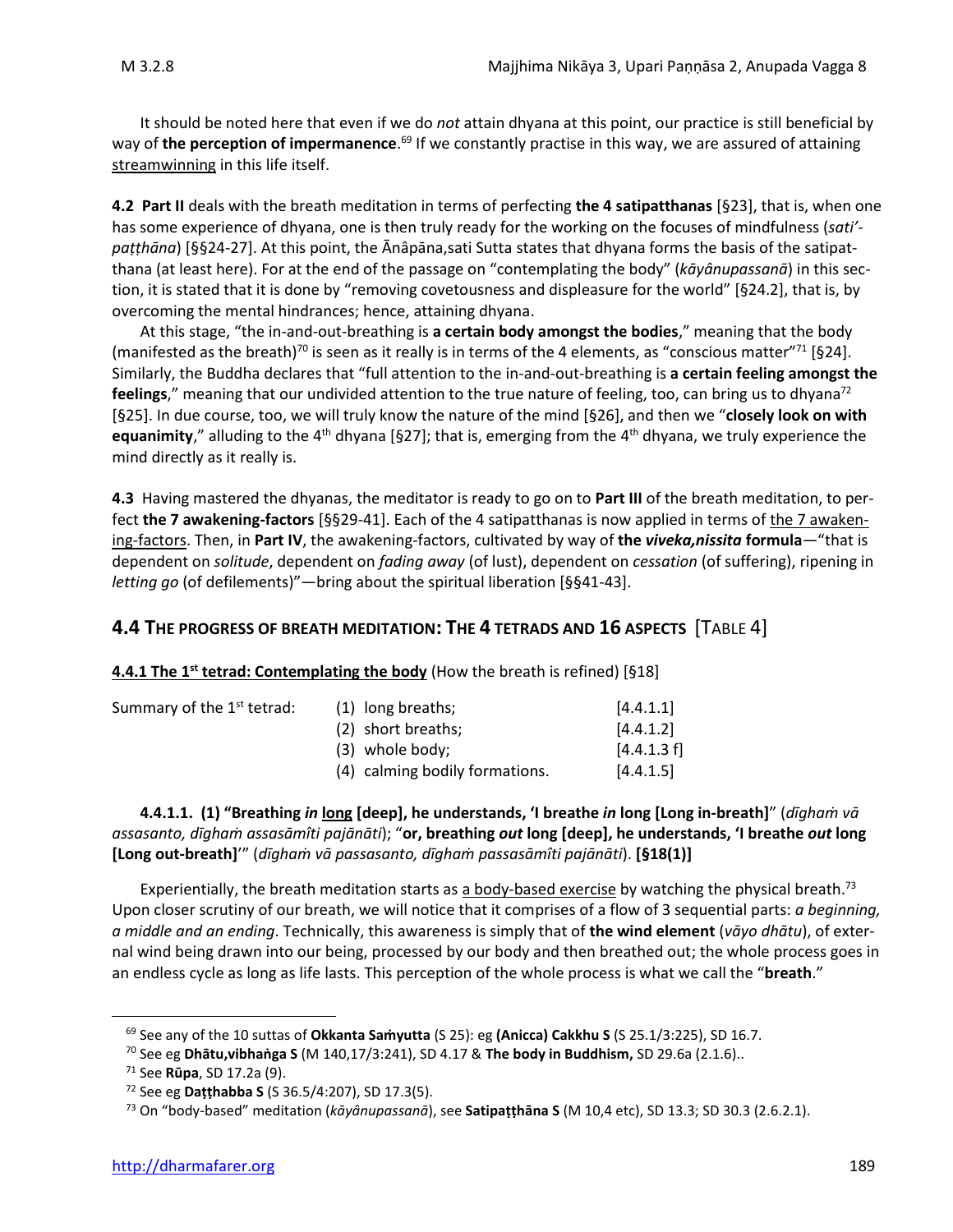Our body—specifically, the nerve-endings inside our nose sense the physical touch of moving air: this is an activity of **body-consciousness**, which is, then, at once relayed to mind-consciousness [Table 4.4.3.3]. The mind then cognizes this activity as a *bodily* activity; it perceives (re-cognizes) it as "breath," knowing it as an *in-breath* or an *out-breath*, whether it is a *long* breath or a *short* one. [§18(1-2)]

### **4.4.1.2. (2) "Breathing** *in* **short, he understands, 'I breathe** *in* **short [Short in-breath]**" (*rassaṁ vā assasanto, rassaṁ assasāmîti pajānāti*); "**or, breathing** *out* **short, he understands, 'I breathe** *out* **short [Short outbreath]**'" (*rassaṁ vā passasanto, rassaṁ passasāmîti pajānāti*). **[§18(2)]**

When we understand that meditation is an exercise in **mental renunciation**, it greatly helps in our breath meditation.<sup>74</sup> In an important sense, meditation is essentially "*letting come, letting go*," fully experiencing the truth and beauty of the present moment of impermanence. Hence, the more relaxed and "unconditional" we are, accepting this process as it is, the quicker and greater our progress in meditation.

When we *unconditionally* accept the breath with a calm mind, the **body**, too, becomes more relaxed, so that it needs less oxygen for itself: the breath slows down and becomes shorter and subtler all by itself. The two steps—*in* and *out*—naturally follow one another. The purpose of these 2 pairs of steps (long in-breath, long out-breath; short in-breath, short out-breath) is to fully experience the breath instead of being distracted by the many facets of sense-experience. We are focused on just one thing: the breath in progress, to free our mind from the body. 75

Technically, the recognition of the in-breath (long or short) and the out-breath (long or short) occurs through "initial application (*vitakka*), so called because it initiates a thought, that is, it directs our attention to the breath. Then "sustained application" (vicara) keeps up the perception of the breath. All this occurs on what may be called a "subverbal" level; hence, the sutta sentences (in the  $1<sup>st</sup>$  person), such as, "I breathe in long … " etc [§18(1-2)], is a kind of **subverbalization**, halfway between speech and feeling.<sup>76</sup>

**4.4.1.3. (3)** "**He trains himself thus: 'Experiencing [Feeling] the whole body (of breath), I will breathe**  *in'*" (*sabba,kaya,paṭisaṁvedī assasissāmîti sikkhati*). "**He trains himself thus: 'Experiencing the whole body (of breath), I will breathe** *out'*" (*sabba,kaya,paṭisaṁvedī passasissāmîti sikkhati*). **[§18(3)]**

The pair, *vitakka,vicāra,* simply refers to the way our mind keeps directing itself and holding itself onto the breath. Whenever we lose track of the breath, *vitakka* sets in again, then there is *vicāra,* and so on. As long as the attention is sustained, there is no need for the initial application. An important process that occurs during the "sustaining" mode is that our attention shifts from the perception of verbal constructs (just saying it) to actual perception of the breath. The mind is then effectively directed away from the diversity of sense-experience (the physical body) onto **the "the whole body" of breath**. <sup>77</sup> [§18(3)]

"**The whole body of breath**" (*sabba,kāya*) begins to emerge from the total silence of the mind—when it is free from all words and thoughts. At first, we notice it for a while, peaking in its fullness; then, it fades away. Even at this point, we see the breath quite clearly, seeing even the spaces or pauses between the breaths. This is when the in-breath has *ended* and the out-breath has *yet* to arise. Then, the out-breath peaks and fades away again. This is <u>the whole body of the breath</u>.<sup>78</sup>

<sup>74</sup> On meditation as renunciation, see **Hāliddakāni S 1** (S 22.3), SD 10.12; **Sexuality**, SD 31.7 (1.6.2); *Bhāvanā*, SD 15.1 (14.7).

<sup>75</sup> Cf Brahmavaṁso 1999; also 2002:59 f.

<sup>76</sup> On subverbalizing, see SD 15.1 (8.1.2).

<sup>77</sup> Comys comfirms this: *sabba,kaya,paṭisaṁvedī ti sabbassa assāsa,passāsa,kāyassa paṭisaṁvedī* (PmA 1:312; VismMHṬ:Be 1:321).

 $^{78}$  However, scholar monks and popular teachers like T $n$ ICH Nhat Hanh (1990:6, 46-49), Bodhi (2001 n141) & Analayo 2019:1685 f, tend to take *sabba,kāya* to mean "the whole physical body." Cf the remark that the in-and-out-breathing is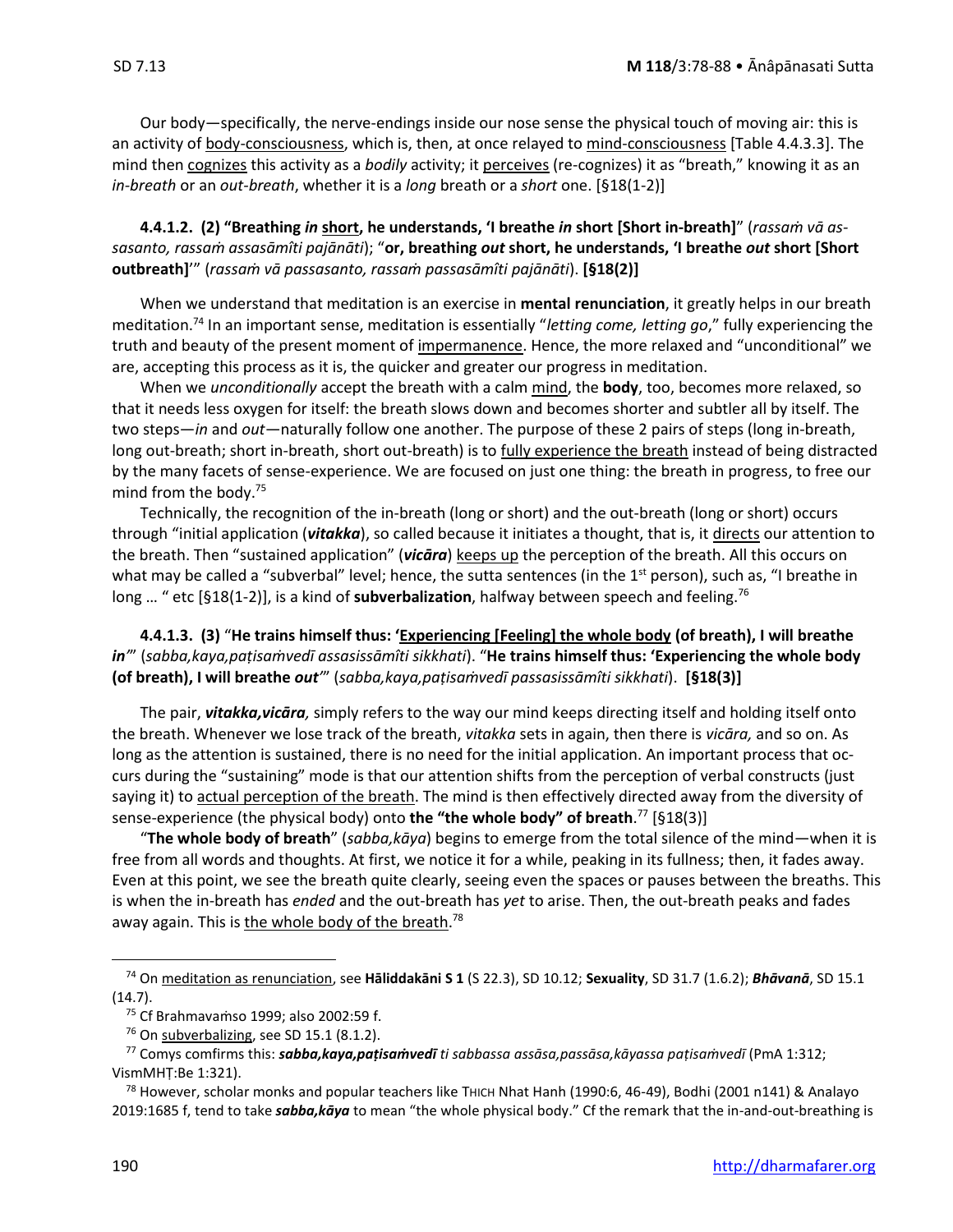**4.4.1.4** When our mind is free of all extraneous sense-data, this process of watching the whole breath [4.4.1.3] is easily sustained in a stable manner. Our attention then fixes itself onto the real and subtle features of the breath. This calming process may itself lead to dhyana, but this should not be done unless we are already well familiar with that stage. In other words, keep to the full attention of the breath: notice its beauty (radiance) and joy.

Indeed, at this stage, we can (and should) do *nothing* except to feel the joy, *be* this joy. When cognition returns, then, we further calm the joyful mental object by gently subverbalizing, "Calm, calm," or "Peaceful, peaceful." The breath then gets even finer and more radiantly beautiful. We should take every care to master stage 3 [§18(4)] *before* going into stage 4. We must first "see" what the "whole body" of breath [§18(3)] really is *before* we can actually calm it [§18(4)]. We can only calm the breath when we have our full attention on it.<sup>79</sup>

Otherwise, our futile efforts in trying to calm it will only tire us: this is like revving up the car in the wrong gear: we waste petrol and the car stalls on a steep gradient. We will only mentally tire ourself; we may even fall asleep! When this happens, (upon waking up) just take a step back, as it were. Go back to simply watching the breath just as it is: show it some lovingkindness, and just keep watching it unconditionally. What actually is happening here? [4.4.1.5]

**4.4.1.5 (4)** "**He trains himself thus: 'Calming the bodily formation (of breath), I will breathe** *in'*" (*passambhayaṁ kaya,saṅkhāraṁ assasissāmîti sikkhati*); "**He trains himself thus: 'Calming the bodily formation (of breath), I will breathe** *out'*" (*passambhayaṁ kaya,saṅkhāraṁ passasissāmîti sikkhati*). **[§18(4)]**

Note that the first 4 tetrads [§18] constitute a "body-based meditation" [4.4.1.1]: the breath is still a bodily or physical experience. When we stop attending to the breath, the diversity of sense-experiences assail us again. To avoid this, we must "**experience the whole body (of breath)**" [4.4.1.4]. When this full attention is sustained, something truly beautiful occurs: we have "**calmed the bodily formations**" [§18(4)]. In simple terms, we no more experience the breath as a "bodily" event; it becomes **a mental process**.

This switch from a *bodily* process to a mental state brings about a numinous ecstasy (or enstasy, since it *stands within* the mind). When the mind is freed from the body, it rises into an open sky of bliss like a hot-air balloon whose ballast has been jettisoned. The breath is now fully reflected in our mind, and the mind in the breath (like two mirrors facing one another): the mind *is* now the breath, its only mental object. This also marks the end of the "body contemplation" (*kāyânupassanā*) phase, that is, the 1<sup>st</sup> four aspects of the breath meditation (the  $1<sup>st</sup>$  tetrad).

Our perception of the breath refines itself by simply ignoring the flow of unrelated data, by overcoming their unstable display and play until the mind rises to a level of endurance from its ground of changing physical states. Indeed, when we lack an understanding of the reality of nonself (*anattā*), we are likely to imagine this mental "endurance" outshining its bodily state to be some kind of Self, Soul, Essence, or some abiding entity. Hence, the suttas remind us that such states are mind-made, conditioned and impermanent.<sup>80</sup>

<sup>&</sup>quot;a body among the bodies" [§24]. According to "New Age" transpersonal psychology (esp Bodywork and Breathwork), the whole body "breathes." In practical meditation, it is obvious that we easily lose focus when we have to be mindful of the *whole* physical body. For the simile of the teacher and his 3 archery students illustrating the experience of the total breath, see Brahmavamso 2002:62 f. For a discussion, see Anālayo, Satipaṭṭhāna, 2003:131 f. Further details, see SD 13.1 (3.9.6).

<sup>79</sup> Cf Brahmavamso 1999; 2002:65.

<sup>80</sup> See S 15.2/2:179.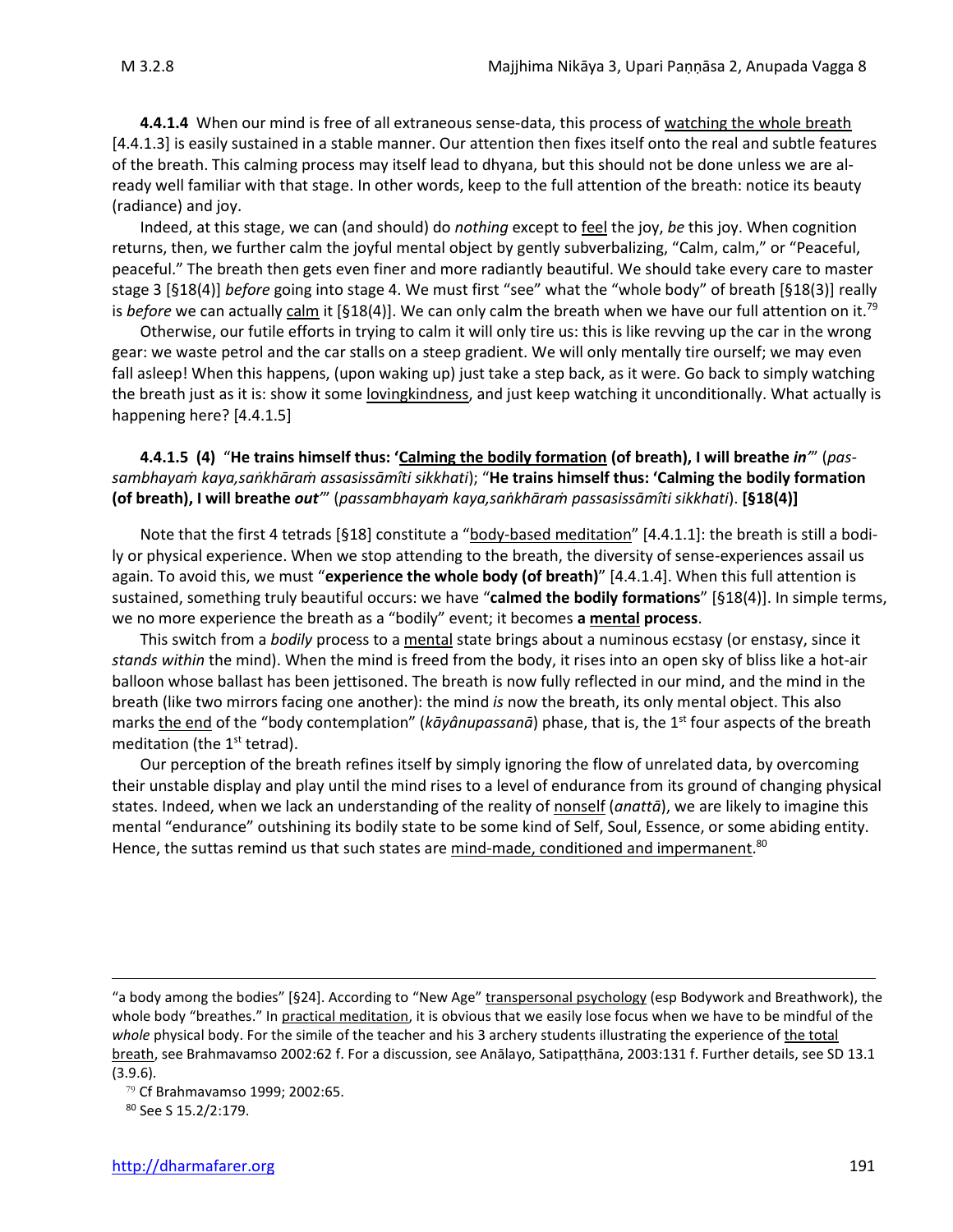#### **4.4.2 The 2nd tetrad: Contemplating feelings** (How feelings are refined) [§19]

| Summary of the 2 <sup>nd</sup> tetrad: | $(5)$ experiencing zest $[ioy]$ ;<br>(6) experiencing happiness;              | [4.4.2.1]<br>[4.4.2.2]     |
|----------------------------------------|-------------------------------------------------------------------------------|----------------------------|
|                                        | (7) experiencing the mental formations;<br>(8) calming the mental formations. | $[4.4.2.3-5]$<br>[4.4.2.6] |

**4.4.2.1 (5)** "**He trains himself thus:** '**Experiencing zest [joy], I will breathe** *in'*" (*pīti,paṭisaṁvedī assasissāmîti sikkhati*); "**He trains himself thus: 'Experiencing zest [joy], I will breathe** *out'*" (*pīti,paṭisaṁvedī passasissāmîti sikkhati*). **[§19(5)]**

The emergence of **the mental image** of the breath is attended by a profoundly intense and beautiful radiance. Since our eyes are closed in meditation, this can only be a mental experience. This brilliant yet subtle radiance is the pure bright mind (*pabhassara,citta*) that the suttas speak about.<sup>81</sup> This is the beginning of the **2 nd tetrad**: the contemplation of feelings (*vedanā'nupassanā*), when we "**experience zest** [joy]"<sup>82</sup> as we breathe in and out.

Now we come to challenging situation that distinguishes the Buddha Dhamma from other systems, religious or secular. As the playful uncertainties of our mind settles, change seems to be replaced by an aura of immanence and permanence. We no more see the present in terms of the "eternal" past. There seems to be no more change to define *time.* We do not feel any sense of past or future: only the universe of the timeless present! It can be said to be a "single point of time" or "one-pointed timelessness."<sup>83</sup>

The cognitive process, as we know it, seems to stop: we have no idea whatsoever of signs or states. **The affective process** fully takes over. We directly *feel* what is before us (like swimming underwater and not feeling the water); we *are* truly in the present; we are *the present*. In other words, we are on the threshold of a new mode of knowing, a higher level of profound awareness. In decisive ways, how we comprehend this state—even at this early stage of meditation—is still subject to how we have been cognitively conditioned: by our religious faith or by secular wisdom, or, more often, by our biases and ignorance.

We can only make sense of this immanence by names and forms that we are familiar with—perhaps God, Soul, Brahman, Form, Consciousness, and so on. In truth, it has no name: we are forced to confront **change**. We are that change: looking outside, the world, time and space, as it were, seem frozen like a diagram of the atomic structure. But there is really no such structure; it is the way our mind is able to capture the moment in a comprehensible and comprehensive way. For the unawakened mind, this is a religious experience, the root and seed of a powerful religion.<sup>84</sup> For those seeking awakening, it is only an early stage of mental liberation. More is yet to come. [4.4.4.2]

### **4.4.2.2 (6) "He trains himself thus:** '**Experiencing happiness, I will breathe** *in'*" (*sukha,paṭisaṁvedī assasissāmîti sikkhati*); "**He trains himself thus: 'Experiencing happiness, I will breathe** *out'*" (*sukha,paṭisaṁvedī passasissāmîti sikkhati*). **[§19(6)]**

When we calm the breath down even further, it becomes further refined, profoundly stiller and subtler. Such a mind is naturally zestful, blissful and energized, since it has no sense-objects whatsoever to process and evaluate. Here, the mind is simply itself, pure mind. This is no ordinary happiness, unlike even the most rapturous of worldly pleasures.

<sup>81</sup> On the radiant mind (*pabhassara,citta*), see **Cūḷ'accharā S** (A 2.6,3-5) SD 2.13; SD 54.2e (2.3.5.1).

<sup>82</sup> On zest or joy (*pīti*), see §19(5) n.

<sup>83</sup> Cf Sujato 2001:77.

<sup>84</sup> On how religions and philosophies arise from meditation experience, see **Brahma,jāla S** (D 1), SD 25.1 (6.1).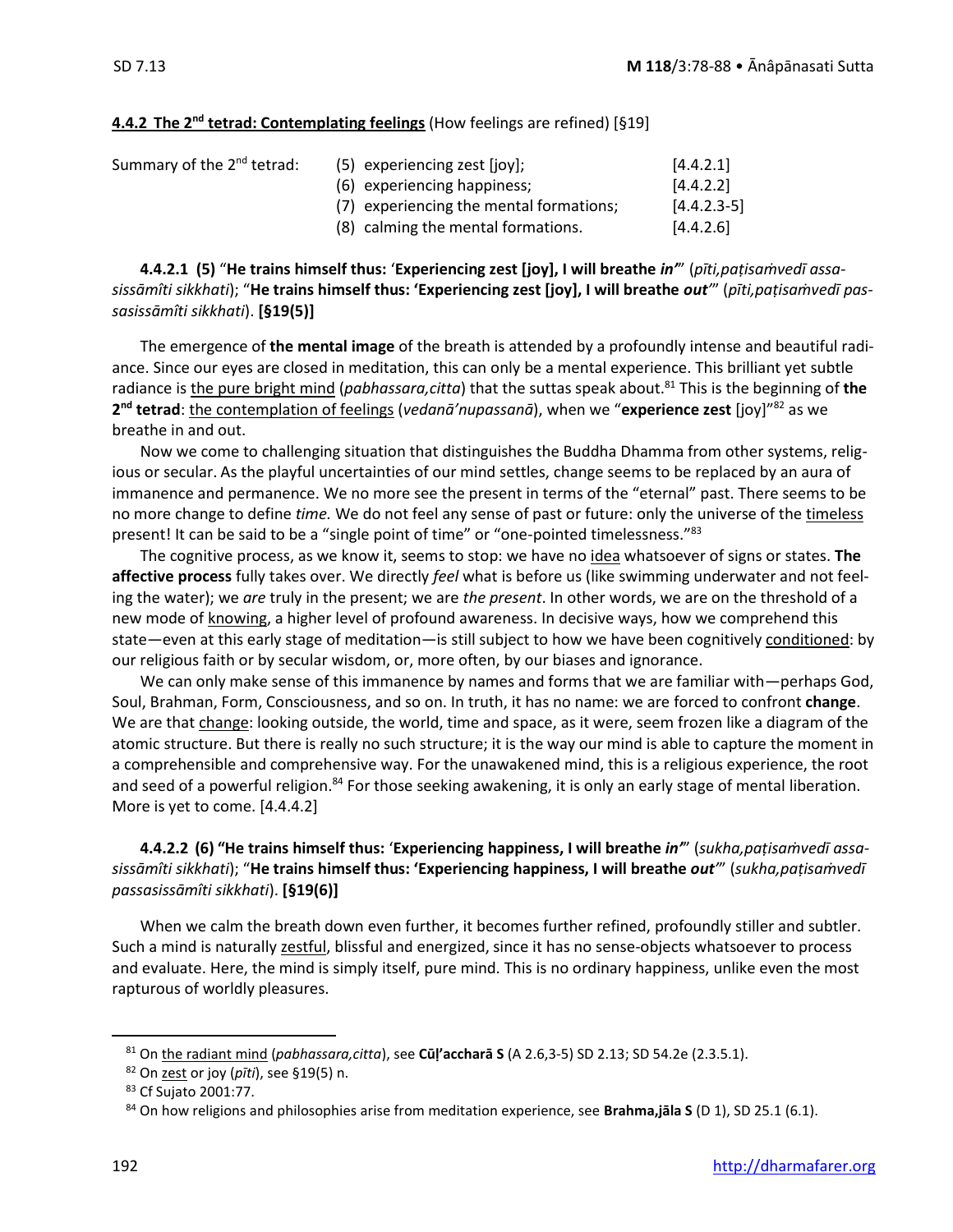The supreme worldly pleasure comes from the sexual act, which nature has hardwired in humans for the sake of procreation to perpetuate samsara. However, this act is basically body-based, climaxing in an orgasm,

the greatest pleasure the body can feel.<sup>85</sup> In a crude sense, zest or meditative joy (*pīti*) is our transcorporeal (beyond the body) experience of bliss. Since *pīti* is purely mind-based, we neither tire from it nor feel attached to it. Even the memory of such a bliss is profoundly gratifying in a wholesome sense.

Because of its profound and overwhelming nature, it takes some wisdom to recognize it. Those who are ignorant of the nature of the mind and impermanence, are likely to *fear* such an experience and feel a sense of awe and alienation. All that we have understood of the world, even of religion, do not seem to fit in this profoundly nameless blissful state.<sup>86</sup>

If we compare zest (*pīti*) to an explosive mental rapture [§19(5)], then happiness (*sukha*) is its subsequent *resolved* state where we feel a total sense of inner peace and clarity [§19(6)]. By letting go of *zest*, simply letting it be, it settles down further into *happiness.* Once we have an experience of such zest, even just a glimpse of it in mindfulness practice (like the perception of impermanence), it is like meeting and being embraced by the most beautiful person we have ever admired. We will be able to feel it, at some level, in our wholesome actions, even in the mundane chores or events of our daily life. This is what empowers us with wise faith and diligence in the Buddha Dhamma.<sup>87</sup>

**4.4.2.3 (7)** "**He trains himself thus: 'Experiencing the mental formations, I will breathe** *in'*" (*citta,saṅkhāra,paṭisaṁvedī assasissāmîti sikkhati*); "**He trains himself thus: 'Experiencing the mental formations, I will breathe** *out'*" (*citta,saṅkhāra,paṭisaṁvedī passasissāmîti sikkhati*). **[§19(7)]** 

This stage is about "experiencing the mental formations [mental functions]" (*citta,saṅkhāra,paṭisaṁ*vedī).<sup>88</sup> The mental formations (*citta,saṅkhāra*)<sup>89</sup> are feeling and perception experienced in all 4 dhyanas. Here, it refers to the experience of **the breath as a mind-object (***dhamma***).**

When the radiant mind [4.4.2.1] has arisen, it seems as if our breath is not present; there is only the beautiful inner stillness. In other words, we are still breathing, but not in a bodily sense; hence, we are unable to feel it in the ordinary sense. The breath is now a mental process, experienced only as a mental object.

We have already noted, in stage (5), how, with the arising of zest, the cognitive process shuts down and only the affective process works [4.4.2.1]. We stop knowing in the usual sense of reacting to sense-stimuli; we experience mind-objects directly: just as we neither "hear" good music nor "see" great art but *feel* their beauty in our whole being.

**4.4.2.4** Unlike the gross processes of sense-experiences, this "**feeling**" (*paṭisaṁvedanā*),<sup>90</sup> since it occurs directly, without the medium of a sense-faculty, occurs smoothly in a non-reactive engaged way. This is because the mind is now fully focused on itself: it is truly "one-pointed" (*ek'agga*). **The Paṭisambhidā,magga**  illustrates this with **the parable of the carpenter's saw**:

<sup>85</sup> See **Sexuality**, SD 31.7.

<sup>86</sup> Such clearly was the case of Teresa of Avila (1515-1582) who recorded her mystical experiences in *The Interior Castle* (1588). See L S Cousins, "The stages of Christian mysticism and Buddhist purification: The Interior Castle of St Teresa of Avila and the Path of Purification of Buddhaghosa," 1989. See also SD 38.4 (3.2.3.2); SD 53.18 (2.2.3.3).

<sup>87</sup> Further see Brahmavamso 1999; 2002:68.

<sup>88</sup> *Paṭisaṁvedī,* lit "one who experiences," comes from the verb *paṭisaṁvedeti,* whose root is √VID, to know. Although, it is often tr as "to experience," it has an inherent sense of "to feel," ie, to directly experience things. See SD 17.3 (1.2.2).

<sup>89</sup> On *citta,saṅkhāra*, see **Cūḷa Vedalla S** (M 44,14), SD 40a.9.

 $90$  This abstract n is not a canonical word but a comy term.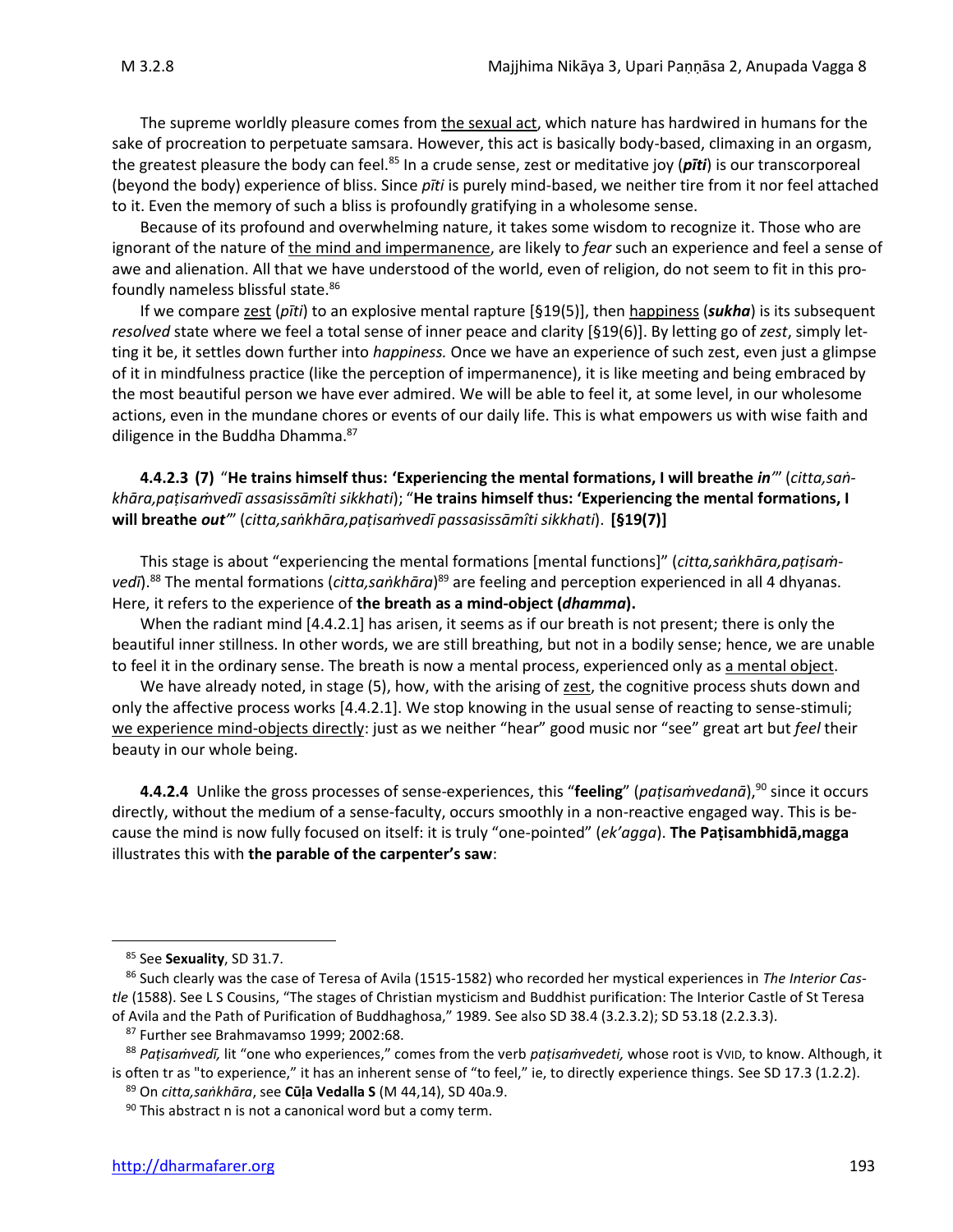"Just as a tree [tree-trunk] were placed on level ground and a man were to cut it with a saw—the man's mindfulness is fixed on the saw's teeth where they touch the tree, without giving his attention to the saw's teeth as they come and go ... ."<sup>91</sup> (Pm 1:171)

The man's attention being fixed at the cutting point is like the famous present-moment awareness, mindfulness of the radiant mind, right where it is. The preposition "where" is a mere linguistic convenience, but really this "location" is in neither space nor time. There is no more beginning, ending or middle of the breath; there is only the radiant mind.

**4.4.2.5** From the language of the 2nd tetrad, it clearly describes the stage of the arising of **the dhyanas** (*jhāna*), that is, where all physical sense-activities have stopped temporarily.<sup>92</sup> To the outside world, it is as if the meditator is in a kind of deep hibernation, even dead. Even when medical instruments may not detect any signs of life (by "modern" definition), the meditator will "return to life" in due course.

Taking the text as it is, we can surmise that stage (5), "experiencing zest" suggests the 1<sup>st</sup> dhyana. Although stage (6) mentions only "experiencing happiness," it can, with the presence of zest implied, be taken to refer to the 2<sup>nd</sup> dhyana. Stage (7) refers to "experiencing mental formations" (that is, feeling and perception) may well refer to the 3<sup>rd</sup> dhyana. Stage (8), "calming the mental formations" suggests the equanimity of the  $4<sup>th</sup>$  dhyana.<sup>93</sup>

Alternatively, we may say that the first 3 dhyanas may (successively) arise in stage (7), and the 4<sup>th</sup> dhyana in stage (8). The point is that there is no technical fixity about which dhyana arising at each of the aspects of the 2nd tetrad. Indeed, it is safe to say that these 4 tetrads [§§18-24] are actually meant for a **non- dhyana**  practice [4.1]. In other words, this is still a mundane level of practice, but it's a very good start.

Even at this early stage, it helps to maintain the habit of "contemplating impermanence" [§21(13)], that is, noticing how every effort we make at every stage involves and experiences some kind of **change** in our mental state and also our physical state, our whole being. This habitual reflection on impermanence will become very helpful when we reach stage (13). Even in itself, this reflection is the basis for our aspiration to streamwinning in this very life. $94$ 

**4.4.2.6** "**He trains himself thus: 'Calming the mental formations, I will breathe** *in'*" (*passambhayam citta,saṅkhāraṁ assasissāmîti sikkhati*); "**He trains himself thus: 'Calming the mental formations, I will breathe**  *out'*" (*passambhayam citta,saṅkhāraṁ passasissāmîti sikkhati*). **[§19(8)]**

In real practice, we rarely fully accomplish the breath meditation in such a neat sequence. Very often, we need to work on a particular stage for a sustained period. In the case of stage (8), we often need to re-apply it in subsequent practice, especially when the  $zest$  [4.4.2.1] becomes too strong and disturb the stillness of the mind.

Further, other distractions may arise when we get caught up with the bliss. When it grows, we may feel overwhelmed. Instead of simply watching it, we become excited. Or when it seems to fluctuate, we fear losing it. In other words, we have allowed objective thought to return: the mind starts to speak: the beautiful silence is broken.

Ajahn Chah illustrates this meditative mishap with his famous **parable of the forest pool**, where the forest animals would gather to drink. In the still twilight moments, some of the rarest and most beautiful forest animals would appear at the poolside to drink. When we, the observer, as much as gasp in wonder, these beau-

<sup>91</sup> *Seyyathāpi rukkho same bhūmi,bhāge nikkhitto, tam enaṁ puriso kakacena chindeyya, rukkhe phuṭṭha,kakaca, dantānaṁ vasena purisassa sati upaṭṭhitā hoti, na āgate vā gate vā kakaca,dante manasikaroti.* (Pm 1:171,7-10)

<sup>92</sup> See **Dhyana**, SD 8.4; SD 54.2e (2.3.5).

<sup>93</sup> Cf Brahmavamso 2002:68 f.

<sup>94</sup> See **Entering the stream**, SD 3.3.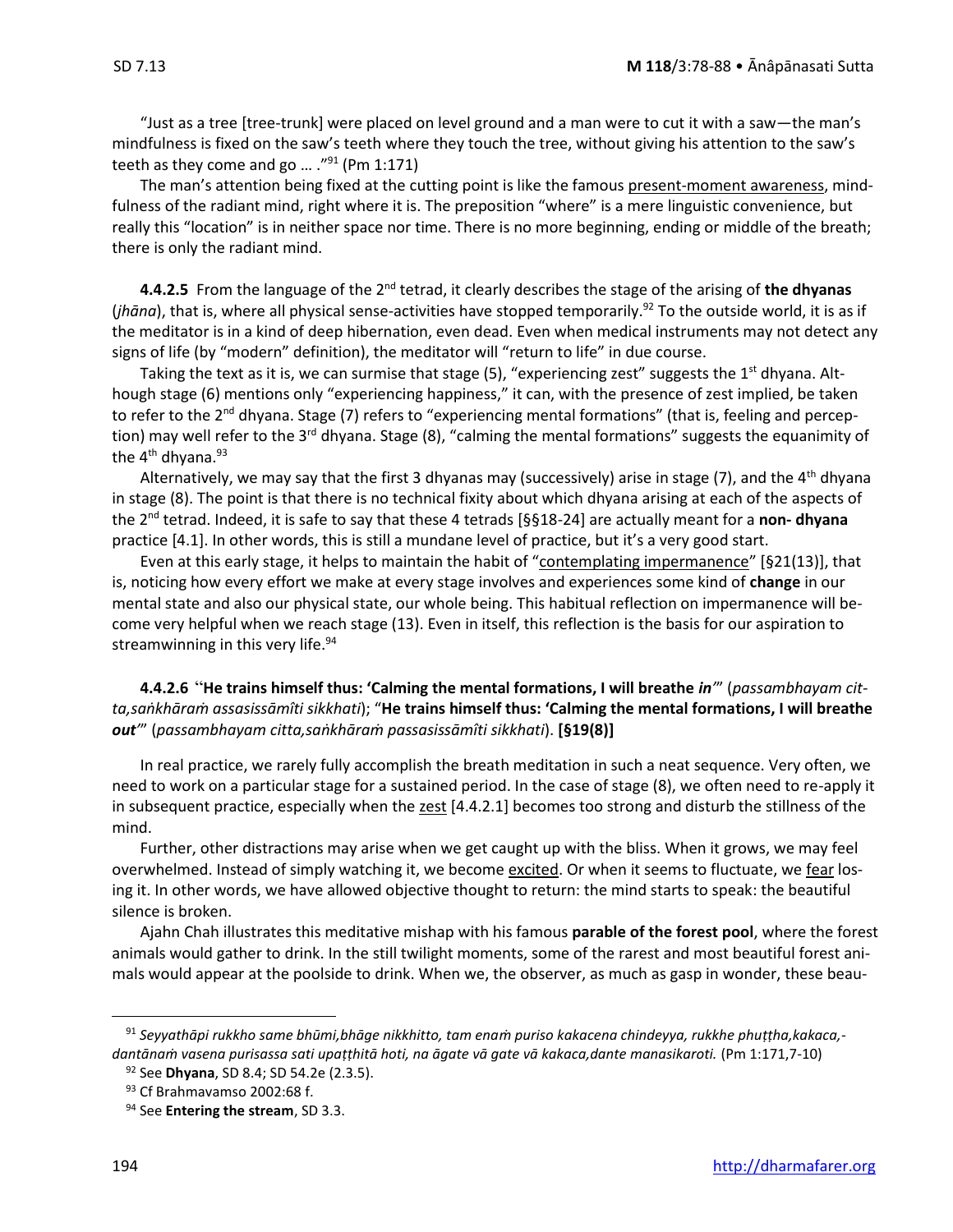tiful shy beings would at once disappear back into the forest.<sup>95</sup>

In this parable, the still forest pool is our radiant mind; the beautiful forest animals are zest and happiness. We must simply let these forest beings drink in peace. We should be as still and silent as a forest tree on a windless day watching this drama of nature at its profoundest truth and beauty.

A potent strategy in the face of such profound joy is simply to **smile** at it. That is, when the slightest sense of cognition re-emerges, we temper it with a smile. In such a scenario, smiling is very effective in keeping our inner peace because it reflects the joyful nature of what has emerged before us, which we unconditionally accept.

### **4.4.3 The 3<sup>rd</sup> tetrad: Contemplating the mind** (How the mind is refined) [§20]

| Summary of the 3 <sup>rd</sup> tetrad: | (9) experiencing the mind;        | $[4.4.3.1-3]$ |
|----------------------------------------|-----------------------------------|---------------|
|                                        | (10) shining the meditation sign; | $[4.4.3.4-5]$ |
|                                        | $(11)$ sustaining the sign;       | [4.4.3.6]     |
|                                        | (12) freeing the mind.            | [4.4.3.7]     |

**4.4.3.1 (9)** "**He trains himself thus: 'Experiencing** *the mind***, I will breathe** *in'*" (*citta,paṭisaṁvedī assasissāmîti sikkhati*). "**He trains himself thus: 'Experiencing the mind, I will breathe** *out'*" (*citta,paṭisaṁvedī passasissāmîti sikkhati*). **[§20(9)]**

"Experiencing the mind" refers to attaining dhyana [4.4.2.5], since, by this time, our mind is profoundly *calm and clear.* Hence, we can actually know the mind in its profound radiant beauty. This beautiful mind began to arise earlier, in stage (6) [4.4.2.1], when zest arises in us. Although we see the mind as beautifully radiant then, it is even more so here.

The radiant mind that we "see" here—the proper word is "experience" (*paṭisaṁvedeti*), since it is all a mental phenomenon—is what is known as a "**meditation sign**" or "mental sign" (*nimitta*): the truth and beauty of reality reflected in our mind. This is really what we can call the beginning of true "knowing," a direct experience of true reality.

When we look closely during our review on emerging from this stage, we will notice that there is only **knowing without any knower**. It's like when we look into a mirror: we see an image (*nimitta*) of ourself: we *know* or re-cognize ourself. Yet, it is not really our "Self," since it's gone when we move away. The mirror is like our mental focus free from all dust and dirt of distractions. What we see is only a virtual mental image of a passing phenomenon, "ourself." In our meditation, this beautiful image is a sky full of radiance and we are a single star in it. This is merely a reflection of our mind.

**4.4.3.2** In a provisional sense, we can say that our mind itself ("we") is the "**knower**." This is a conditioned and relative term: we are the knower since we know the reflection before us. It is still a "**mind-made**" image in the sense it simply *reflects* our mind, and that we have ourself *projected* this image when our mind is free from distractions.

Our image in the mirror only reflects how we look and what we are doing. When we are still, the image is still, too. Even when we try to hold the mirror still, or it is fixed on its stand or on the wall, it does not help if *we* are not still. Indeed, we will not be able to see our features clearly when we are *not* still. Stillness, then, comes from the "knower," our mind itself, not from the image or reflection. The image of our mind depends on how truly we know it. A vital part of our meditation is to refine and deepen this self-knowledge.

<sup>95</sup> See eg Brahmavamso, *The Jhanas,* Singapore, 2003:35 f.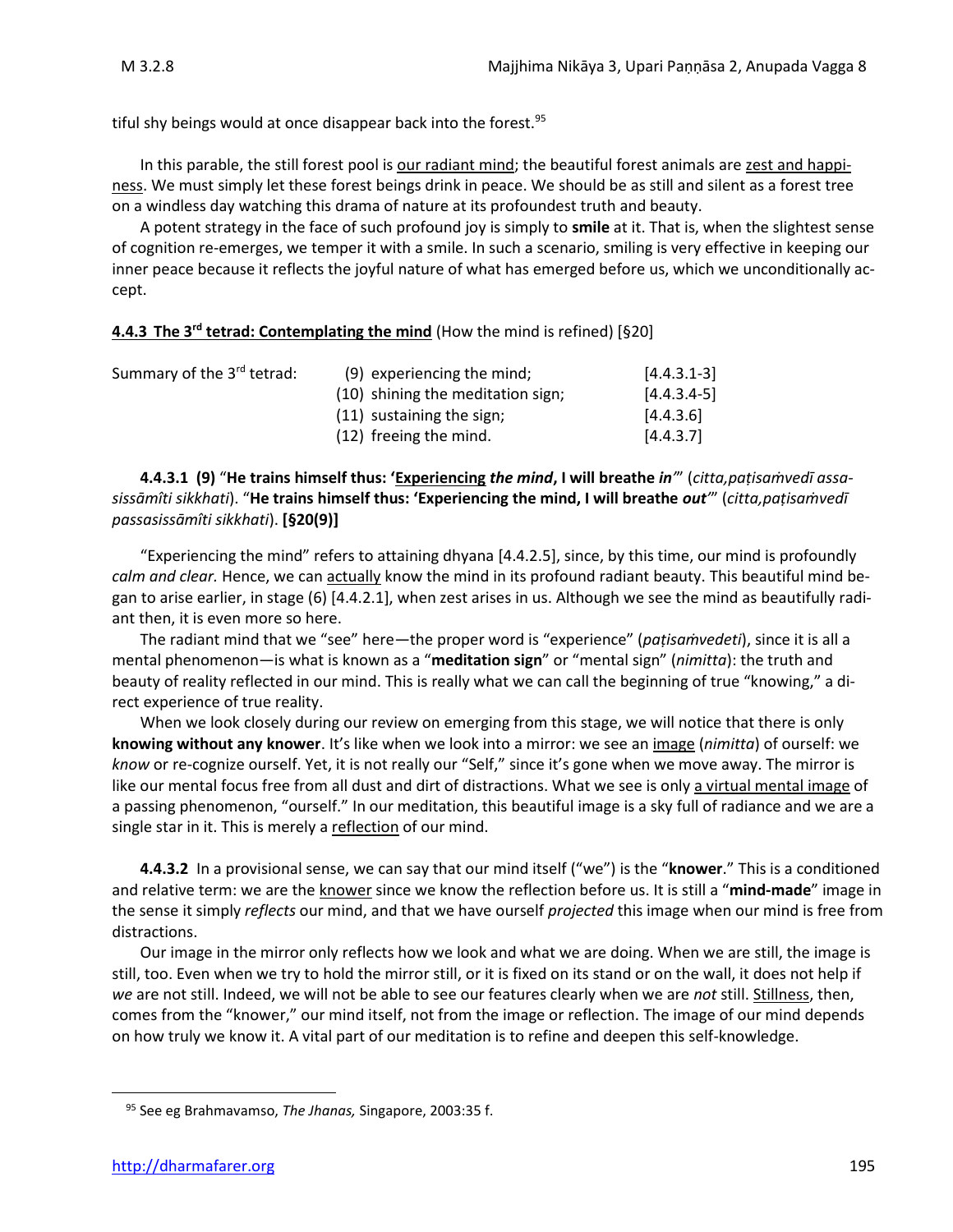**4.4.3.3** We will here briefly examine what seems to be a technical point in early Buddhist psychology. Note that the Sutta simply speaks of the "mind" (*citta*), that is, experienced in breath meditation. Elsewhere, in the suttas, it is said that *citta, mano* and *viññāṇa* are all synonyms: "That which is called the *citta,* it is also mano, or viññāṇa."<sup>96</sup> Hence, it is helpful to remember that the suttas do not always technically differentiate these 3 words: they all mean "the mind."<sup>97</sup>

Technically, in this meditative context, these 3 words, says the Commentaries, refer to the "**mind-base**" (*man'āyatana*), a collective term for all the different states of consciousness (*viññāṇa*) (SA 2:98).<sup>98</sup> Now, *man'āyatana* appears quite often in the suttas but meaning simply the "mind" as an internal faculty. 99

If the radiant mind "experienced" in breath meditation (or in any dhyana) is taken as the "mind-base," it must clearly refer to **the mind (the inner faculty) without any sense-object** (*dhamma*). In fact, at this stage, even "mind-objects" (*dhamma,dhātu*) do *not* arise. Technically, a mind-object is an idea the mind itself creates that is not sense-based (such as most images in a dream).

This table of the 18 physical and mental elements (*dhātu*) will help us envision the nature and function of *a mind-object* (no 17). In this case, the "**mind-base**" is identical to the mind-element (no 16):

- 
- 
- 
- 
- 
- (16) mind-element (*mano,dhātu*) (17) mind-object (*dhamma,dhātu*) (18) mind-consciousness
- 
- 
- 
- 
- 
- 
- (1) eye-faculty<sup>100</sup> (6) visible object (11) eye-consciousness
- (2) ear-faculty (7) sound-object (12) ear-consciousness
- (3) nose-faculty (8) smell-object (13) nose-consciousness
- (4) tongue-faculty (9) taste-object (14) tongue-consciousness
- (5) body-faculty (10) touch-object (15) body-consciousness
	-
	- (*mano,viññāṇa,dhātu*) 101

### **Table 4.4.3.3. The 18 elements**

It should be noted here that the term "**mind-base**" (*man'āyatana*) is used in a non-technical sense. Its Abhidhamma technicality arose much later on as reflected in its role in, for example, the 5-door cognitive process (*viññāṇa,kicca*). <sup>102</sup>

**4.4.3.4 (10)** "**He trains himself thus: 'Gladdening the mind, I will breathe** *in'*" (*abhippamodayaṁ cittaṁ assasissāmîti sikkhati*). **He trains himself thus: 'Gladdening the mind, I will breathe** *out'*" (*abhippamodayaṁ cittaṁ passasissāmîti sikkhati*). **[§20(10)]**

"Gladdening the mind" (*abhippamodayaṁ cittaṁ*) refers to further refining the meditation sign, the radiant mind, by brightening it up. The mind is gladdened by **zest** when it attains the 1<sup>st</sup> or the 2<sup>nd</sup> dhyana. It

<sup>&</sup>lt;sup>96</sup> Yam ... idam vuccati cittan'ti vā mano'ti vā viññāṇan'ti vā, D 1:21; Yam ca kho etam ... vuccati cittam iti pi mano iti pi *viññāṇa iti pi*: see **Assutava S 1** (S 12.61,4+8 with monkey simile), SD 20.2; **Assutava S 2** (S 12.61,4+7), SD 20.3. In some sutta contexts, however, we do have *citta* = thought, *mano* = mind, and *viññāṇa* = consciousness: SD 17.8a (12), esp (12.5.4) summary.

 $97$  The synonymity of these 3 words is also accepted in most traditions following the Abhidharma period, but they were clearly differentiated within the Yogācāra (India,  $4^{\text{th}}$  cent CE). See SD 17.8a (12.5).

<sup>98</sup> See **Viññāṇa**, SD 17.8 (4.1); also S:B 2000:769 n154.

<sup>99</sup> On this "mind-element" (*mano,dhātu*), see SD 17.8a (12.1.2.1, 12.1.3.3); its function SD 7.1 (4.4).

<sup>100</sup> For the 5-door mental process (physical sense-cognition), see SD 19.14 (2).

<sup>101</sup> See **Saḷāyatana Vibhaṅga S** (M 137,4 f) + SD 29.5 (1.4.1), where, on the mind-base, see Table 1.4.2.

<sup>102</sup> SD 19.14 (2 f). See eg "mind-base" in Abhidhammattha,saṅgaha: Abhs:BRS index under "mind (*mano*)."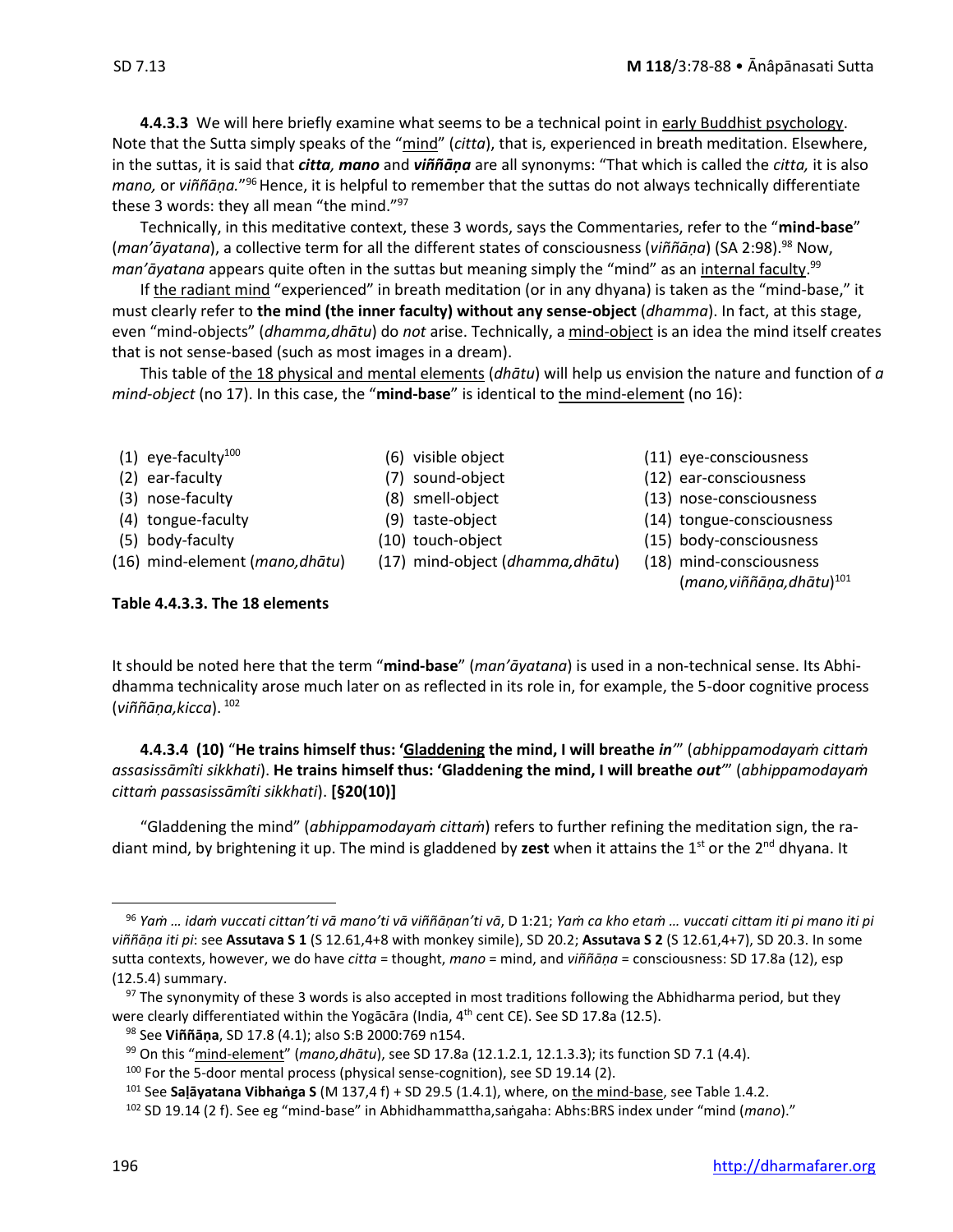can also be gladdened by the penetrating wisdom we eventually gain from insight into the **impermanence** of this beautiful state which is still conditioned and subject to arising and passing away.

On the other hand, we may need to brighten up the meditative sign (*nimitta*) even at this stage [§20(11)], whenever it appears to be dull or unstable. We need to brighten up the sign and keep it that way. The experience of zest powers up the radiance of the sign, which, as it were, feeds on joy. The more joy we feel, the brighter the sign; the brighter the sign, the more joyful we feel. It goes both ways.

**The basic technique of empowering the sign** is to keep returning our attention to the breath to prevent it from losing its momentum. A second way is to focus our attention in the present moment, not letting the mind wonder about what happened before or what will happen. When the radiance returns, we should train our attention at its centre, so that we do not pick on any imperfection near its edge. As long as we embrace the radiance, just smiling the inner smile at it, it keeps us connected to the joy.<sup>103</sup>

**4.4.3.5** The meditation sign can also lose its radiance on account of our weak mental effort or weak moral virtue. In the case of weak mental effort, we should turn to an **"inspiring meditations"** like a reflection (*anussati*) on any of the 3 jewels, on moral virtue (*sīlânussati*) or on charity (*cāgânussati*), or cultivate lovingkindness.<sup>104</sup> It also helps to ensure that our place of meditation is suitable, and our diet is balanced and healthy.

In the case of weak moral virtue which can cause persistent difficulties in our meditation, we should then examine whether we have been habitually breaking any precept or harbouring some negative emotions. If we notice some moral lapses, we should resolve this by apostrophically seeking forgiveness from the Buddha and also unconditionally forgiving ourself by cultivating lovingkindness. A good strategy is to recall a time when we attended a study, retreat or event when we kept the precepts even for just that period.

When the "calmness" (*samatha*) approach does not seem to work, we may try getting into the "insight" (*vipassanā*) mode. This is to reflect on the conditioned nature of our meditative experience or our current state. Carefully reflect on their conditioned and impermanent nature, including applying some inspiring a Dhamma passage or a sutta teaching we have learned.

### **4.4.3.6 (11)** "**He trains himself thus: 'Concentrating the mind, I will breathe** *in'*" (*samādahaṁ cittaṁ assasissāmîti sikkhati*). **He trains himself thus: 'Concentrating the mind, I will breathe** *out'*" (*samādahaṁ cittaṁ passasissāmîti sikkhati*). **[§20(11)]**

"Concentrating the mind" (*samādahaṁ cittaṁ*) refers to sustaining the meditation sign (*nimitta*). This is either the dhyana state itself, or the momentary concentration<sup>105</sup> arising from insight. The radiant sign is simply the reflection of our own mind; hence, it depends on our own inner stillness. When our mental concentration weakens, the sign fluctuates unsteadily. In fact, at the start, the sign usually only flashes momentarily and then disappears. Or, it may stray unpredictably around the mind's field of vision. The brighter the sign is, the more likely it is to remain stable.

At this point, we are still not fully concentrated; hence, it's best to direct the mind to ourself, the knower, and examine our mental state. Often the distraction is either fear or excitement. If it is the *first* time the sign arises in us, we may **fear** it, like our meeting an important but total stranger and not knowing what to do. Or, we are so captivated with the sign that we get carried away with **excitement** and lose our focus.

The solution is to stop reacting and to simply, as it were, surrender ourself to the radiant mind. When we are in a strange new company, we must first silently watch and learn. It's like learning to ride a bicycle the first time. We start off by holding the handlebars properly, feet on the ground, and, looking ahead, we keep on peddling without worrying about falling. And before we know it, we are well balanced and cycling around.

<sup>103</sup> See Brahmavamso 2002:76 f.

<sup>104</sup> See *anussati-ṭ,ṭhāna* at SD 24.8 (2.1).

<sup>105</sup> "Momentary concentration" (*khaṇika samādhi*), see SD 15.1 (9.4).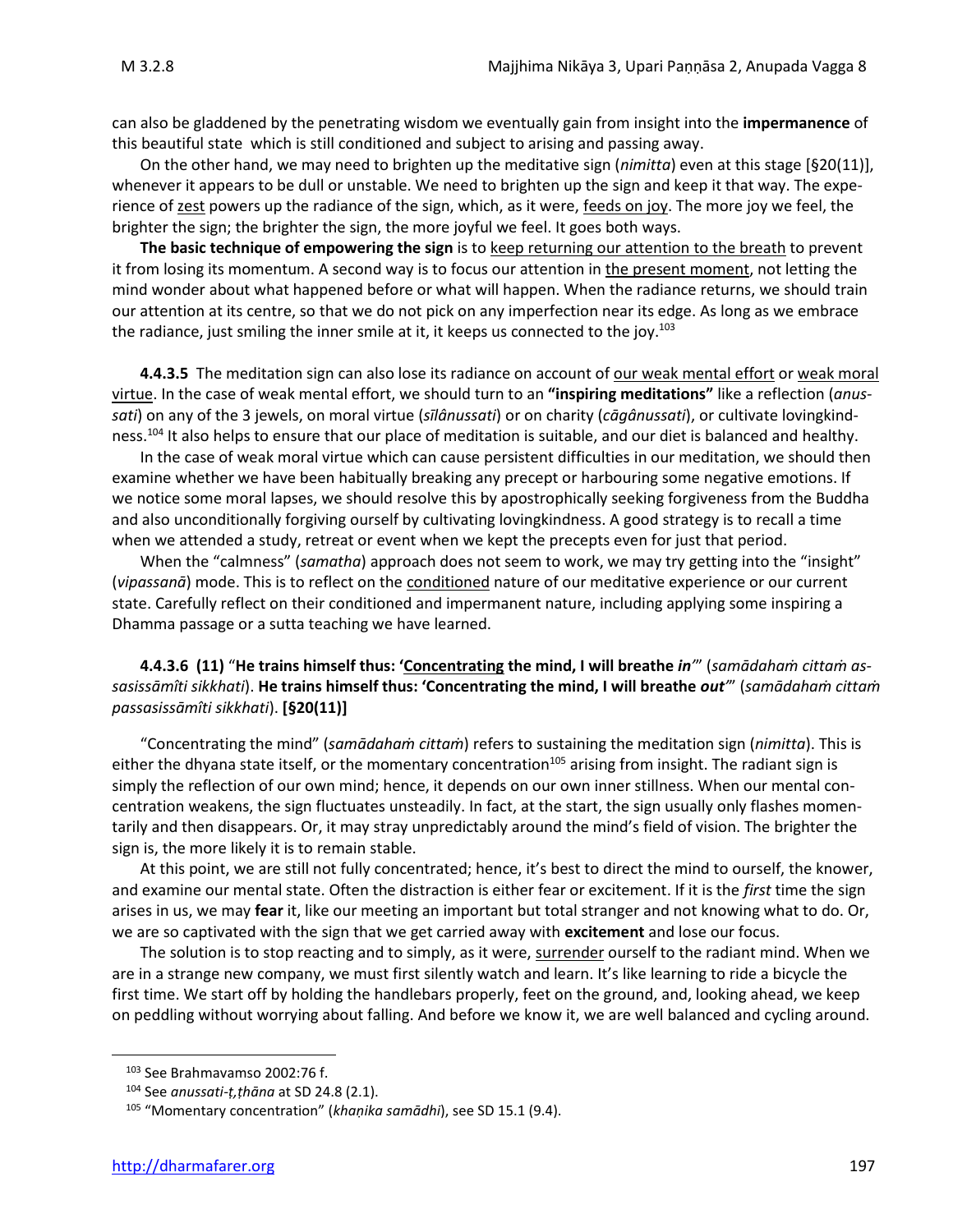**4.4.3.7 (12)** "**He trains himself thus: 'Freeing the mind, I will breathe** *in'*" (*vimocayaṁ cittaṁ assasissāmîti sikkhati*). "**He trains himself thus: 'Freeing the mind, I will breathe** *out'*" (*vimocayaṁ cittaṁ passasissāmîti sikkhati*). **[§20(12)]**

"Freeing the mind" (*vimocayaṁ cittaṁ*) means that we should overcome all the mental hindrances, <sup>106</sup> that is, restraining all physical sense-stimuli so that the mind settles in itself. Or, when dhyana is already attained, we should work to gently let go of the grosser dhyana-factors<sup>107</sup> by attaining successively higher levels of concentration. A third task may be that of freeing ourself from any cognitive distortions—any wrong view or negative reactions to what occurs in our meditation; this is done through application of insight knowledge, that is, regarding any of them as being "mind-made"; hence, they are impermanent; or, when any hint of thinking occurs, we mentally note or subverbalize, "Let go; let go … ."

Usually, the mind here has two experiences that have the same effect, depending on our perspective. We may either find ourself "plunging" into the sign; then, the attention just sinks therein. Or else, that sign of radiance or "feeling" simply overwhelms or fully envelops us. So it seems, and "we" feel gratified, thinking, "*This* is it!" and so on. "We" do *nothing* in meditation; when we do nothing, *it* happens: the hindrances fall away and dhyana emerges.

Hence, the **dhyanas** are called states of "freedom" (*vimokkha*). <sup>108</sup> This is our journey into the final frontier, that of **inner space**, where the mind is free from all physical encumbrances: the mind is fully free from the body. It's more than being merely an "out-of-body" experience: we are not floating somewhere in space. Rather, it is a profound spiritual state that is free from time and space and where we come face to face with our pure bright mind (*pabhassara,citta*) [4.4.4.2]. After all, time and space only work with the conscious physical body, but there is no "body" here. We do not feel the body any more; we feel only the profound bliss of the pure mind.<sup>109</sup>

### **4.4.4 The 4 th tetrad: Contemplating dharmas** (How the mind's state is refined) [§21]

| Summary of the 4 <sup>th</sup> tetrad: | (13) contemplating impermanence; | [4.4.4.1 f] |
|----------------------------------------|----------------------------------|-------------|
|                                        | (14) contemplating fading away;  | [4.4.4.3]   |
|                                        | (15) contemplating cessation;    | [4.4.4.4]   |
|                                        | (16) contemplating letting go.   | [4.4.4.5]   |

**4.4.4.1 (13)** "**He trains himself thus: 'Contemplating impermanence, I will breathe** *in'* (*aniccânupassī assasissāmîti sikkhati*). "**He trains himself thus: 'Contemplating impermanence, I will breathe** *out'*" (*aniccânupassī assasissāmîti sikkhati*). **[§21(13)]**

Remember that **the Ānâpāna,sati Sutta** comprises 4 aspects of practice and attainment [1.1.1.1], and we are just beginning with the practice. At this beginner's level, we must work with the understanding that this last tetrad deals entirely with **insight**. We now can better understand how the previous 3 tetrads work with *both* calmness and insight (*samatha,vipassanā*).<sup>110</sup> The insight we use and the insight we gain should bring us

<sup>106</sup> The 5 mental hindrances (*pañca,nīvaraṇa*) are (1) sensual lust (*kāma-c,chanda*), (2) ill will (*vyāpāda*), (3) sloth and torpor (*thīna,middha*), (4) restlessness and worry (*uddhacca,kukkucca*), and (5) doubt (*vicikicchā*): M 3:49; M 1:274; A 4:437; see **Nīvarana,** SD 32.1.

<sup>107</sup> The dhyana-factors (*jhān'aṅga*) are the constituent qualities of a dhyana, beginning with a total of 5 factors—(1) initial application (*vitakka*), (2) sustained application (*vicāra*), (3) zest (*pīti*), (4) happiness (*sukha*) and (5) one-pointedness (*ek'aggatā*)—which are those of the 1<sup>st</sup> dhyana, omitting (5). The 2<sup>nd</sup> dhyana has (3)-(5); the 3<sup>rd</sup> dhyana (4) + (5); and the 4th dhyana only (5). See **Dhyana**, SD 8.4 (6).

<sup>108</sup> **Mahā,parinibbāna S** (D 16,3.33), SD 9; **(Aṭṭhaka) Vimokkha S** (A 8.66), SD 95.11.

<sup>&</sup>lt;sup>109</sup> See Brahmavamso 1999; 2002:79-81.

<sup>110</sup> See S:B 1950 n293.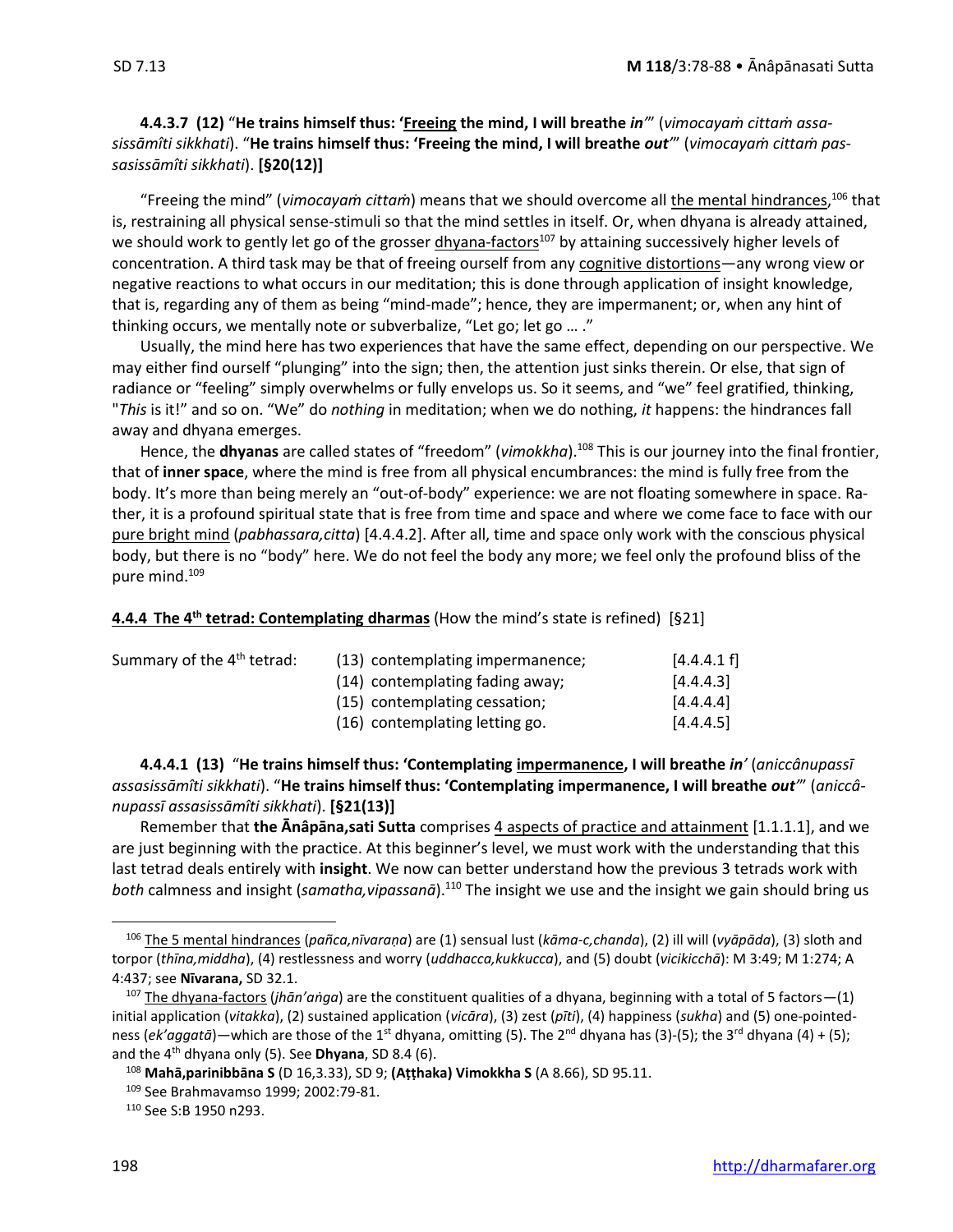to the last aspect (16), that of **relinquishment** (*paṭinissagga*), inner renunciation. [4.4.4.4].

Hence, we work with each of the first 3 aspects in this tetrad as long as we need to. Only when we have mastered stage (13) do we go to the next stage. In fact, this stage is, in a sense, on-going: we need to reflect on **impermanence** *whenever* we are slowed down or hindered in our practice. But here, it is done with a special purpose: to free our mind of defilements, at least temporarily [4.4.4.4]. Indeed, this is what a "free mind" really means: a spotless pure radiant mind whose wholesome effect stays with us for good, as it were.<sup>111</sup> [4.4.4.2]

**4.4.4.2** Even as we meditate and when we have just emerged from dhyana, we may notice that things seem to be so "constant" that it is as if we have attained some "timeless" state. This is only the profound effect of our "pure bright mind" (*pabhassara,citta*). What we understand as our "**self**," which seems to be *constant* in our daily life that we do not even notice it, is taking it for granted (as if it really exists) as an abiding self or a permanent entity. In dhyanic experience, any notion of self disappears—we may or may not be prepared for this.

This is where some understanding of the Buddha Dhamma helps us understand that there is really **no abiding self**; that is, the teaching of **non-self** (*anattā*). If we do not have such understanding or choose to reject such a truth, then, we may fall into the notion of some "abiding entity": the Self, Soul, Godhead, Brahman, Other, etc. Only "empty" phenomena roll on, like the single frames of a long celluloid film-loop projecting themselves rapidly on our mind's screen. It's the "movies,": but nothing is moving; only the mind is. [4.4.2.1]

When we can truly see this non-self of **change**, we are so profoundly transformed that we will abandon any notion of *self-identity;* we have no *doubt* about this reality; and we see the frivolity and futility of *rituals and vows*. We become **streamwinners**, the first-steppers on the path of awakening.<sup>112</sup>

### **4.4.4.3 (14)** "**He trains himself thus: 'Contemplating fading away, I will breathe** *in'* (*virāgânupassī assasissāmîti sikkhati*). "**He trains himself thus: 'Contemplating** *fading away***, I will breathe** *out'*" (*virāgânupassī passasissāmîti sikkhati*). **[§21(14)]**

**"**Fading away" (*virāga*) is also translated as "dispassion" [§42). If our reflection on impermanence does not work, then we should go on to reflect on the "fading away." This is when things just disappear; those things we assume to be so close to us that we thought were essentially a part of us. Then, suddenly, surprisingly, they are no more there.

Both "contemplating fading away" and the next, "contemplating cessation" (stage 15) can be seen as an insight into the momentary cessation, even destruction, of phenomena; and the supramundane path leading to nirvana is itself the fading away of lust (*virāga*) and the cessation (*nirodha*) of suffering.

### **4.4.4.4 (15)** "**He trains himself thus: 'Contemplating cessation, I will breathe** *in'* (*nirodhânupassī assasissāmîti sikkhati*). "**He trains himself thus: 'Contemplating** *cessation***, I will breathe** *out'*" (*nirodhânupassī passasissāmîti sikkhati*). **[§21(15)]**

*Broadly speaking* "**cessation**" (*nirodha*) refers to the world as we knew it no more appears so: our false view of the world is gone. This is the world produced by our senses and directed by our mind. This is a world that demands all our attention—all our sights, sounds, smells, tastes, touches and thoughts. It's like a protracted existence in a Pokemon world, running after these monsters: we want to capture them *all*. There is no

 $111$  The caveat, "as it were," means that although its beneficial effect stays with us, we may forget this when we are caught up with the world again (as in the case of Deva,datta). However, when we do get back into practice, this "past good" (*pubbe kata,puññatā,* Sn 260, SD 101.5) will facilitate our return to goodness and towards the path.

<sup>112</sup> See **Emotional independence**, SD 40a.8.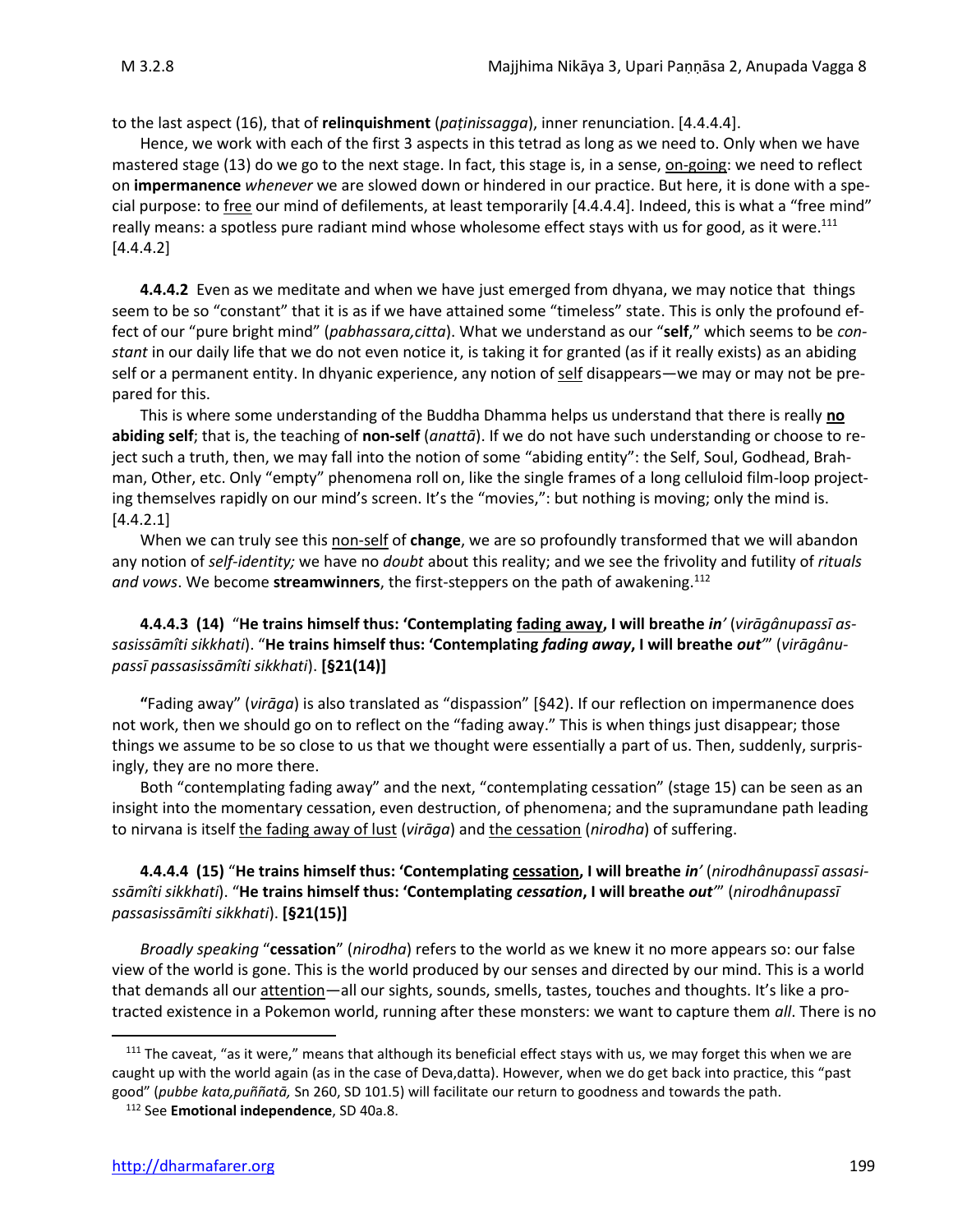end to all this; hence, this is suffering.

Specifically, "cessation" refers to the ending of **suffering**, the sense of lack and our insatiable drive to futilely feed and fill that lack. At this stage something that seemed to be always there has now disappeared. The world as we knew it is no more there. We are in a completely new time-space reality. We have a clearer and happier vision of what are real and good. Hence, our life is more meaningful and purposeful in the best senses of the words.<sup>113</sup>

"Cessation" is, of course, **the 3rd noble truth**: that of the ending of suffering—that is nirvana. Although we may have yet to attain nirvana, as *streamwinners*, we catch glimpses of it. We are like desert travellers, parched, thirsty and dirty, who have come to an oasis with a deep well, and we can see the water deep down.<sup>114</sup> It's a just a matter of time and effort before we are able to quench our thirst and have a good rest. For the moment, we have to work with the last stages of the breath meditation to move on to higher states of spiritual excellence.

**4.4.4.5 (16)** "**He trains himself thus: 'Contemplating relinquishment, I will breathe** *in'* (*paṭinissaggânupassī assasissāmîti sikkhati*). "**He trains himself thus: 'Contemplating** *relinquishment***, I will breathe** *out'*" (*paṭinissaggânupassī passasissāmîti sikkhati*). **[§21(16)]**

A simple word for "**relinquishment**" (*paṭinissaga*) is "letting go." Hence, to "contemplate relinquishment" means we reflect on, prepare ourself for, the giving up (*pariccāga*) or abandoning (*pahāna*) of **defilements** (wrong ways and wrong views) through insight, so that we reach the path for "leaping forward" (*pakkhandana*) <sup>115</sup> into nirvana. The idea, then, is that of ridding ourself of rubbish and baggage that we do not need for our journey toward the path and moving on to nirvana.

At this level, **renunciation** (*nekkhamma*) takes on a deeper sense. Conventional renunciation—that of leaving the world for the monastic life—is the *socially* ideal way of life for leaving behind our baggage so that we can fully engage ourself with the task of attaining arhathood or non-returning in this life itself. In fact, this is what dhyana does: it empowers us to rise above the limits of our physical body so that we taste pure mental pleasures, much more pleasurable than what our body can give us. Hence, we will never even think of being attracted to such bodily or worldly pleasure. Dhyana empowers renunciation; it effects our fully letting go of the world in every sense of the word.

*Patinissagga* has a deeper sense of renunciation, that which is found only in the arhat. He is one who has fully given up the "knower" (a broad term for the *unconscious* or latent tendencies), that is, how our senses engage the world—the "all" (*sabba*), the sense-faculties and their objects. This engagement then feeds the "doer" (a broad term for karma and formations).<sup>116</sup>

Although such an existential engagement seems to be with "something" out there, it is really about how we perceive the world, and then create our own virtual reality—this is a back-and-forth exchange of subjectifying and objectifying. This is an incessant and instinctive process by which we give "names" (*nāma*) to "forms" (*rūpa*) out there but "bending" (*namati* or *nameti*) and "owning" them, thus reifying them.

These **owning** and reifying aspects of our unawakened nature are the drives (as ignorance and craving) exerted by a special aspect of the "knower," that is the **controller**, sometimes called "the will." This is tech-

<sup>&</sup>lt;sup>113</sup> On the first 2 truths as the meaning of life, and the last 2 as the purpose of life, see SD 1.1 (4.0).

<sup>114</sup> **(Nidāna) Kosambī S** (S 12.68,60), SD 70.11.

<sup>115</sup> *Pakkhandana* is the noun of *pakkhandati,* (lit) "to spring or leap (forward), to jump (on to); to be after someone in pursuit; (fig) to rejoice in, find pleasure or satisfaction in, to take to." When applied to nirvana, it connotes a joyful embrace of it.

<sup>&</sup>lt;sup>116</sup> On the "knower" and the "doer" in meditation, see **Sankhāra**, SD 17.6 (8.4); SD 15.1 (1.5).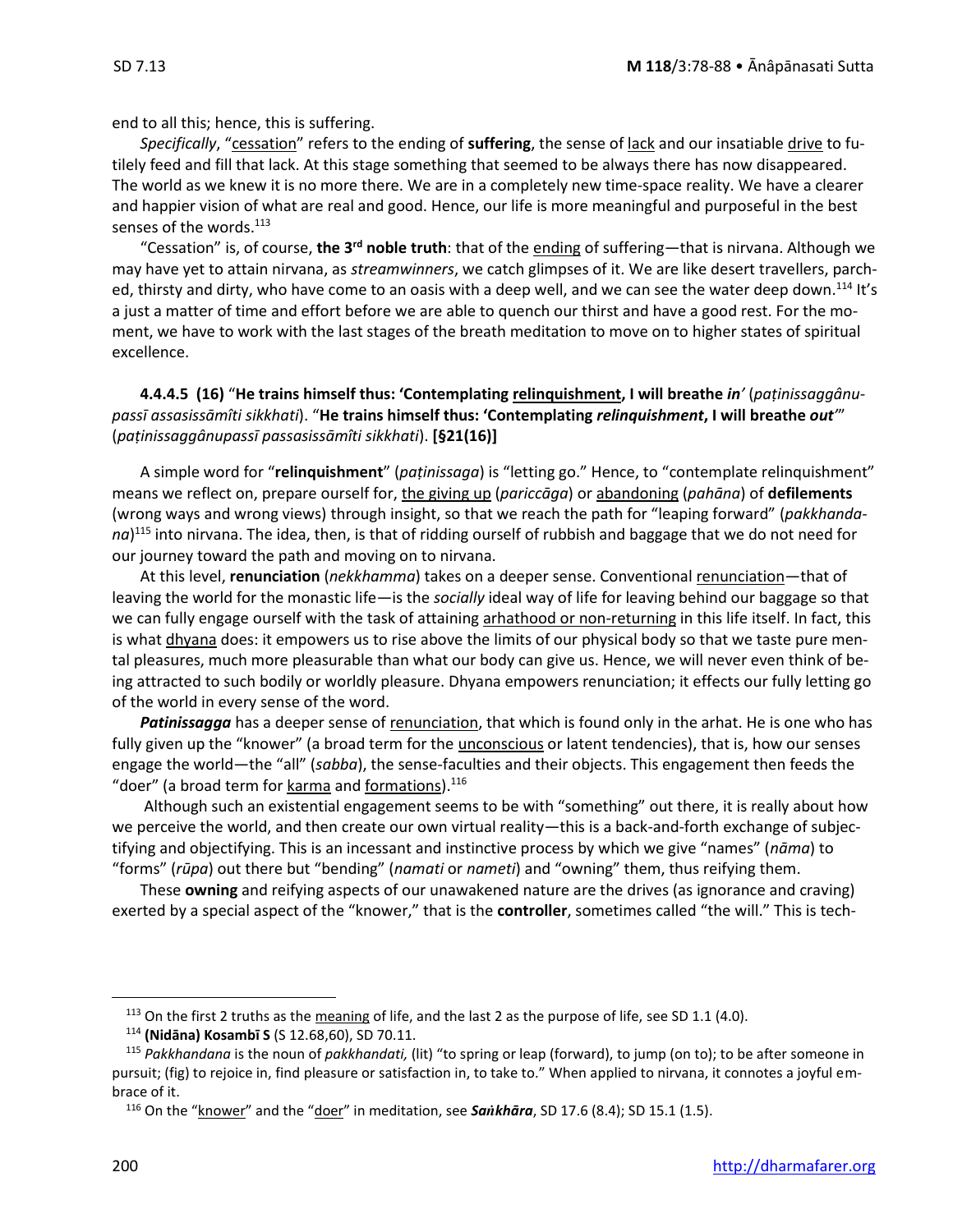nically known as "**formations**" (*saṅkhāra*), the most potent and insidious manifestation of which is called "**mental proliferation**" (*papañca*).<sup>117</sup>

These are basically the on-going activities of the controller's minions, "thoughts," that is, the untamed mind (*citta*), that work to reify and own *all* that we experience, instead of leaving them alone and so learning from them.

These instinctive tendencies have been abandoned by the arhat. As non-arhats, we need to understand them and progressively give them up. An effective renouncing practice here is that of **not identifying** with any of our experiences—simply, letting them come, letting them go, and learning from them. This empowers us with what is known as "**not-that-ness**" (*atam,mayatā*).<sup>118</sup> This is a higher form of renunciation that brings us closer to the path, if not nirvana.

**4.4.4.6** While the previous three tetrads deal with both calm and insight, this **4 th and last tetrad** deals only with insight. "Contemplating fading away ..." (stage 14) and "contemplating cessation ..." (stage 15) can be understood both as stronger insight into the **impermanence** (stage 13) of formations and, on a higher level, as *the supramundane path* leading to nirvana, that is, the fading of lust (*virāga*) and the cessation of suffering.

"**Contemplating letting go**" (stage 16) is the full and final giving up of all our defilements (basically, the 3 roots of greed, hate and delusion) through insight and the gaining of nirvana through the path. This is the end of our inner journey on the path of awakening. This is where we do not see ourself as *a* traveller or *the* Traveller: there is only *the path*. Having completed the journey, we no more feel its toils and troubles, all our burdens are put down; we are uplifted with the joy and freedom of awakening.

#### **4.4.5 "I WILL BREATHE IN … BREATHE OUT"**

**4.4.5.1** Notice that the phrase, "**I will breathe in … breathe out**," is present in all the 16 aspects that are the 4 tetrads of breath meditation. As characterizing our practice, this phrase represents a stable anchor for our mind so that it does not wander away from the task at hand as described in each of the 16 aspects. This dynamic sentence itself reminds us that **our breath** is always in motion. After all, it is an aspect of the wind element (*vāyo*), or simply "motion." This is a physical aspect of a broader reality, that of universal change or **impermanence**.

**4.4.5.2** A deeper significance of the sentence, "I will breathe in … breathe out," is that it is a shorthand for **the reflection on impermanence**. Our breath gives us life: it *is* our life. We are only alive when we allow this in-breathing and out-breathing; having taken in a breath, we can and must only give it back, *every time*. This exchange is a constant reminder of the universal true reality—that of **impermanence**.

At every stage of our breath meditation, every tetrad, every aspect of each tetrad, we are experiencing the reality of impermanence by responding to it in different ways. Every breath we take, and watched mindfully, seeing its impermanence in some way, brings us closer to the truth and beauty of universal reality. Essentially, this is what happens in breath meditation.

**4.4.5.3** The tetrads are sets of meditative practices for calmness or insight or both. At first, they are not really "stages," since it takes some expertise to master them in their natural progression. As unawakened beings, we need to master these "**aspects**" first by understanding them through practice. This is, in fact, how the 4 tetrads work. We can summarize the totality of the 16 aspects of breath meditation as follows: [1.1.3.2]

<sup>&</sup>lt;sup>117</sup> The function or active nature of "mental proliferation" is known as "proliferation of conception and perception" (*papañca,saññā,saṅkha*): see SD 6.14 (3).

<sup>118</sup> See *Atam,mayatā*, SD 19.13.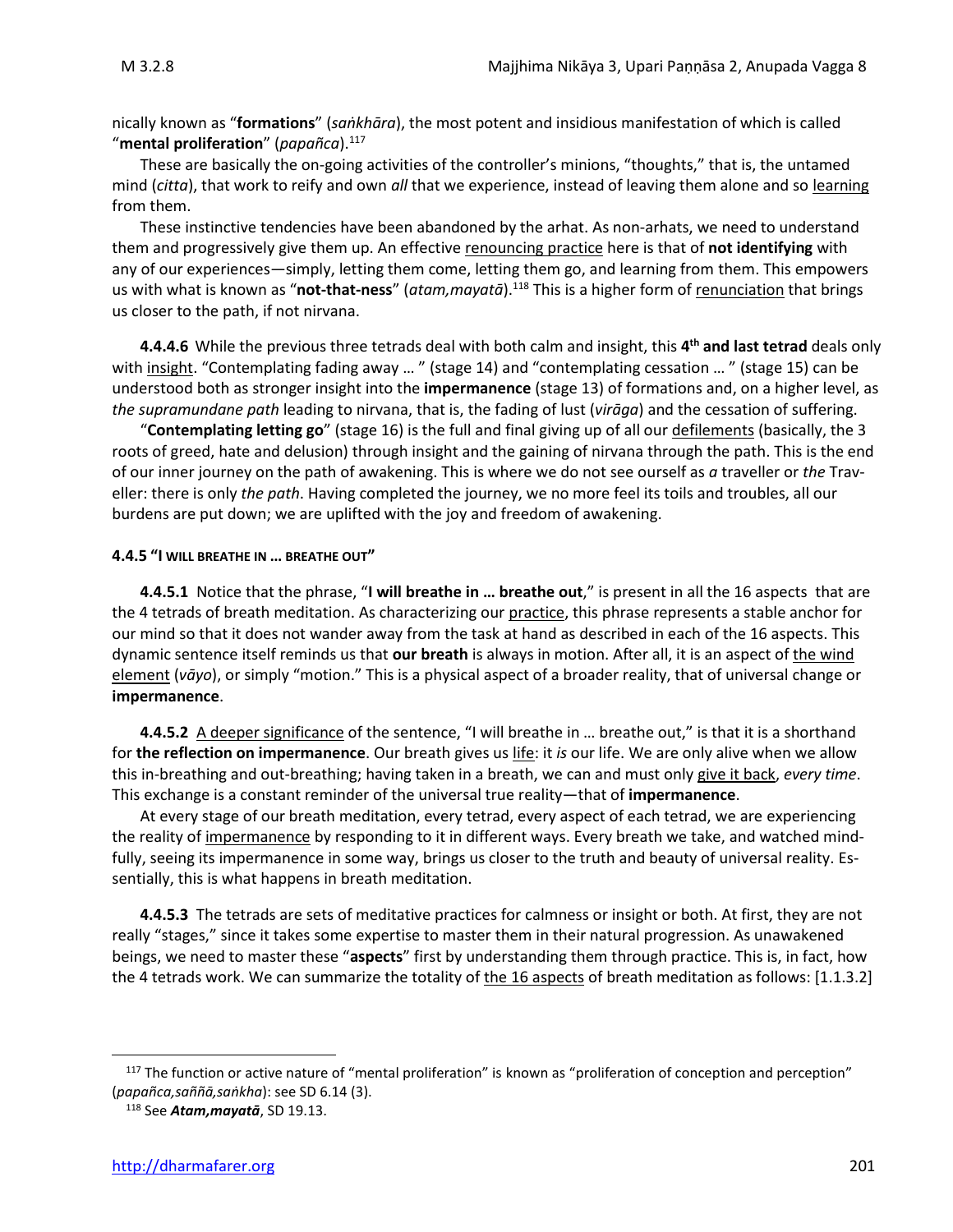| I. The mundane or basic breath meditation                            | streamwinning or once-returning           | \$§18-23 |
|----------------------------------------------------------------------|-------------------------------------------|----------|
| II. The breath meditation as 4 satipatthana $^{119}$                 | non-returning or arhathood <sup>120</sup> | \$§24-28 |
| III. Applying satipatthana to the 7 awakening factors <sup>121</sup> | non-returning or arhathood <sup>122</sup> | \$§29-41 |
| IV. The attaining of true knowledge and liberation                   | arhathood                                 | 8842-44  |
|                                                                      |                                           |          |

### **5** *Pīti* and *sukha*

We experience zest [joy] (*pīti*) in any of two ways: by attaining either the 1<sup>st</sup> or 2<sup>nd</sup> dhyana in which zest is present, we experience it in the mode of **calm** (*samatha*); by emerging from that dhyana and reflecting that zest is subject to destruction, we experience zest in the mode of **insight** (*vipassanā).*

Psychologically, *pīti* is a kind of "joyful interest," and, as such, may be associated with wholesome, unwholesome or neutral states (BDict: pīti). Zest belongs to the formation group (*saṅkhāra-k,khandha*) while **happiness** (*sukha*) belongs to the feeling group (*vedanā-k,khandha*). Buddhaghosa compares zest to when a thirsty man lost in the desert finds water; happiness is what he feels when he is drinking the water. (Vism 4.94 ff).

### **6** Meditation sign (*nimitta*)

### **6.1 THE BREATH SIGN**

**6.1.1** In "The Mystery of the Breath Nimitta" (2000), **Bhikkhu Soṇa** explains that the simile of a clear full moon to which the dhyanic mind is compared in the Paṭisambhidā "degenerates to a mistaken literalization as internally produced visual data" in the Visuddhi,magga's description of the counterpart sign (*paṭibhāga,nimitta*). However, let us get the terms right first. By *nimitta* is meant "a characteristic mark or phenomenon, which accompanies and helps identify an experience" (2000:1).<sup>123</sup> For example, when one feels weakness, has a headache and nausea, each of these is a sign of the flu.

**6.1.2** According to *the Buddhist Dictionary*, there are 3 types of *nimitta*. The 1<sup>st</sup> type, the "preparatory image or sign" (*parikamma,nimitta*), refers to the perception of the meditation object. When the mind reaches a weak degree of concentration, a still unsteady and unclear image or "acquired sign" (*uggaha,nimitta*), also called "learning sign," arises. This is the 2nd type of *nimitta.*

This percept precedes the arising of an entirely clear and steady image, the "counter-sign" (*paṭibhāga,* nimitta). The appearance of this 3<sup>rd</sup> type of *nimitta* signals the arising of the "neighbourhood (or access) concentration" (*upacāra,samādhi*), the state preceding full dhyana. Both these states share the same sign and are different only in the intensity of their component factors. The countersign is more refined and clarified, resulting from greater concentration. [6.4]

### **6.2 THE VIMUTTI,MAGGA EXPLANATION**

**6.2.1 The Vimutti,magga**, in reference to "grasping" (*gahaṇato*) to the various meditation subjects (*kammaṭṭhāna niddesa*), states that:

<sup>119</sup> On the 4 satipatthanas, see SD 13.1.

<sup>120</sup> See **Satipaṭṭhāna S** (M 10,46 esp 46.2), SD 13.3.

<sup>121</sup> On the 7 awakening-factors (*satta bojjhaṅga*), see **Bojjhaṅga Sīla S** (S 46.3), SD 10.15.

<sup>122</sup> See **(Bojjhaṅga) Sīla S** (S 46.3,12-19), SD 10.15.

<sup>123</sup> On defs of *nimitta*, see SD 13.1(3.1d).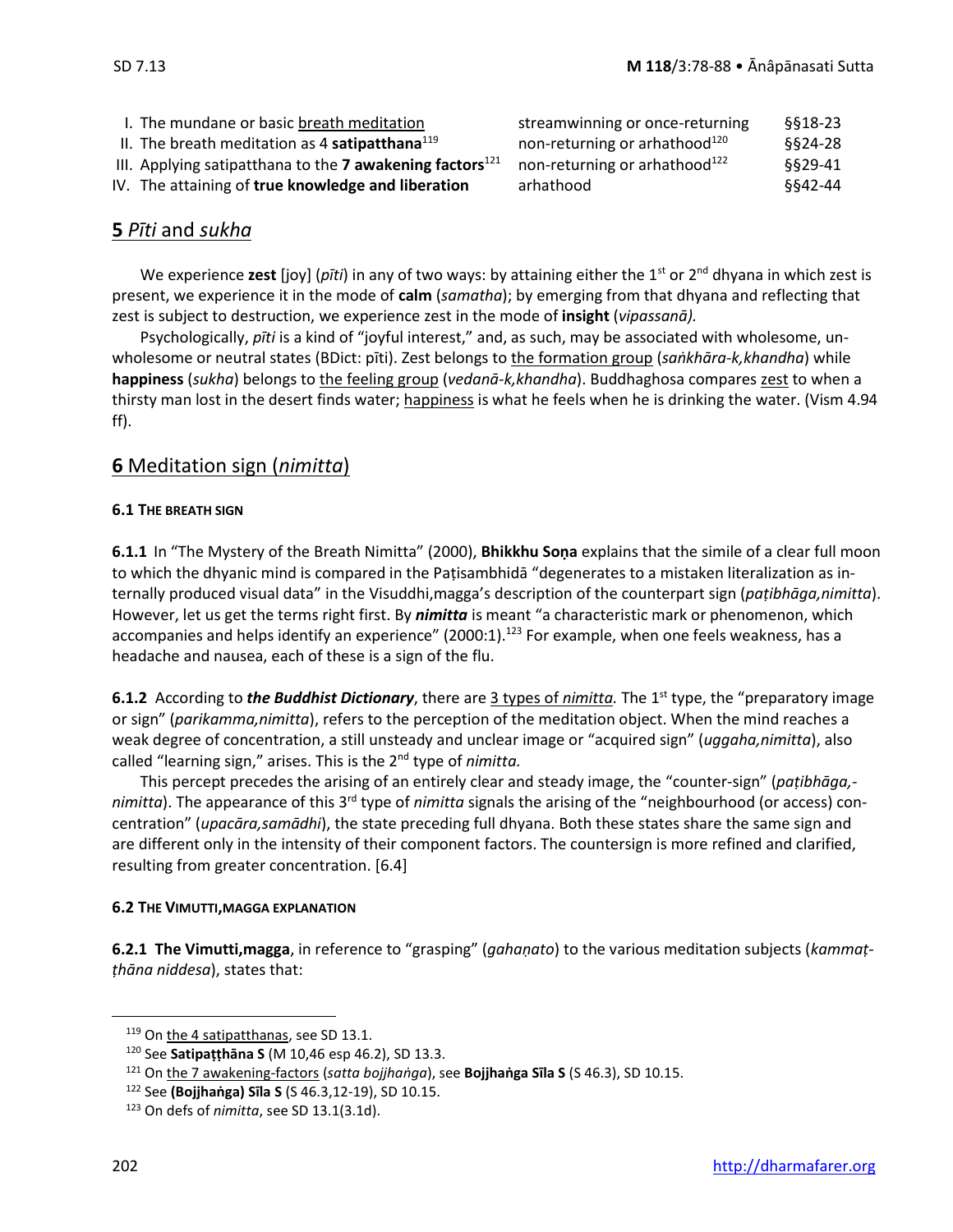the sign of one meditation subject is to be grasped through the touched, namely, the mindfulness of breathing. Furthermore, the sign of one meditation subject is to be grasped through the seen or the touched, namely, the wind totality [*kasiṇa*]*.*" (Vimm 7.11; Vimm:Ñ 1:250) [6.3.2]

This distinction is critical, notes Soṇa. It shows that the breath of breath meditation is different from other meditation-objects in that it is exclusively <u>tactile</u>.<sup>124</sup>

**6.2.2** Visual objects may be perceived during breath meditation as a side-effect for some meditators. However, the meditator should remain focused only on the tactile sensation (the touch) of the breath. In this connection, **the Paṭisambhidā,magga** says:

... as such, the monk sits, having established mindfulness at the nose-tip or at the sign of the mouth [lip], without paying attention to the coming and going [rising and falling] of the in-breath and the out-breath as they come and go; as he disregards the coming and going of the in-breath and the out-breath, he put forth effort, and carries out his task. Through his effort he gains excellence.<sup>125</sup>

**6.2.3 The Vimutti,magga** (chapter 8), in the section on the mindfulness of breathing, describes what happens next for a meditator who puts forth proper effort:

Thus, observing the touch of the wind of the in-breaths and our-breaths at the [tip of the] nose or on the [upper] lip gives rise to the sign<sup>126</sup> of the wind [of the breath], which is not caused by [attending to] shape or colour.<sup>127</sup> When the meditator has practised, has practised much the sign [of wind], he extends it<sup>128</sup> at the tip of the nose, at the glabella,<sup>129</sup> at the forehead. He establishes it in many places and pervades his head with [the sign of] wind. From here on, he extends [the sign further and], and pervades the whole body with rapture and pleasure (*pītisukha*). This is called "success" (*sampatti*).<sup>130</sup>

Furthermore, there is a meditator who from the beginning sees different signs such as smoke, mist, dust, gold sand, or [he experiences] the pricking of a needle or an ant's bite, or he sees various forms (or colours). If the meditator's mind is not clearly aware of these different signs, his mind will give rise to different perceptions, and there will be distortion [of perception] (*vipallāsa, vipariyāya*), not the perception of the breath. If the meditator is clearly aware of them, he does not attend to different signs. Mindfully breathing in and mindfully breathing out, he avoids attending to other signs. If the meditator attends thus, different signs promptly cease, and he obtains the subtle sign.<sup>131</sup>

When the mind is heedful, mindfully breathing in and mindfully breathing out, the sign [arises]. Due to [the arising of] the sign, motivation (*chanda*) to practise arises. Due to motivation, mindfully breathing in and mindfully breathing out, rapture arises. Due to rapture, and due to motivation, mindfully breathing in and mindfully breathing out, equanimity arises. Due to equanimity, due to

 $124$  For a better understanding, see Bhikkhu Soṇa's "The Mystery of the Breath Nimitta" (2000): [http://www.birken.ca/library.](http://www.birken.ca/library) For a more detailed study of *nimitta*, see **Nimitta**, SD 19.7.

<sup>125</sup> Pm 3.170/2:171. *Evam evaṁ bhikkhu nāsik'agge vā mukha,nimitte vā satiṁ upaṭṭhapetvā nisinno hoti, na āgate vā gate vā assāsa,passāse manasi karoti, na āgatā vā gatā vā assāsa,passāsā aviditā honti, padhānañ ca paññāyati, payogañ ca sādheti. Visesam adhigacchati padhānañ ca*. (Pm 3.170/2:171)

<sup>126</sup> For nn, see Vimm:Ñ 1:420 n628, etc.

<sup>127</sup> *Saṇṭhāna,rūpa/vaṇṇa.* See Vimm:Ñ 1:420 n629.

<sup>128</sup> See Vimm:Ñ 1:421 n630 (long n).

 $129$  "Glabella," the smooth part of the forehead between the eyebrows.

<sup>130</sup> See Vimm:Ñ 1:421-423 for nn631-637.

<sup>131</sup> Cf Pm 1:185.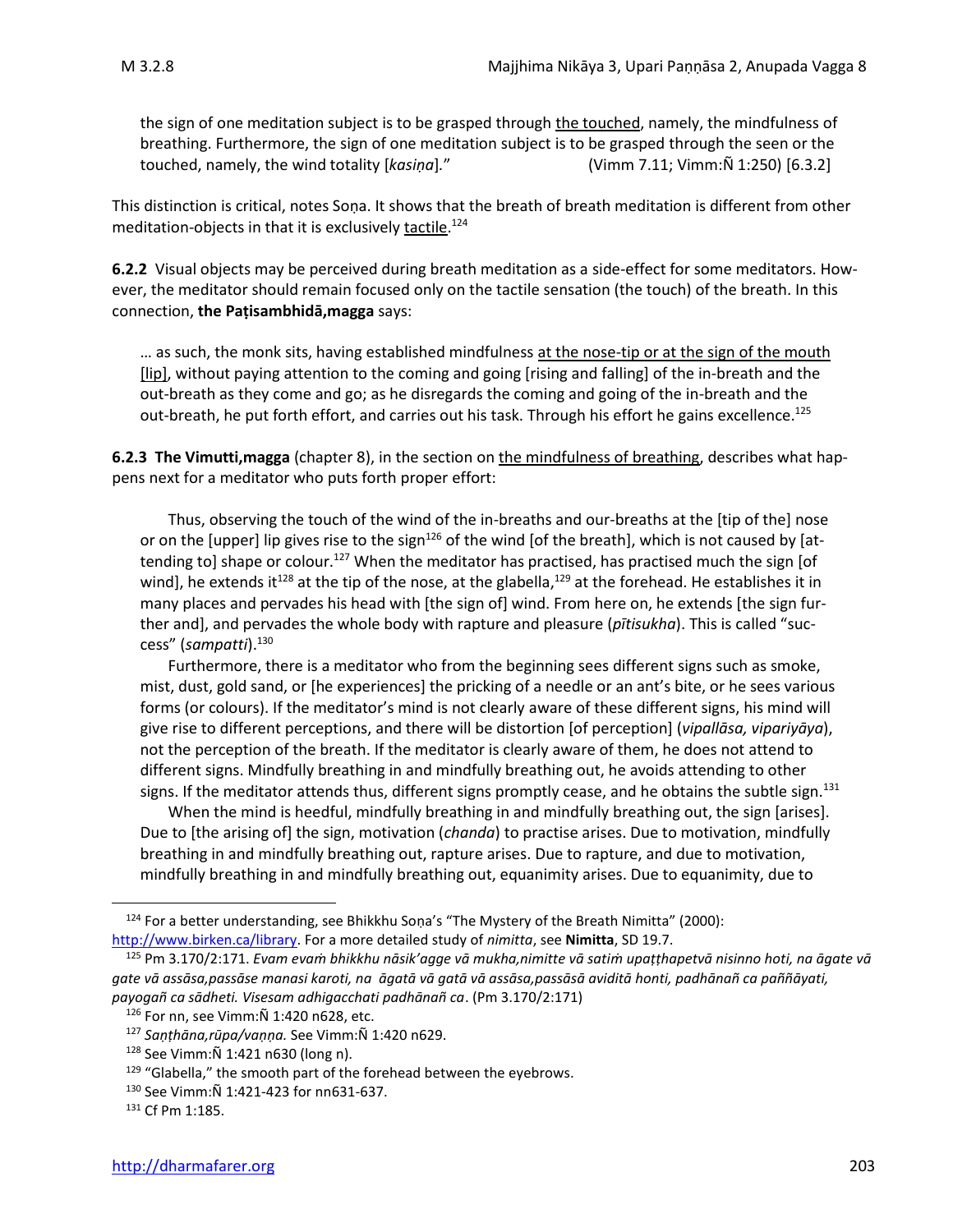rapture, and due to motivation, mindfully breathing and mindfully breathing out, his mind becomes

undistracted. When the mind is undistracted, the hindrances are suspended and the jhāna factors manifest.<sup>132</sup> Thus, the meditator, having attained stillness (*upasama*), attains the four jhāna attainments,<sup>133</sup> as was taught fully above.  $(Vimm:\tilde{N} 8.103; Vimm:\tilde{N} 1:420-423)^{134}$ 

Bhikkhu Soṇa reminds us that these warnings about **not being distracted** in meditation seems directly derived from the Ānāpāna, sati Sutta (M 118) itself, where the Buddha declares:

"I do not say there is development of breathing for one who is forgetful, who lacks clear understanding." [§26.3]

#### **6.3 THE VISUDDHI,MAGGA EXPLANATION**

**6.3.1** However, in **the Visuddhi,magga**, we find a literalization of a simile that needs to be corrected so as not to confuse meditators. Let us first look at the problem passages:

 ... So too, the bhikkhu should not look for the in-breaths and out-breaths anywhere else than the place normally touched by them. And he should take the rope of mindfulness and the goad of understanding, and fixing his mind on the place normally touched by them, he should go on giving his attention to that. For as he gives his attention in this way they reappear after no long time, as the oxen did at the drinking place where they met. So he can secure them with the rope of mindfulness, and yoking them in that same place and prodding them with the goad of understanding, he can keep on applying himself to the meditation subject.

 214. When he does so in this way, the sign [see corresponding note, next paragraph] soon appears to him. But it is not the same for all; on the contrary, some say that when it appears it does so to certain people producing a light touch like cotton or silk cotton or a draught.

 215. But this is the exposition given in the commentaries: It appears to some like a star or a cluster of gems or a cluster of pearls, to others with a rough touch like that of silk-cotton seeds or a peg made of heartwood, to others like a long braid string or a wreath of flowers or a puff of smoke, to others like a stretched-out cobweb or a film of cloud or a lotus flower or a chariot wheel or the moon's disk or the sun's disk. (Vism 8.213-215/284 f; Sona's emphases)

**6.3.2** A note from the **Param'attha,mañjusā,** the commentary to the Visuddhi,magga, reads:

"The sign" is the learning sign and the counterpart sign, for both are stated here together. Herein, the 3 similes beginning with cotton are properly the learning sign, the rest are both. "Some" are certain teachers. The similes beginning with the "cluster of gems" are properly the counterpart sign. (VismA 786, n58) [6.2.1]

**6.3.3** The similes mentioned in Vism 8.214-215 above represent both tactile and visual sense perceptions. It clearly reflects that

<sup>132</sup> Cf Pm 1:177.

<sup>133</sup> It is uncertain whether 四禪定 *sì chán dìng* means "the 4 dhyanas" in pl, or the 4th dhyana in sg. Because the 4th dhyana is not mentioned in the preceding [?], this prob refers to the former. (Vimm:Ñ 1:423 n638). Anyway from the context of Vimm 8.103 (esp with mention of "jhāna factors") the 4 form dhyanas are meant.

<sup>134</sup> See also Sona 2000 amplified n: Vimm:ESK 158 f.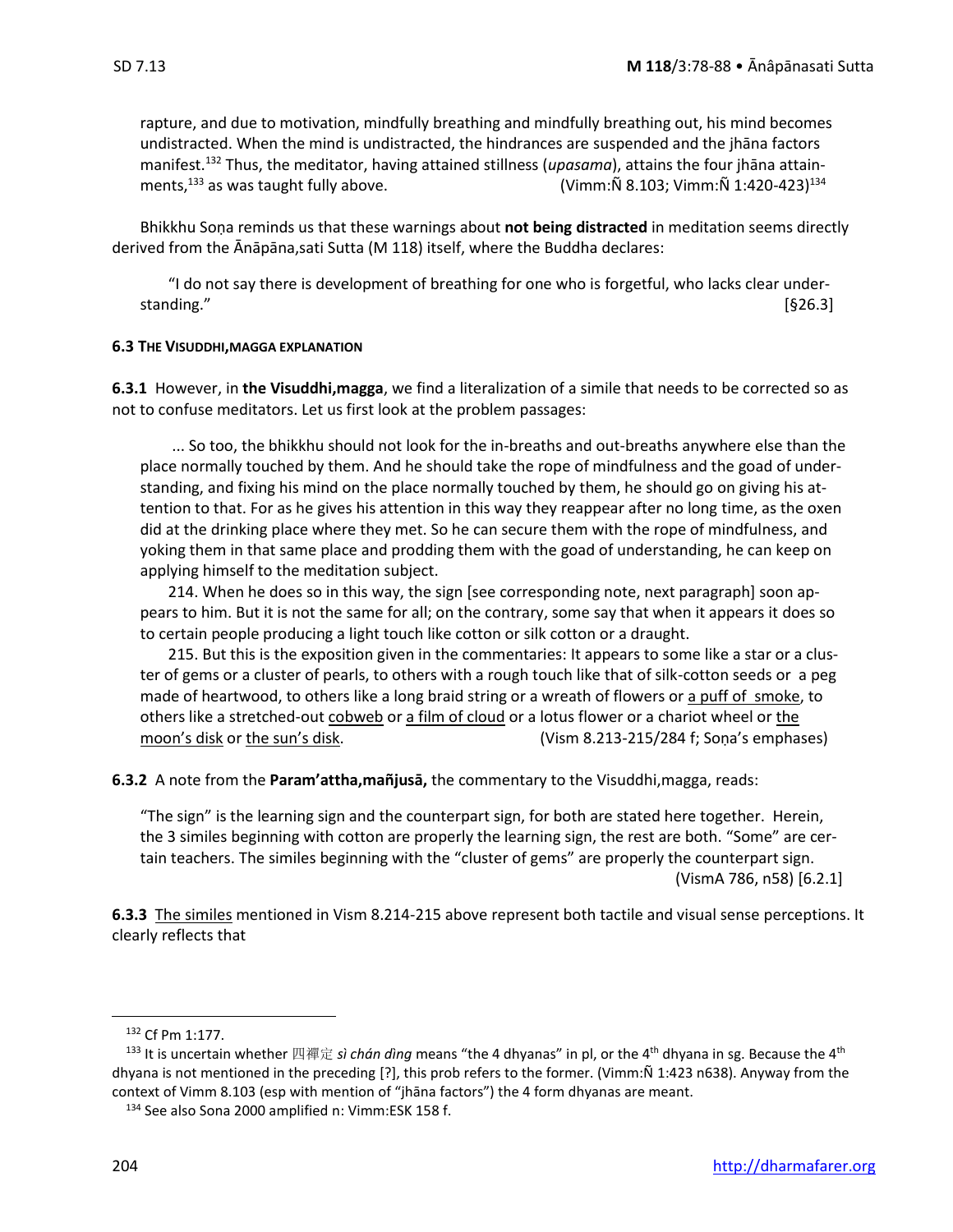a mix-up came about as a result of an error in the transmission (perhaps an error in written transcription) based on data obtained from earlier commentarial material such as the Vimuttimagga and the canonical Paṭisambhidāmagga, or of having taken literally what originally was meant as a simile. (Bhikkhu Soṇa 2000:3)

#### **6.4 HOW DHYANA ARISES THROUGH THE BREATH MEDITATION**

### **6.4.1 The 2 signs**

**6.4.1.1** We have already spoken of the 3 kinds of mental signs (*nimitta*) [6.1]. Here, we will focus on the last two to understand, in theory, how dhyana arises. **Dhyana** (*jhāna*) is such a joyful and peaceful state of mind, freed of all sense stimuli that it is also known as "calmness" (*samatha*). In terms of actual practice of the breath meditation, this happens when the mind is said to have attained "full concentration." This blissfully freed mind is preceded by what is known as "**access concentration**."

**6.4.1.2** The mind becomes concentrated on the level of access by the abandonment of **the mental hindrances** [6.4.3.7], that is, when the mind is completely free (but briefly) from the body. The mental hindrances are the demanding and distracting activities of the 6 senses (the eye, ear, nose, tongue, body and mind). When the mind is fully free of the body, the physical senses also cease their activities, so that the mind, too, stops conceiving, that is, generating ideas with the senses-faculties. The mind, then, basically only perceives, without *conceiving*. <sup>135</sup> In aesthetic terms, we can say that, in dhyana, the mind **feels***,* directly experiences the object, free from thinking (without projecting itself). 136

**6.4.1.3** The whole process leading up to dhyana is easy to understand in term of "access concentration" and "full concentration." When we are focused on watching the breath, having let go of all distractions, we come closer to directly seeing the breath as it really is, that is, we do not even need to think about it. This stage is known as "**access**" (*upacāra*), because we are in the proximity or "neighbourhood" of full concentration or dhyana— hence, this is called "neighbourhood concentration" or "access concentration" (*upacāra, samādhi*).

When the mind is totally free of the mental hindrances for a longer period, then it is fully free from the 6 senses, and fully absorbed in itself, it is said to have attained dhyana, that is, "**full concentration**" (*appanā, samādhi*).<sup>137</sup> When this sense-free concentration arises only momentarily, on and off, it is called "**momentary concentration**" (*khaṇika samādhi*). Even these momentary flashes of calm and clarity—like lightning flashing in the dark night sky—we can clearly, even fully, but only briefly, see the true nature of impermanence, or of suffering or of nonself. This is truly an *epiphany*, a sudden but overwhelming vision of true reality that is profoundly joyful and liberating.

**6.4.1.4** Dhyana is said to have arisen when all **the dhyana-factors**—initial application, sustained application, zest, joy, and one-pointedness<sup>138</sup> —are attained, the mind is said to have attained full concentration or attainment (appanā), that is, the 1<sup>st</sup> dhyana.<sup>139</sup> In practice, it is difficult to distinguish between the two—

<sup>135</sup> On perceiving (*sañjānana*), or better, perception (*saññā*), see **Saññā,** SD 17.4. On conception (*maññanā*), see **Mūla,pariyāya S** (M 1,3) n, SD 11.9; **Ejā S 1** (S 35.90), SD 29.10 (3). See also SD 31.10 (2.6); SD 43.3 (4.2.3.5).

<sup>&</sup>lt;sup>136</sup> On the usage of "feeling" in meditation, see Reflection R418, "Feeling meditation," 2015.

<sup>137</sup> For further details on *upacāra samādhi* and *appanā samādhi*, see **Samadhi,** SD 33.1a (3.1).

<sup>138</sup> These dhyana-factors (*jhān'aṅga*) are also fivefold, respectively: (1) *vitakka*, (2) *vicāra*, (3) *pīti*, (4) *sukha*, and (5) *ek'aggata*: see SD 8.4 (6).

<sup>139</sup> On the dhyanas, see **Dhyana,** SD 8.4.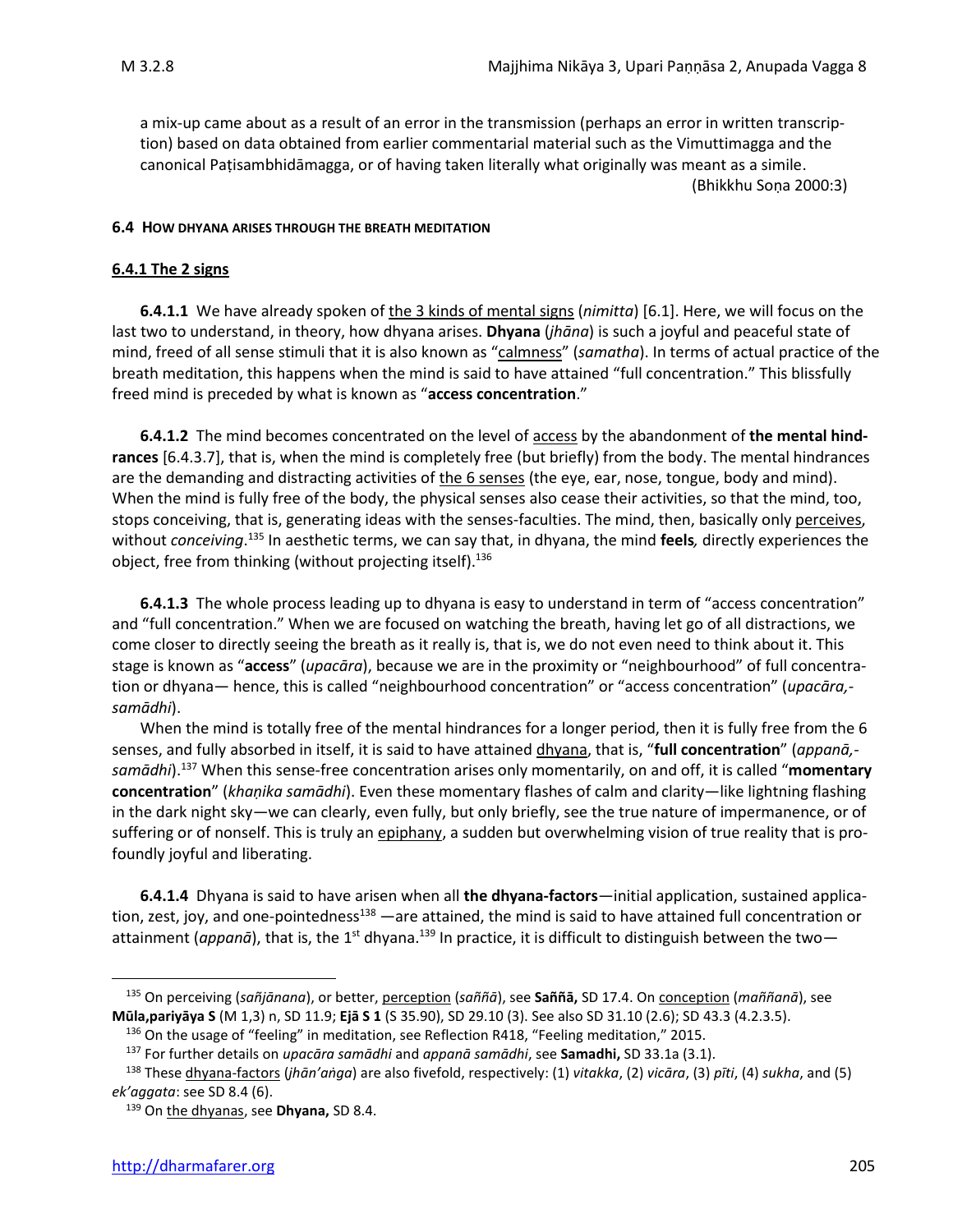access concentration and full concentration—since their only difference is in their duration. Access concentration is only *momentary,* while full concentration is *sustained*: it can last for hours, even days (as in the case of the Buddha).

### **7** Breath meditation in practice

### **Box 7. PRACTICAL SUMMARY ON BREATH MEDITATION** (Soṇa Bhikkhu):

- (1) Attend to the sensation of breath/air wherever it enters and exits the body.
- (2) If visual perceptions arise, ignore them.
- (3) If the mind wanders, do not allow it. Return to only the point of contact of breath.
- (4) Hold attention on the breathing process throughout the entire duration of in-breaths and out-breaths.
- (5) The sensation or perception of moving air turns into a static feeling—this is a sign of the mind stilling.
- (6) Dwell on this airy, buoyant quality, which should pervade the head, as a sense of cool and airy emptiness. This may pervade the whole body. This is a further "sign" of growing stillness.
- (7) Keep focusing on this experience of airy lightness.
- (8) All mental hindrances  $[4.4.3.7]$  will fall away and the 5 dhyana-factors<sup>140</sup> will arise (at any of 3 levels: weak, medium or strong).
- (9) Refer to the Anâpana, sati Sutta for further instructions.

### **7.1 SEQUENCE OF PRACTICE**

The first exercise of the 16-steps of the Ānâpāna,sati Sutta closely corresponds to that of the Madhyama Āgama, which speaks at first of simply knowing in-breath and out-breath, and then noting them to be long or short. This is followed by training in experiencing the "whole body" and in calming the "bodily activities." **Analayo** remarks on his footnote:

In regard to the last of these steps, MĀ 98 agrees with the Pali versions on instructing to train in calming the bodily activities when breathing in, but when breathing out it speaks of training in calming the verbal activities (T1.582c17: 學止口行息出). This appears to be a textual corruption, since the pattern of the instructions in all other cases simply applies what had been done during the in-breath to the out-breath.

Another exposition of these four steps of mindfulness of breathing, found in SĀ 810 at T2.208a27, does have calming the bodily formations on both occasions, when breathing in and when breathing out. (2005:5 n35)

### **7.2 THE ĀGAMA VERSION**

In the contemplating of the body of **the Satipaṭṭhāna Sutta**, <sup>141</sup> the Pāli sequence is "**the breath meditation,**" "the 4 postures," and "clear comprehension." The sequence in the Madhyama Āgama versions, however, is just the reverse: clear comprehension, the 4 postures, and breath meditation.<sup>142</sup> On this issue of practice sequence of the breath meditation, **Anālayo** notes:

<sup>140</sup> "Dhyana factors," *jhān'aṅga*: **Vibhaṅga** gives a list of 5 dhyana-factors as follows: initial application (*vitakka*), sustained application (*vicāra*), zest [joyful interest, or simply "joy"] (*pīti*), happiness (*sukha*) and one-pointedness of mind (*cittassa ek'aggatā*) (Vbh 257). See **Dhyana**, SD 8.4(5-6).

<sup>141</sup> D 22; M 10.

<sup>142</sup> MĀ 98 = T1.582b21.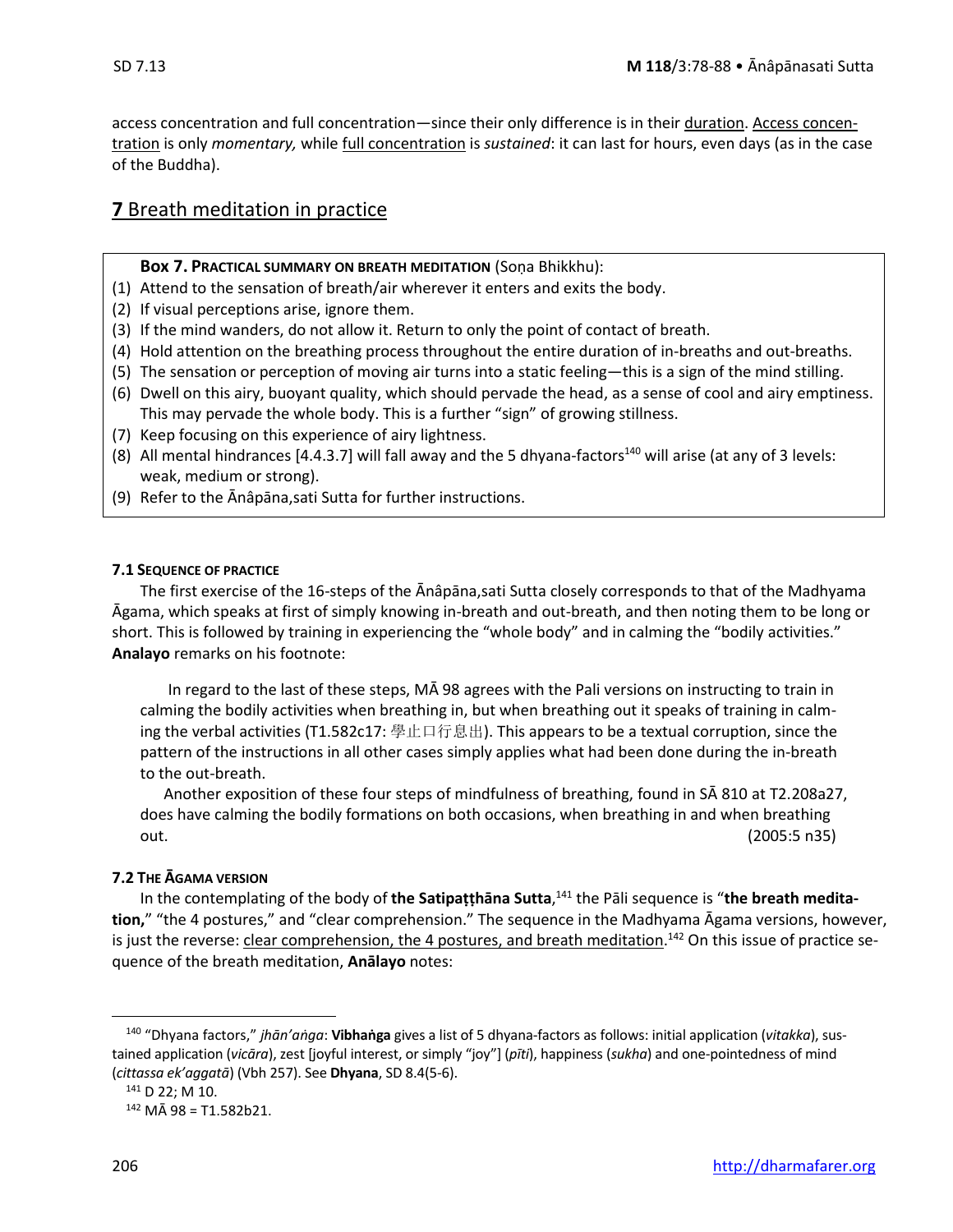A point in favour of the Madhyama Āgama presentation is that **mindfulness of the four postures and clear comprehension [full awareness] of the activities of the body** are relatively rudimentary forms of contemplation. Due to their more elementary character, it seems reasonable to place them at the beginning of an exposition of *satipaṭṭhāna* practice. From a practical perspective, these two types of mindfulness practices would constitute convenient ways for building up a foundation in mindfulness, thereby enabling the meditator to better undertake the more sophisticated exercises listed later on.

Another point in favour of the Madhyāma Āgama sequence is that mindfulness of postures and of activities is predominantly concerned with the body in action. In contrast, the Pāli instructions for mindfulness of breathing describe the practitioner sitting down cross-legged in order to carry out this exercise.

The same requirement may well apply to the remaining exercises for mindfulness of breathing to the third position, after mindfulness of postures and activities, the description of the sitting postures would also move to the most convenient position within the Pāli list of exercises for mindfulness of the body. Such a shift of position can moreover claim for support the Pañca,viṁśatisāhasrikā Prajñāpāramitā and the Śāriputrâbhidharma, both of which similarly have mindfulness of postures and activities precede mindfulness of breathing.<sup>143</sup> (2005:6 f)

### **8** Living and recent teachers

**8.1** The Ānâpāna,sati Sutta describes the method used by the Buddha himself to win awakening. The best way of understanding the Ānâpāna,sati Sutta is to cultivate the mindfulness of the in-and-out-breathing with guidance from a living master or an experienced teacher. The purpose of this Sutta is for us to a practical one: the experience of calm and insight through mindfulness of the breath. It is like a driving manual, but one has to learn to drive under the guidance of an experienced instructor before one can learn to drive correctly and safely.

**8.2** Many good teachings and commentaries have been given on this Sutta. A most comprehensive and helpful theoretical study of the breath meditation is perhaps **Anālayo**'s *Satipaṭṭhāna: The direct way to realization* (2003:125-136) and fully annotated, is actually an exposition on **the Satipaṭṭhāna Sutta** (M 10), SD 13, but the common passages are valuable for a good understanding of the Ānâpāna,sati Sutta. Such writings highlight the historical importance of the breath meditation as an early Buddhist teaching, which are still available to us, as such, we are fortunate enough to experience the benefits of the authentic practice, that is, breath meditation as taught by the Buddha and practised by the early saints.

**Nyanaponika Thera**'s *The Heart of Buddhist Meditation* (1962), although dated in parts, is still a classic, containing an anthology of relevant texts translated from the Pali and Sanskrit. Chapter 6 deals with the mindfulness of breathing (pp 108-113). Part 2 contains the basic text of Mahā Satipaṭṭhāna Sutta (translated with notes) (pp 115-135); Part 3.39 is the Discourse on Mindfulness of Breathing (excerpts: M 118,15-43) (pp 165-169).

**Ñāṇamoli**'s translation, *Mindfulness of Breathing (Ᾱnāpānasati): Buddhist texts from the Pali Canon and Extracts from the Pali Commentaries*<sup>144</sup> is invaluable for the serious student and teacher for a more extensive study of the text. This is helpful sutta-based background reading, which gives us a good idea of the true purpose of breath meditation.

<sup>143</sup> **Pañca,viṁati,sāhasrikā,** Dutt 1934:204, tr Conze 1990:153; **Śāriputrâbhidharma**, T1548 = T28.613b3.

<sup>144 1952; 2&</sup>lt;sup>nd</sup> ed 1964 (1973).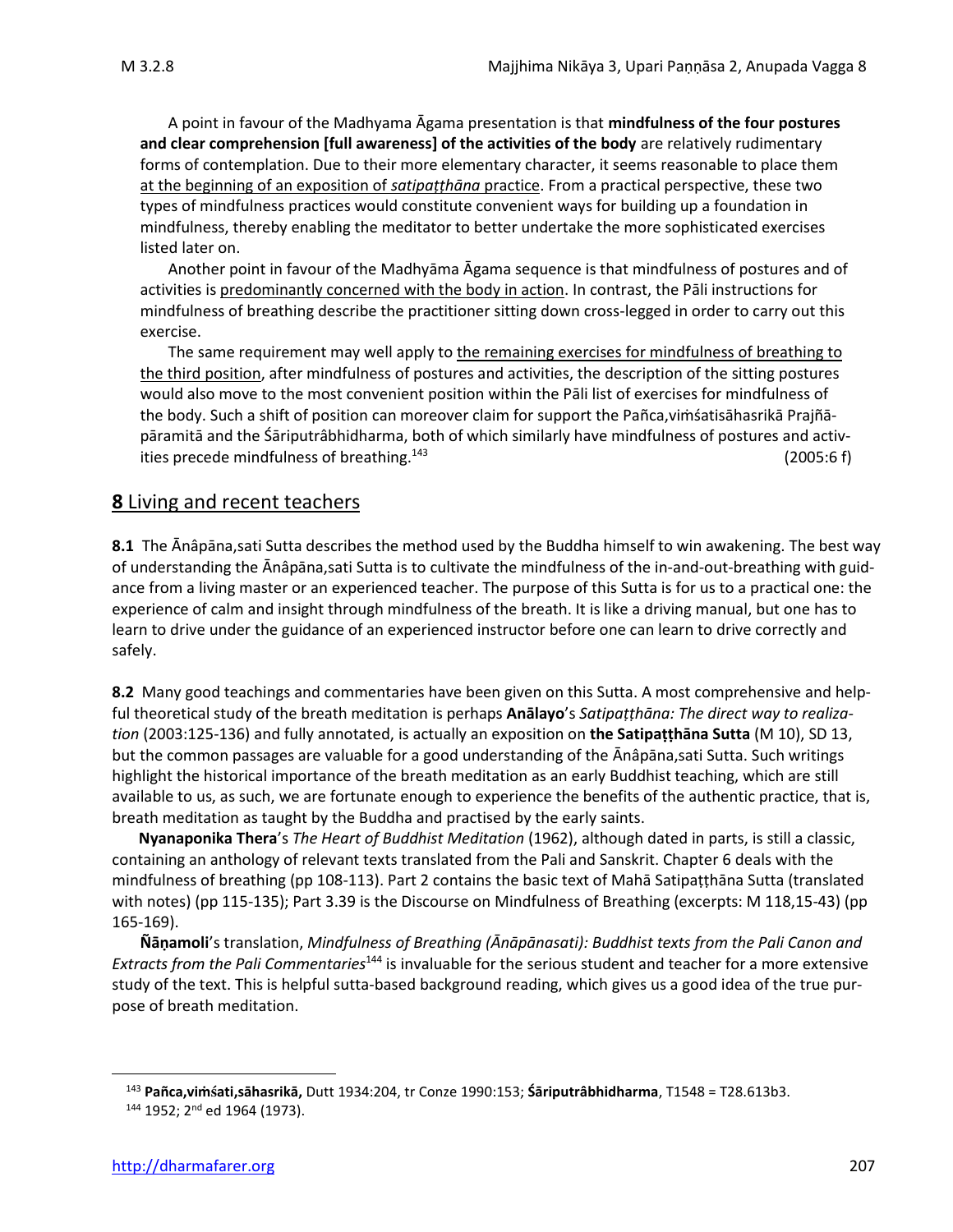**Buddhadāsa**'s well-known *Ᾱnāpānasati: Mindfulness with Breathing: unveiling the secrets of life; a man*ual for beginners (1989)<sup>145</sup> is written from a spiritual reformer's viewpoint and is especially readable for those who wish to make a contemporary application of the meditation. Such writings make us aware of a wide variety of methods and explanations available to us, and we should try them out to see which ones help us feel more calm and clear—and joyful—in mind.

**Sona**<sup>146</sup> has written an important article, "The mystery of the breath nimitta, or the case of the missing simile: an essay on aspects of the practice of breath meditation" (2000). This must-read article is found at <http://www.birken.ca/library> or its mirrors.

**Brahmavaṁso**'s article, "The beautiful breath: The *Ᾱnâpānasati Sutta,*" in clear simple language, is in the *Dhamma Journal.* <sup>147</sup> This practical article helps put us on the right track towards improving our breath meditation, which means that we need to learn from the mistakes so that we progress in our own practice.

**Thich Nhat Hanh**'s *Breathe! You Are Alive: Sutra on the Full Awareness of Breathing* was first published as *Sutra on the Full Awareness of Breathing* (1988), with commentary (1996).<sup>148</sup> This book is popular for the western and westernized mind for its contemporary style. It is a good non-technical introductory reading to breath meditation. However, it is wanting in some of its technical details. Whenever we are uncertain from its reading, it helps to check with the translation below (SD 7.13), along with its notes.

For a comparative study of the breath meditation as taught in the Pali Canon and the method as taught in the Chinese Ekôttara Ᾱgama, see **Mahā Rāhul'ovāda Sutta,** SD 3.11 (2).

 $-$ 

#### NOTE OF APPRECIATION

My joyful thanks to friends of the Pali Yahoo Group, especially John Kelly for his invaluable help in proof-reading the text and suggestions, and to Ong Yong Peng for his contagious enthusiasm and energy. My maiden attempt at translating this sutta was done using the trilinear method (Pali/verbatim English/idiomatic English) used during the "Pali Without Grammar" course (Pali Centre, Singapore, Feb-Mar 2003). The trilinear method was then introduced to the Pali Yahoo Group where it is well received. The trilinear edition is being used by such centres as the Bhavana Society, Washington, and the Insight Meditation Society, Barre, Massachusetts, USA. Beginning March 2005, I am deeply grateful to **Anālayo** for sharing the drafts of his *Comparative Study of the Majjhima* in the light of Sanskrit, Chinese and Tibetan texts which also provide very insightful commentaries into the Suttas and early Buddhist practice. I have also been deeply moved by **Sujato's** *A History of Mindfulness* (2004), which uncannily speaks my own mind on the issues of "vipassana," sutta study, worldly monastics and other issues. Above all, Sujato reminds us that "silence is no option" when the truth can help us grow on the spiritual path.

 $-$ 

<sup>145</sup> Tr from the Siamese by Santikaro Bhikkhu; Bangkok, 1987; 2<sup>nd</sup> ed, 1989.

<sup>&</sup>lt;sup>146</sup> Birken Forest Monastery, British Columbia, Canada, belonging to Ajahn Chah's lineage.

<sup>147</sup> Dhamma Journal 3,1 Jan 2002:61-108 (ch 9).

<sup>&</sup>lt;sup>148</sup> Tr fr the Vietnamese by Annabel Laity. Berkeley: Parallax Press, 1990; rev 1996. Although this is a very free tr, it is a good start to further examine meditation so as to inspire us into the actual practice of breath meditation.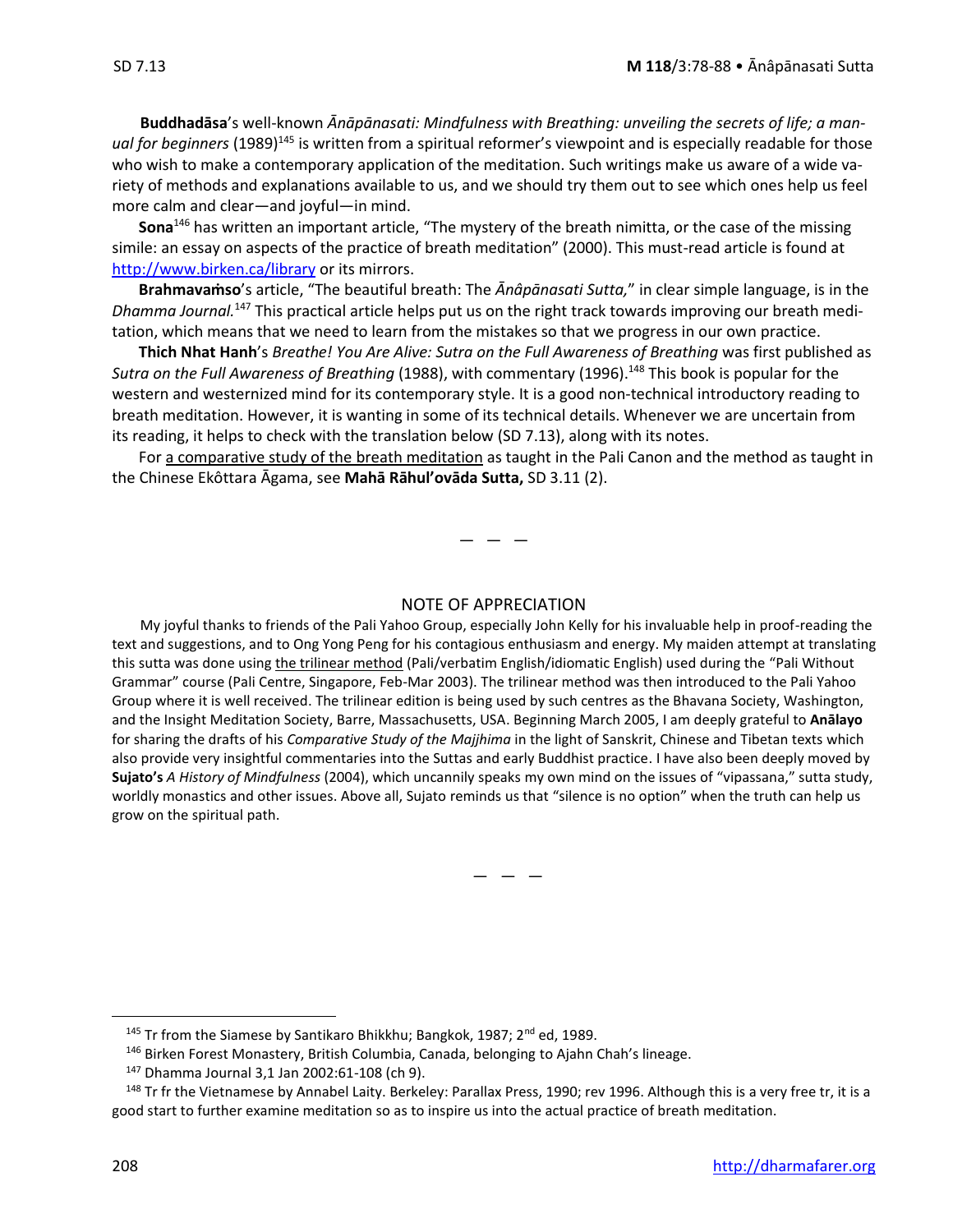# **Ānâpāna,sati Sutta** The Discourse on the Mindfulness of the In-and-out-breathing

M 118

*[78]* **1** Thus have I heard.

### The Buddha and the great saints teaching

1.2 At one time, the Blessed One was staying in the Mansion of Migāra's Mother in the Eastern Park near Savatthi, together with a great many very well-known elder disciples:<sup>149</sup>

the venerable Sāriputta, the venerable Mahā Moggallāna, the venerable Mahā Kassapa, the venerable Mahā Kaccāna, the venerable Mahā Koṭṭhita, the venerable Mahā Kappina, the venerable Mahā Cunda, the venerable **[79]** Anuruddha, the venerable Revata, the venerable Ananda,

and other very well-known elder disciples.

**2** Now at that time, elder monks were advising and instructing **new monks**:

| some elder monks were advising and instructing | 10 monks; |
|------------------------------------------------|-----------|
| some elder monks were advising and instructing | 20 monks; |
| some elder monks were advising and instructing | 30 monks; |
| some elder monks were advising and instructing | 40 monks. |

2.2 And the new monks, having been exhorted and instructed by the elder monks, had attained progressively higher distinction. 150

### The Buddha extends his stay at Sāvatthī

**3** At that time—it was<sup>151</sup> the Uposatha day<sup>152</sup> of the 15<sup>th</sup> on the full-moon night of **the invitation ceremo-**

<sup>149</sup> "Together ... elder disciples," *sambahulehi abhiññātehi abhiññātehi therehi sāvakehi saddhiṁ*. This phrase is stock: **Mahā Go,siṅga S** (M 32,1/1:212), SD 44.12; **Ānâpāna,sati S** (M 118,1/3:78 f), SD 7.13; **Kaṇṭaka S** (A 10.72,1/5:133), SD 80.17. Cf the opening of **Naḷaka,pāna S** (M 68,2/1:462), SD 37.4.

<sup>150</sup> "Progressively higher distinction," *ulāraṁ pubbenâparaṁ visesaṁ*, here refers to any of the 4 stages of sainthood: streamwinner (*sot'āpanna*), once-returner (*sâkad'āgāmī*), non-returner (*anāgāmī*) and arhat (*arahanta*); also, as *ulāraṁ visesaṁ*, only in **Lohicca S** (D 12/1:229-233 passim), SD 34.8. In the sense of the dhyanas (*jhāna*), see, eg, **Dhamma,cetiya S** (M 89,12+18/2:121, 124), SD 64.10; **Bhikkhuṇī Vāsaka S** (S 47.3+10**/**5:154 f 5), SD 24.2. For defs of the 4 types of saints, see eg **Ānâpāna,sati S** (M 112,9-12/3:80) & **Mahāli S** (D 6,13/1:156). Cf the story of Sāriputta's meeting with Assajī: when Sāriputta realizes that he does not attain any "higher [further] excellence" (*upari*,*visesa*), ie any higher attainment than streamwinning, he decides to meet the Buddha himself (DhA 1:94).

<sup>151</sup> *Tad ahu* (cf Skt *tad ahan*, *tad ahar*), "that day, that very day." See *aha(n), aha(r)* in CPD 1:527 & DPL 1:271.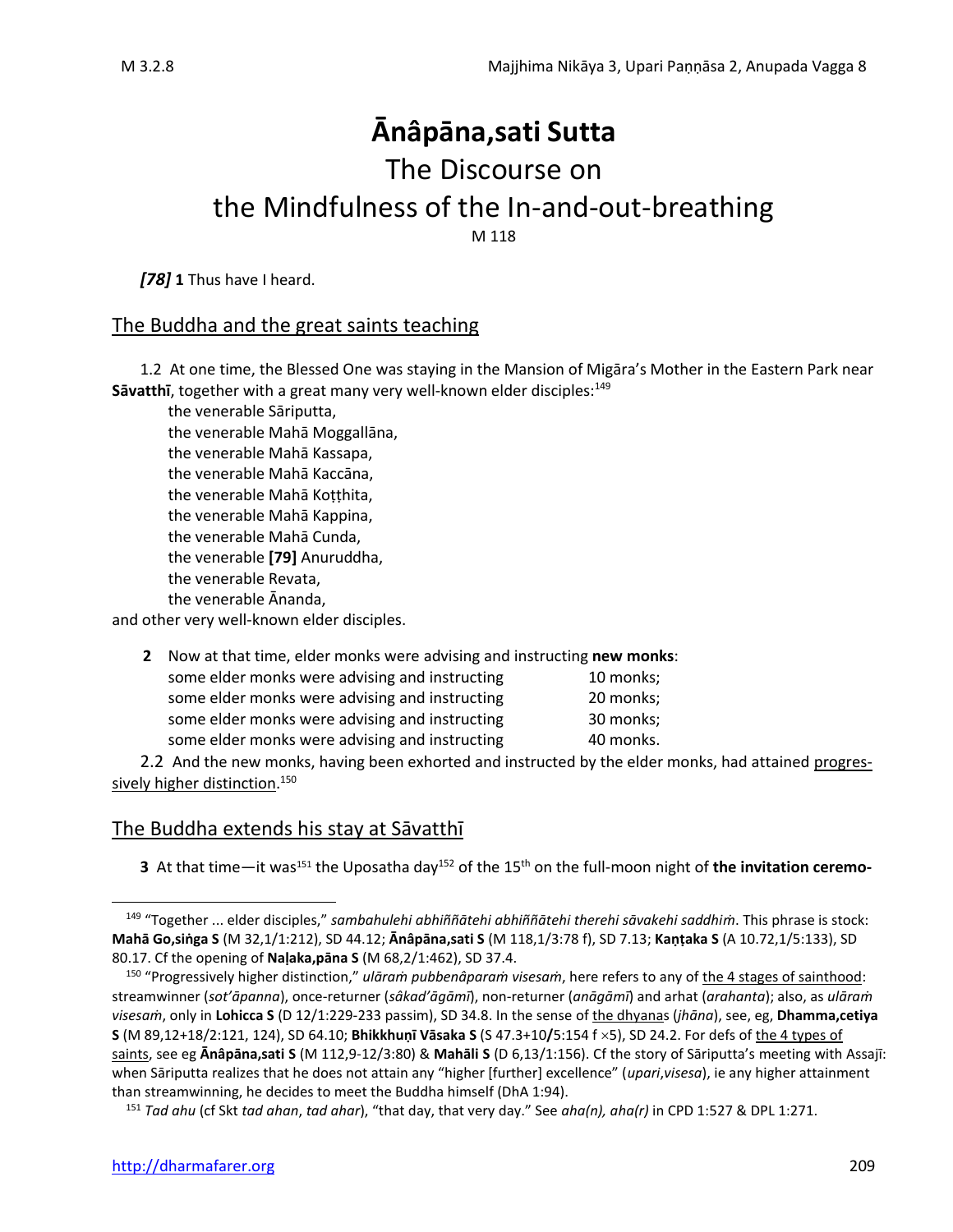**ny**<sup>153</sup> —the Blessed One was seated in the open surrounded by the community of monks. [§7]

3.2 Surveying the very silent community of monks, the Blessed One addressed them (thus):

**4** "Bhikshus, I am content<sup>154</sup> with this progress. My mind is content, bhikshus, with this progress.

4.2 So, bhikshus, assert all the more effort to attain the unattained, to achieve the unachieved, to realize the unrealized.

4.3 I will wait right here at Sāvatthī for **the Komudī full moon** of the 4 th month." 155

**5** The monks of the country-side heard:

"It is said that the Blessed One will remain at Sāvatthī for the Komudī full moon of the 4<sup>th</sup> month."

5.2 The monks of the countryside then left for Sāvatthī to see the Blessed One.

**6** And the elder monks exhorted and instructed the new monks all the more intensively:

some elder monks were advising and instructing 10 monks; some elder monks were advising and instructing 20 monks; some elder monks were advising and instructing 30 monks; some elder monks were advising and instructing 40 monks.

6.2 And the new monks, having been exhorted and instructed by the elder monks, attained *progressively higher distinction*.

### Teaching on the heartwood

**7** At that time—it was <u>the Uposatha day</u> of the 15<sup>th</sup> the full-moon night of **the Komudī full moon** of the 4<sup>th</sup> month—the Blessed One was seated in the open surrounded by the community of monks. [§3] **[80]**

**7.2** Then, surveying the silent community of monks, the Blessed One addressed them:<sup>156</sup>

**8** "Bhikshus, this assembly is without idle chatter, free from idle chatter.

8.2 Bhikshus, this assembly is pure, established in **the heartwood**. 157

8.3 Such a community (*saṅgha*) of monks as this, bhikshus, such an assembly (*parisā*) <sup>158</sup> of monks as this, bhikshus, is difficult to see in this world.

<sup>152</sup> Uposatha. **The Indian year**, according to the ancient Indian system, is divided into 3 seasons (*utu*)—the hot season (*gimha*), the cold season (*hemanta*), and the rains (*vassa*) (A 4:138, SnA 317)—each lasting for 4 lunar months or "moons" (cātu,māsa). Each of these seasons is subdivided into eight fortnights (pakkha), the 3<sup>rd</sup> and the 7<sup>th</sup> containing 14 days and the others 15. Each month has 2 fortnights. Within each fortnight, the nights of the full moon (of the "bright half " or waxing moon, *sukka,pakkha*) and the new moon (either the 14th or the 15th) (of the "dark half "or waning moon," *kaṇha,pakkha*) and night of the half-moon (the 8th) are regarded as especially auspicious, called *uposatha*, Sabbath or observance day. On king Bimbisāra's proposal, the Buddha adopted these observance days (V: 101 f), on which occasion the monks would assemble to recite the Monastic Code (*pāṭimokkha*) (V 1:101-104) and the laity would visit the monasteries to observe the Uposatha precepts (the 8 Precepts). For the Indian seasons, see **Mahā,parinibbāna S** (D 16), SD 9 (9.4). On the monsoons, see **Vāsi,jaṭa S** (S 22.101,20/3:155) n on "the cold season," SD 15.2a.

<sup>153</sup> *Pavāraṇā*. This ceremony concludes the annual three-month monastic rains retreat, during which monks invite one another to be admonished regarding any misconduct that had been "seen, heard or suspected" of them. **Pavāraṇā S** (S 8.7/1:190-192) describes such a proceeding.

<sup>154</sup> *Āraddha*, "accomplished, achieved; pleased, satisfied" (CPD, DP), pp of *ārajjhati*; not pp of *ārabhati*, "undertakes, initiates."

<sup>155</sup> Komudī is the full-moon day of the month of Kattikā, the 4<sup>th</sup> month of the rainy season. It is so called because the white water-lily (*kumuda*) bloomed at that time.

<sup>156</sup> The foll whole section as at D 1:117, 133; M 3:80; A 2:183.

<sup>157</sup> "Established in the heartwood" (*sāre patiṭṭhitā*), ie, established in moral virtue, etc (AA 3:168). *Suddhā sāre*, alt tr "of the pure essence": *sāra*, "heartwood," that is, the core or essence of anything; the pith or the best of wood—a simile for spiritual strength and attainment. See, for example, **Madhu,piṇḍika S** (M 18,12/1:111) and **Udumbarikā Sīha,nāda S** (D 25,15-19). The Buddha's humour is evident in such a simile given in Udumbarika Sīhanāda S (D 25,15-19/3:47-53).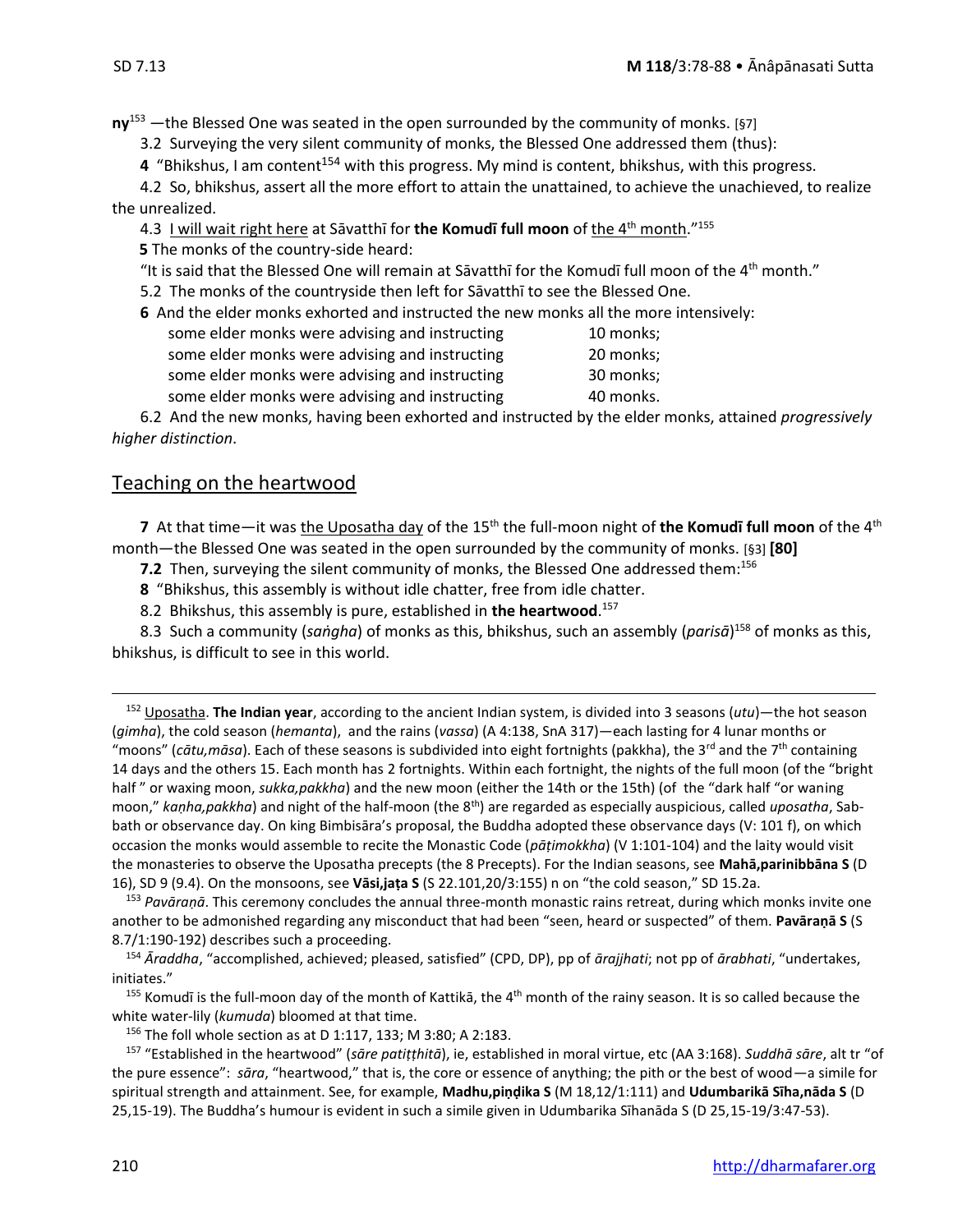8.4 Such **a community of monks** [a sangha] as this, bhikshus, such an assembly as this, bhikshus, is worthy of offerings,

worthy of hospitality,

worthy of gifts,

worthy of salutation with the lotus-palms, $159$ 

a supreme field of merit for the world.

8.5 For such a community of monks as this, bhikshus, such an assembly as this, bhikshus, even **a small**  gift becomes great, and a great one becomes greater.<sup>160</sup>

8.6 Such community of monks as this, bhikshus, such an assembly as this, bhikshus, is **worthy of going**  many yojanas [leagues] with only a travel-bag<sup>161</sup> just to see it.<sup>162</sup>

### The 4 types of saints

**9** Bhikshus, there are **monks** in this community of monks who are **arhats,** with mental influxes $163$  destroyed, who have lived the holy life, done what is to be done, laid down the burden, reached their own goal,<sup>164</sup> destroyed the fetters of being, fully freed through true knowledge. 165 Such is the nature, bhikshus, of the monks in this community of monks.

**10** Bhikshus, there are *monks* in this community of monks who, with the destruction of the 5 lower fetters,<sup>166</sup> are <sup>166</sup> are **spontaneously reborn**, <sup>167</sup>

<sup>158</sup> *Saṅgha* and *parisā* may be synonyms here, but more likely, the Buddha is alluding to the community (*saṅgha*) of noble disciples (the 4 kinds of saints), whereas "assembly" (*parisā*) incl monks who have not gained the path, but are pure in moral conduct and diligent in mental training, and will attain the path in no time.

<sup>159</sup> *Añjalī*, or more fully, *kamal'añjalī*, "lotus gesture," is, with palms pressed together between the chest level and the crown showing one's devotion.

<sup>160</sup> For a discussion on gifts, see, eg, **Dakkhiṇā,vibhaṅga S** (M 142) and **Dakkhiṇā S** (A 4.78/2:80 f).

<sup>161</sup> *Puṭosena*, vl *puṭaṁsena* (mostly Comys), a bag for carrying food when travelling, a knapsack. See foll n.

<sup>162</sup> *Puṭosenâpi tathā,rūpo ayaṁ bhikkhave bhikkhu,saṅgho, tathā,rūpā ayaṁ parisā* (Sī Pī Ka). As at D 1:117, 133 (= *pātheyyaṁ gahetvā, puṭo aṁse assâti*, "with provision in hand, a bag over the shoulder," DA 1:288, 4:139; AA 3:168); M 3:80; A 2:183. See prec n.

163 "**Mental influxes**," *āsava* (lit, "inflow, outflow") or "mental fluxes," comes from *ā-savati* "flows towards" (ie either "into" or "out" towards the observer). It has been variously tr as taints ("deadly taints," RD), corruptions, intoxicants, biases, depravity, misery, bad (influence), or simply left untr. Abhidhamma lists 4 kinds of *āsava*: those of (1) sense-desire (*kām'āsava*), (2) (desire for eternal) existence (*bhav'āsava*), (3) views (*diṭṭh'āsava*), (4) ignorance (*avijjâsava*) (D 16,2.4, Pm 1.442, 561, Dhs §§1096-1100, Vbh §937). These 4 are also known as "floods" (*oghā*) and "yokes" (*yogā*). The list of 3 influxes (omitting that of views) is prob older, and virtually syn with the ignorance [SD 11.14 (9.1)], craving for sense-pleasures, and craving for existence found at the start of the dependent arising formula. The triad is also found more freq uently in the suttas: SD 30.3 (1.3.2); **D 33**,1.10(20)/3:216; **M 2**,99.3 (SD 8.10), **M 9**,70/1:55 (SD 11.14); **M 121**,12/3:108 (SD 11.3); **S 38.8**/4:256 (SD 75.22(8)), **45.163**/5:56; **A 3.58**,5/1:165 (SD 94.5), **A 3.59**,4/1:167 (SD 80.16), **A 6.63**,9/3:414 (SD 6.11). The destruction of these āsavas is equivalent to arhathood. See SD 56.4 (3.8.1.1); BDict āsava.

<sup>164</sup> *Sadatthā*, may be resolved as: (1) *sa-d-atthā*, "one's own goal," (2) *sant* + *atthā*, "the sublime goal," "the ideal." <sup>165</sup> "Fully free through true knowledge," *sammad-aññā*: SD 54.2g (2.2.2).

<sup>166</sup> They keep us within the lower realms (the sense-worlds). **The 10 fetters** (*dasa,saṁyojanā*) are: (1) personality view (*sakkāya,diṭṭhi*), (2) persistent doubt (*vicikicchā*), (3) attachment to rules and rites (*sīla-b,bata,parāmāsa*), (4) sensual lust (*kāma,rāga*), (5) repulsion (*paṭigha*), (6) greed for form existence (*rūpa,rāga*), (7) greed for formless existence (*arūpa*,*rāga*), (8) conceit (*māna*), (9) restlessness (*uddhacca*), (10) ignorance (*avijjā*) (S 5:61, A 5:13, Vbh 377). In some places, no 5 (*paṭigha*) is replaced by ill will (*vyāpāda*). The first 5 are the lower fetters (*orambhāgiya*), and the rest, the higher fetters (*uddhambhāgiya*).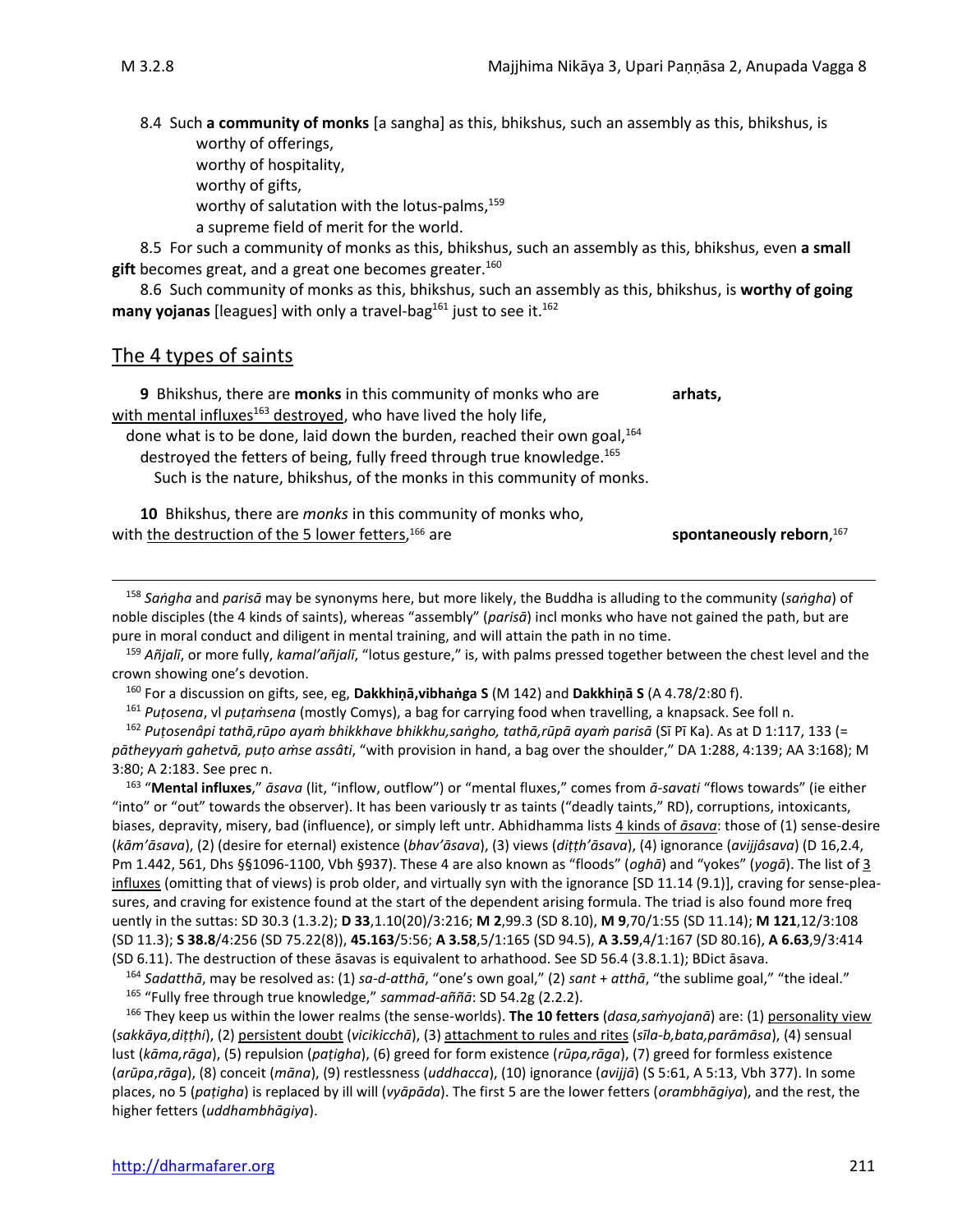and there attain final nirvana, without ever returning from that world. Such is the nature, bhikshus, of the monks in this community of monks. **11** Bhikshus, there are *monks* in this community of monks those who, with the destruction of the 3 fetters<sup>168</sup> and with the diminishing of lust, hate and delusion, are **once-returners,** returning only once<sup>169</sup> to this world [81] to make an end of suffering. Such is the nature, bhikshus, of the monks in this community of monks. **12** Bhikshus, there are *monks* in this community of monks those who, with the total destruction of the 3 fetters, are **streamwinners**, no longer bound for the lower world,<sup>170</sup> sure of going over to self-awakening. Such is the nature, bhikshus, of the monks in this community of monks.<sup>171</sup> The 7 sets of spiritual strategies $172$ **13** (1) Bhikshus, there are **monks** in this community of monks who dwell devoted to the cultivation of **the 4 focuses of mindfulness**. the 4 focuses of mindfulness.<sup>173</sup> Such, bhikshus, is the nature of the monks in this community of monks. (2) Bhikshus, there are *monks* in this community of monks who dwell devoted to the cultivation of **the 4 right exertions**. the 4 right exertions.<sup>174</sup> Such, bhikshus, is the nature of the monks in this community of monks. (3) Bhikshus, there are *monks* in this community of monks

who dwell devoted to the cultivation of **the 4 bases for (spiritual) success**. the 4 bases for (spiritual) success.  $175$ Such, bhikshus, is the nature of the monks in this community of monks.

<sup>167</sup> As a non-returner, reborn in the pure abodes (*suddh'āvāsa*), the 5 highest heavens of the form world (*rūpa,loka*) inhabited only by non-returners who live there until they become arhats and attain nirvana. These worlds are Āviha ("Non-declining"), Ᾱtappa ("Unworried"), Sudassā ("Clearly Visible"), Sudassī ("Clear-visioned") and Akaṇiṭṭhā ("Highest") (D 3:237, M 3:103, Vbh 425, Pug 42-46). One may become a non-returner in this world itself, but upon dying, one is reborn in the pure abodes, never to be return to the sense-world any more.

168 The (first) 3 fetters: see §10n.

<sup>169</sup> Ke *sakiṁ deva*.

<sup>170</sup> *Avinīpāta*, alt tr "not fated for birth in a suffering state"; opp of *vinīpāta*, "the world of ruin/suffering," another name for the 4 woeful courses (*duggati*) or the 4 lower worlds (*apāya*), esp as *niraya,tiracchāna,pettivisaya,asurakāyā* (KhpA 189,12 = DA 2:496,11 (on D 2:55,27) = SA 2:97,5 (on S 2:92,16); Vism 13.92 f). Sometimes 5 courses (*pañca,gati*) (D 33,2.1(4)/3:234; A 9.68/4:459) are mentioned: the hells (*niraya*), the animal birth (*tiracchāna,yoni*), the ghost realm (*petti*- or *pitti,visaya*), the human world (*manussa*) and the heavenly world (*deva*). Of these, the first three are woeful, with the asura-demons (*asura,kāya*) as the fourth woeful course. The remaining two are "happy courses" (*sugati*). For a discussion, see A:ÑB 1999:14-19. See **Pañca,gati S** (A 9.68/4:459), SD 2.20. On a late work, **Pañca,gati,dīpana**, ed L Feer (JPTS 1884:152 ff); tr Feer, Annales du Musée Guimet 5, 1883:514-528: sv Naraka,kaṇḍa, Tiracchāna~, Peta~, Manussa~, Deva~.

<sup>171</sup> On the noble individuals, see **Kīṭā,giri S** (M 70), SD 12.2 (5).

 $172$  On the 7 sets: see (1.3) above + SD 9 (10bc).

<sup>173</sup> *Sati'paṭṭhāna*. I have analyzed it as *sati* + *upaṭṭhāna* (setting up) rather than *sati* + *paṭṭhāna* (foundation). Cf Ñāṇamoli & Bodhi 2001 n136.

<sup>174</sup> *Samma-p,padhāna*, right exertion or striving, same as right effort, the 6th limb of the noble eightfold path.

<sup>175</sup> *Iddhi,pāda*, the 4 bases for (spiritual) success: focus of will (*chanda*), of effort (*vīriya*), of mind (*citta*), of investigation (*vīmaṁsā*) (D 3:213 = M 1:103 = 2:11; D 3:221; Vbh 216).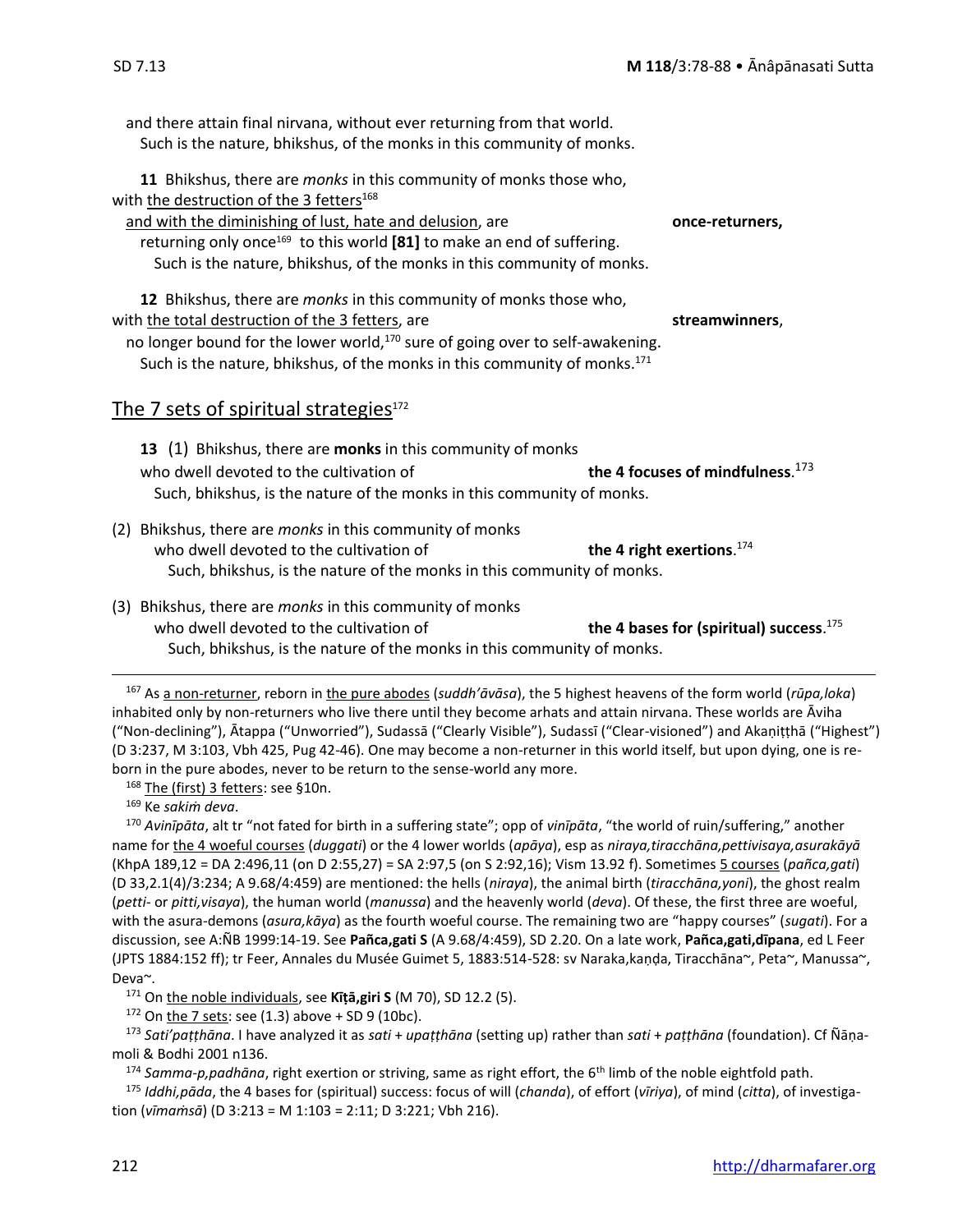- 
- (4) Bhikshus, there are *monks* in this community of monks who dwell devoted to the cultivation of the 5 spiritual faculties. $176$ Such, bhikshus, is the nature of the monks in this community of monks.
- (5) Bhikshus, there are *monks* in this community of monks who dwell devoted to the cultivation of the 5 spiritual powers.<sup>177</sup> Such, bhikshus, is the nature of the monks in this community of monks.
- (6) Bhikshus, there are *monks* in this community of monks who dwell devoted to the cultivation of the 7 awakening-factors. $178$ Such, bhikshus, is the nature of the monks in this community of monks.
- (7) Bhikshus, there are *monks* in this community of monks who dwell devoted to the cultivation of **the noble eightfold path**. Such, bhikshus, is the nature of the monks in this community of monks.

### Meditation methods

- **14** (1) Bhikshus, there are *monks* in this community of monks who dwell devoted to the cultivation of **lovingkindness**. Such is the nature of the monks in this community of monks.
- (2) Bhikshus, there are *monks* in **[82]** this community of monks who dwell devoted to the cultivation of **compassion**. Such is the nature of the monks in this community of monks.
- (3) Bhikshus, there are *monks* in this community of monks who dwell devoted to the cultivation of **gladness**. Such is the nature of the monks in this community of monks.
- (4) Bhikshus, there are *monks* in this community of monks who dwell devoted to the cultivation of **equanimity**. Such is the nature of the monks in this community of monks.
- (5) Bhikshus, there are *monks* in this community of monks who dwell devoted to the cultivation of foulness. $179$ Such is the nature of the monks in this community of monks.

<sup>178</sup> See §§30-36.

<sup>176</sup> *Indriya*, the 5 spiritual faculties: faith (*saddhā*), effort (*vīriya*), mindfulness (*sati*), concentration (*samādhi*), wisdom (*paññā*) (D 2:239, S 5:193; Tha 352).

<sup>177</sup> *Bala*, the 5 spiritual powers: same as *pañc'indriya*, but are unshakable (untouched by their opposites) in the streamwinner (A 5.15) (D 3:239, S 48.43, S 50, A 3:10, Vbh 342).

<sup>179</sup> "The cultivation of foulness," *asubha,bhāvanā*, or "meditation on the foulness," ie the contemplation on the 31 (Comy, 32) parts of the body. In the Suttas, this practice is called *asubha,saññā* (perception of foulness), as in **Mahā Rāhul'ovāda S** (M 10,10/1:57). In the Comys, *asubha,nimitta* (the sign of foulness) refers to one or other of the 10 foul objects, ie a corpse in one of the 10 stages of bodily decomposition (Vism 6.1-11/178 f). Sometimes (eg Vism 8.2) "mindfulness regarding the body" (*kāya,gatā,sati*) is used here. Sometimes the term "perception of foulness" (*paṭikkula,saññā*) is used here, but it specifically refers to the foulness of food (D 3:289, 291; S 5:132; A 4:49). In fact, *kāya,gata,sati* is a general term denoting a range of practices based on the perception of the impermanence of the physical body. See BDict: kāya-gatā-sati.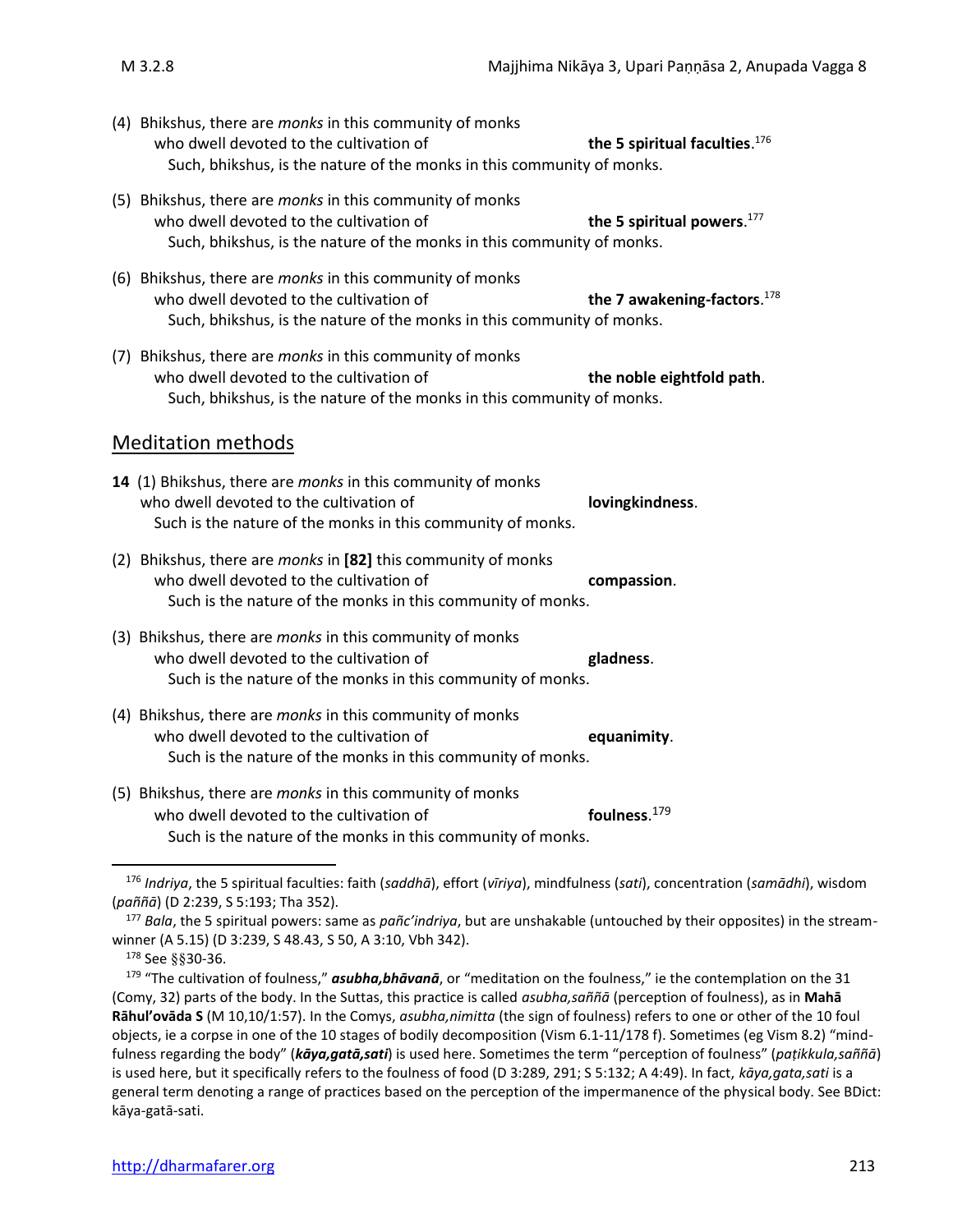- (6) Bhikshus, there are *monks* in this community of monks who dwell devoted to the cultivation of **the perception of impermanence.** Such is the nature of the monks in this community of monks.
- (7) Bhikshus, there are *monks* in this community of monks who dwell devoted to the cultivation of **the mindfulness of the in-and-out breath.**<sup>180</sup>

I. THE CULTIVATION OF THE MINDFULNESS OF THE IN-AND-OUT-BREATHING

### Preamble: The preliminary stages and benefits of the practice

| 15 (1) Bhikshus, when cultivated, often developed,     | the mindfulness of in-and-out-breathing, 181 |             |
|--------------------------------------------------------|----------------------------------------------|-------------|
| is of great fruit, great benefit. <sup>182</sup>       |                                              | $[§§16-23]$ |
| (2) The mindfulness of the in-and-out-breathing,       |                                              |             |
| when cultivated, often developed, brings to perfection | the 4 focuses of mindfulness.                | $[§§24-28]$ |
| (3) The 4 focuses of mindfulness                       |                                              |             |
| when cultivated, often developed, bring to perfection  | the 7 awakening-factors.                     | $[§§29-41]$ |
| (4) The 7 awakening-factors                            |                                              |             |
| when cultivated, often developed, bring to perfection  | true knowledge and liberation.               | $[§§42-44]$ |
|                                                        |                                              |             |

#### **CULTIVATING THE MINDFULNESS OF THE BREATH**

**16** And, bhikshus, how is **the mindfulness of in-and-out-breathing** cultivated, how is it often developed, to be of great fruit, great benefit? $183$ 

17 Here, bhikshus, a monk<sup>184</sup> who has gone to the forest, or to the foot of a tree, or to an empty abode,<sup>185</sup>

<sup>182</sup> §§15-23. See **Mahā Rāhul'ovāda S** (M 62,5/1:420).

<sup>184</sup> DA on **Mahā Sati'paṭṭhāna S** with the identical context here says that "monk" (bhikkhu) indicates "whoever undertakes that practice … is here comprised under the term bhikkhu." See Dh 142; also Dh 362, 260-270. Cf **Bhikkhu Vagga** (ch 25) and **Brāhmaṇa Vagga** (ch 26) of Dh.

<sup>185</sup> This stock of 3 places (a forest, *arañña*; the foot of a tree, *rukkha,mūla*; an empty abode, *suññ'āgāra*) conducive to meditation are at **D** 2:291; **M** 1:56, 297, 398, 425, 2:263, 3:82, 89, 4:297; **S** 5:311, 313, 314, 315, 316, 317, 323, 329, 336; **A** 1:147, 148, 149, 3:92, 100, 4:437, 5:109, 110, 111; **Pm** 1:175, 2:36. **Pavevika Sutta** (A 3.92) mentions 7 places: a forest,

<sup>180</sup> Comy explains the reason why of all the meditation methods listed, only the breath meditation is expounded in full: this is because a large number of the monks take it as their meditation practice (MA 4:139). It should also be added that the breath meditation had been the key meditation in the Buddha's own spiritual life. The first record we have of his meditation experience was breath meditation when he was a child of 7, and on the night of his awakening, too, he used the breath meditation (MA 2:291). See **Mahā Saccaka S** (M 36,17.31-44/1:242-249), SD 1.12.

<sup>181</sup> "In-and-out-breathing" *ānâpāna*. The Skt word for "breath" is *prāṇa* (Pali *pāṇa*), which also refers to "life-force" (Chin qi). Its Greek cognate is pneuma, from which we get "pneumatic," "pneumonia," etc. Another Indian word for breath is *āna*, as found in the dvandva *ānâpāna*, usually rendered as "in and out breath," sometimes used interchangeably as "out and in breath." The word *ānā* has the Latin cognate of anima (breath, soul) as found in such English words as "animal," "animated," etc. The Paṭisambhidā,magga Comy say: "*Ᾱna* is air going inwards; *apāna* is air going outwards. Some, however, say it is the other way around" (PmA:Ce 320). See (2).

<sup>183</sup> See M:ÑB, 2nd ed 2001:1190 f nn140-142. This section is identical to that of **Sati'paṭṭhāna S** (M 10,4) except for the similes in the latter. The whole section on the Mindfulness of the Breath (M 118.16-22) here is identical to that of **Mahā Rāhul'ovāda S** (M 62,25-29/1:425-427). The Mahā Rāhul'ovāda S ends by stating that breath meditation benefits one in that "even the final in-breaths and out-breaths are known as they cease, not unknown" (M 62,30), that is, the practitioner dies with a calm and clear mind.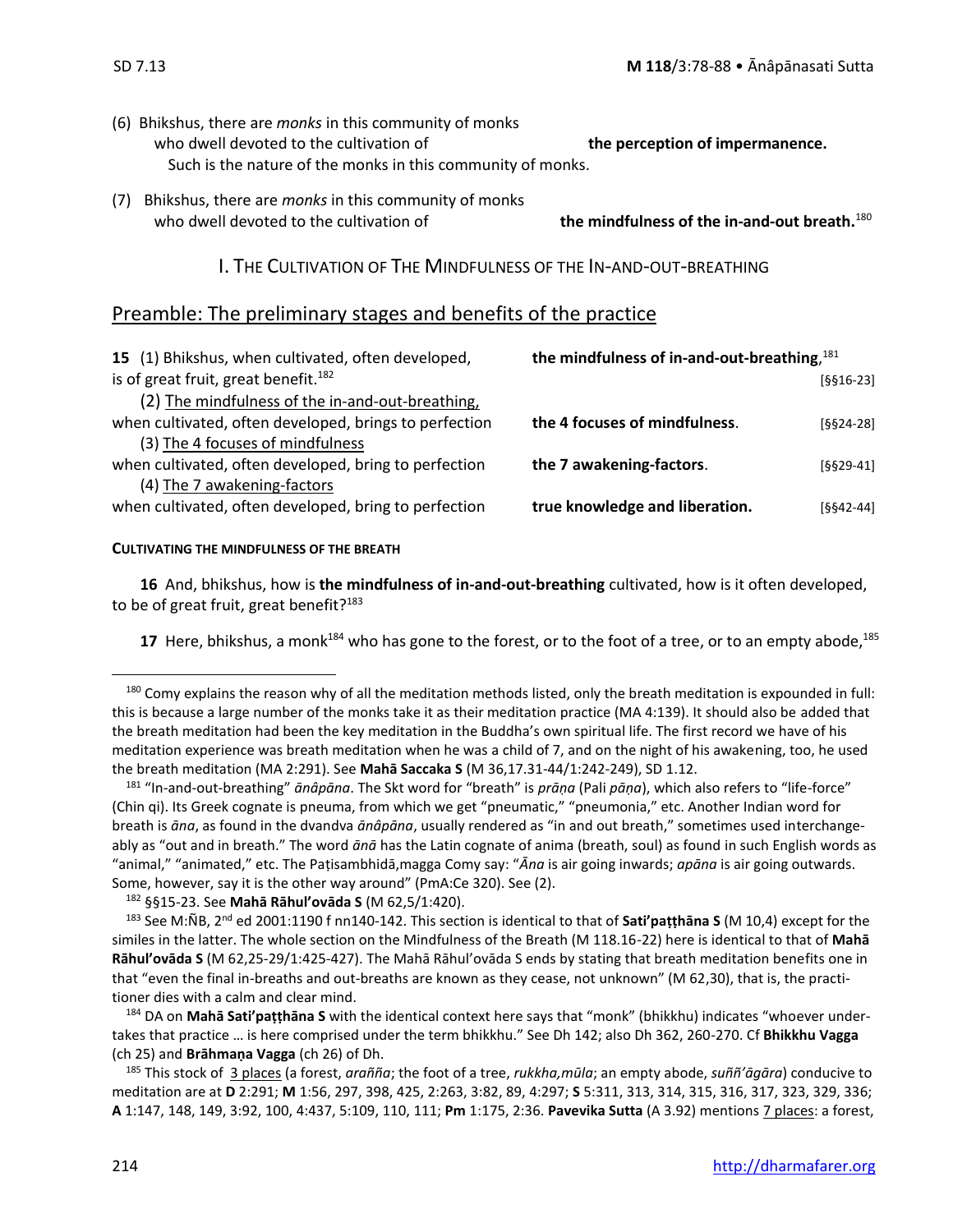sits down, and having crossed his legs and keeping his body upright, establishes mindfulness before him.<sup>186</sup> 17.2  $-Mindfully^{187}$  indeed he breathes in, mindfully he breathes out.<sup>188</sup>

### SYNOPSIS: THE 16 ASPECTS

### A. The 1<sup>st</sup> tetrad: Contemplating the body<sup>189</sup>

|  | <b>18</b> (1) Breathing in long $[deep]$ , $^{190}$ | he understands,                           | 'I breathe in long [Long in-breath]'; $^{191}$           |                                               |
|--|-----------------------------------------------------|-------------------------------------------|----------------------------------------------------------|-----------------------------------------------|
|  | Or, breathing out long [deep], he understands,      |                                           | 'I breathe out long [Long out-breath]'; <sup>192</sup>   |                                               |
|  | (2) Or, breathing in short,                         | he understands,                           | 'I breathe in short [Short in-breath]'; $^{193}$         |                                               |
|  | Or, breathing out short,                            | he understands,                           | 'I breathe out short [Short out-breath]'; <sup>194</sup> |                                               |
|  | (3) He trains himself thus:                         |                                           | 'Experiencing [Feeling] the whole body (of breath),      | I will breathe $in^{\prime}$ ; <sup>195</sup> |
|  | He trains himself thus:                             | 'Experiencing the whole body (of breath), |                                                          | I will breathe out'; <sup>196</sup>           |
|  |                                                     |                                           |                                                          |                                               |

the foot of a tree, a cemetery, a forest path [a remote forest], the open air, a heap of straw, a thatched shelter (*araññaṁ rukkha,mūlaṁ susānaṁ vana,panthaṁ* [vl *vana,patthaṁ*] *abbhokāsaṁ palāla,puñjaṁ bhusāgāraṁ*, A 3.92/1:241, SD 44.2). **Sāmañña,phala S** (D 2), prob a very ancient account, gives 9 places suitable for meditation, and the spiritual preparation for living in such places, thus: "Possessing this aggregate of noble moral virtue, this aggregate of noble sense-restraint, this aggregate of noble mindfulness and full awareness, and this aggregate of noble contentment, he resorts to a secluded dwelling: a forest, the foot of a tree, a mountain, a gorge, a hillside cave, a cemetery, a remote forest [jungle grove], the open air, a heap of straw" (*so iminā ca ariyena sīla-k,khandhena samannāgato iminā ca ariyena indriya,saṁvarena samannāgato iminā ca ariyena sati,sampajaññena samannāgato imāya ca ariyāya santuṭṭhitāya samannāgato vivittaṁ senâsanaṁ bhajati, araññaṁ rukkha,mūlaṁ pabbataṁ kandaraṁ giri,guhaṁ susānaṁ vana, patthaṁ abbhokāsaṁ palāla,puñjaṁ*, D 2,67/1:71 = SD 8.10; V 2:146; M 3:3; A 2:210. These are def at DA 209-210, VbhA 366 f. The oldest reference to an ideal meditation spot is in **Ariya,pariyesanā S** (M 26) and **Saṅgārava S** (M 100): "still in search of the wholesome, seeking the supreme state of sublime peace, I walked by stages through Magadha until eventually I arrived at Senānigama near Uruvelā. There I saw an agreeable spot, a delightful grove with a clearflowing river with pleasant, smooth banks and nearby a village for alms resort. I sat down there thinking: 'This is conducive for spiritual striving.'" (M 26,17/1:167 = 100,13/2:212).

<sup>186</sup> *Parimukhaṁ***,** lit "around the mouth," here always used idiomatically and as an adverb, meaning "in front": so U Thittila (Vbh:T 319, 328), Walshe (D:W 1995:335), Soma Thera (1998:42 f digital ed), and Ñāṇamoli & Bodhi (M:ÑB 2001: 527). See (2.3.3.3) above. On the 8 supports of meditation, see SD 60.1b (5.7.2).

<sup>187</sup> Ce Se Ke PTS *sato*.

<sup>188</sup> *So sato'va assasati sato passasati*. Cf the sentence for the Buddha's own breath meditation, where *va* or *eva* is omitted, in **Icchā,naṅgala S** (S 54.11,4), SD 44.9.

189 On contemplation of the body, see SD 60.1b (5.8.1).

<sup>190</sup> The tr here is idiomatic. On these 4 tetrads and 16 aspects, see Anālayo, *Satipaṭṭhāna*, 2003:133-136. See (2.3.1.2). <sup>191</sup> *Dīghaṁ vā assasanto, dīghaṁ assasāmîti pajānāti.* I have rendered these important sentences and those of the first 2 ("noting") tetrads using very short sentences (not grammatically complete sentences) to reflect a "bare noting" (denoted by *pajānāti*) that should occur in meditation whose purpose is mental focus. Only steps 1-2 (the long breath, the short breath; each long or short) are noted by *pajānāti* (he understands or knows); the rest (3-16) are *sikkhati* (he trains) or "training" aspects (ie one has to put in more regulated effort), "I will breathe in … out," (*assasissāmi … passasissāmi*). In the breath, see (2.1). See important n on "mental noting" [3]; also SD 56.13a (4.2): meditation language.

<sup>192</sup> *Dīghaṁ vā passasanto, dīghaṁ passasāmîti pajānāti.* [4.4.1.1]

<sup>193</sup> *Rassaṁ vā assasanto, rassaṁ assasāmîti pajānāti.* [4.4.1.1]

<sup>194</sup> *Rassaṁ vā passasanto, rassaṁ passasāmîti pajānāti.* In practical terms, focusing on the first 2 factors of this tetrad, that is maintaining our undivided focus on the breath or one's conception of it can lead to dhyana. However, in **(Pabba**teyyā) Gāvī S, the Buddha warns Moggallāna not to go into the 2<sup>nd</sup> dhyana until he has thoroughly mastered the 1<sup>st</sup> dhyana (A 9.35/4:418 f qu at Vism 153 f). [4.4.1.2].

<sup>195</sup> *Sabba,kaya,paṭisaṁvedī assasissāmîti sikkhati.* [4.4.1.3 f]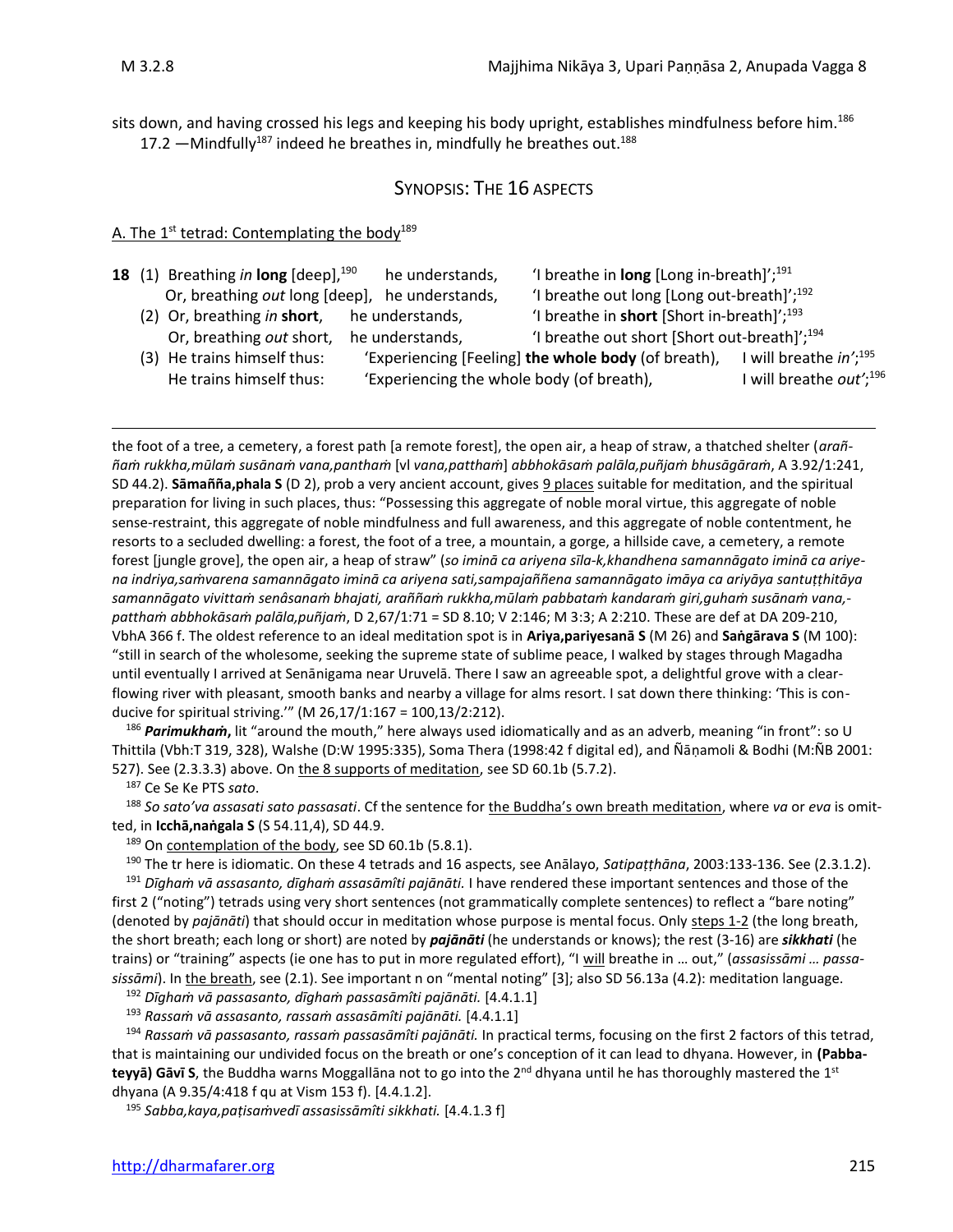|  | (4) He trains himself thus:<br>He trains himself thus:               | 'Calming the bodily formation <sup>197</sup> (of breath),<br>'Calming the bodily formation (of breath), | will breathe in'; <sup>198</sup><br>will breathe out. <sup>199</sup> |
|--|----------------------------------------------------------------------|---------------------------------------------------------------------------------------------------------|----------------------------------------------------------------------|
|  |                                                                      |                                                                                                         |                                                                      |
|  | B. The 2 <sup>nd</sup> tetrad: Contemplating feelings <sup>200</sup> |                                                                                                         |                                                                      |
|  | 19 (5) He trains himself thus:                                       | 'Experiencing zest [joy],                                                                               | I will breathe $in^{\prime}$ ; <sup>201</sup>                        |
|  | He trains himself thus:                                              | 'Experiencing zest [joy],                                                                               | I will breathe out'; $^{202}$                                        |
|  | (6) He trains himself thus:                                          | 'Experiencing happiness,                                                                                | I will breathe in'; $^{203}$ [83]                                    |
|  | He trains himself thus:                                              | 'Experiencing happiness,                                                                                | I will breathe out'; <sup>204</sup>                                  |
|  | (7) He trains himself thus:                                          | 'Experiencing the mental formations, 205                                                                | I will breathe in';                                                  |
|  | He trains himself thus:                                              | 'Experiencing the mental formations,                                                                    | I will breathe out'; <sup>206</sup>                                  |
|  | (8) He trains himself thus:                                          | 'Calming the mental formations,                                                                         | I will breathe in'; <sup>207</sup>                                   |
|  | He trains himself thus:                                              | 'Calming the mental formations,                                                                         | I will breathe out. <sup>208</sup>                                   |
|  | 100 - مساوت المناسبة المساوت المتحدث المسلمين المساوت المساوت        |                                                                                                         |                                                                      |

C. The 3<sup>rd</sup> tetrad: Contemplating the mind<sup>209</sup>

|  | 20 (9) He trains himself thus: | 'Experiencing the mind, | I will breathe $in^{\prime}$ ; <sup>210</sup> |
|--|--------------------------------|-------------------------|-----------------------------------------------|
|  | He trains himself thus:        | 'Experiencing the mind, | I will breathe <i>out</i> '; $211$            |

<sup>196</sup> *Sabba,kaya,paṭisaṁvedī passasissāmîti sikkhati.* "Experiencing the whole body (of breath)," *sabba,kāya,paṭisaṁvedī*. MA glosses *sabba,kāya* as "the whole body of breath," ie, its 3 phases of each in-breath and out-breath through its 3 phases of beginning, middle and end [4.4.1.3 f].

<sup>197</sup> Or "activity."

<sup>198</sup> *Passambhayaṁ kaya,saṅkhāraṁ assasissāmîti sikkhati.* "The bodily formation," *kāya,saṅkhāra*. The bodily formation is the in-and-out-breathing itself (M 44,13/1:301; S 41.6/4:293,15: *assāsa,passāsa kāya,saṅkhāro*). [4.4.1.5]

<sup>199</sup> *Passambhayaṁ kaya,saṅkhāraṁ passasissāmîti sikkhati.* At this point even after the breath has been calmed down but we still do not feel zest (*pīti*) or the breath's radiance (the "beautiful breath"), then, we should direct our attention to wilfully (but gently) arouse it: see (4.4.1.5).

<sup>200</sup> On contemplation of the mind, see SD 60.1b (5.8.3).

<sup>201</sup> *Pīti,paṭisaṁvedī assasissāmîti sikkhati.* "Zest," *pīti*. Sometimes tr as "rapture," but "**zest**" is closer to evoking a more subtle yet enthusing nature of *pīti*. We experience zest in 2 ways: by attaining either the 1<sup>st</sup> or 2<sup>nd</sup> dhyana in which zest is present, we experience it in the mode of calm (*samatha*); or, by emerging from that dhyana and reflecting that zest is subject to destruction, we experience zest by way of insight (*vipassanā*). Psychologically, *pīti* is a kind of "joyful interest," as such may be associated with wholesome, unwholesome or neutral states (BDict: pīti). Zest belongs to the formation group (*saṅkhāra-k,-khandha*) while happiness (*sukha*) belongs to the feeling group (*vedanā-k,khandha*). Zest is compared to when a thirsty man lost in the desert finds water; happiness (*sukha*) is what he feels when he is drinking the water. See Vism 4.94 ff. [4.4.2.1]

<sup>202</sup> *Pīti,paṭisaṁvedīp passasissāmîti sikkhati.* [4.4.2.2].

<sup>203</sup> *Sukha,paṭisaṁvedī assasissāmîti sikkhati.* [4.4.2.2]

<sup>204</sup> *Sukha,paṭisaṁvedī passasissāmîti sikkhati.* [4.4.2.2].

<sup>205</sup> Or, "mental functions." On *kaya,saṅkhāra*, see **Cūḷa Vedalla S** (M 44,14); see (4.4.2.3).

<sup>206</sup> *Citta,saṅkhāra,paṭisaṁvedī passasissāmîti sikkhati.* [4.4.2.3-5].

<sup>207</sup> *Passambhayam citta,saṅkhāraṁ assasissāmîti sikkhati.* "Calming the mental formations [mental functions]," *passambhayaṁ citta,saṅkhāraṁ*. [4.4.2.6].

<sup>208</sup> *Passambhayam citta,saṅkhāraṁ passasissāmîti sikkhati.*

<sup>209</sup> On contemplation of the mind, see SD 60.1b (5.8.3).

<sup>210</sup> *Citta,paṭisaṁvedī assasissāmîti sikkhati.* "Experiencing the mind," *citta, paṭisaṁvedī*. Here, it refers to the 4 dhyanas. See (2.3.3.1-3).

<sup>211</sup> *Citta,paṭisaṁvedī passasissāmîti sikkhati*. [4.4.3.1-3]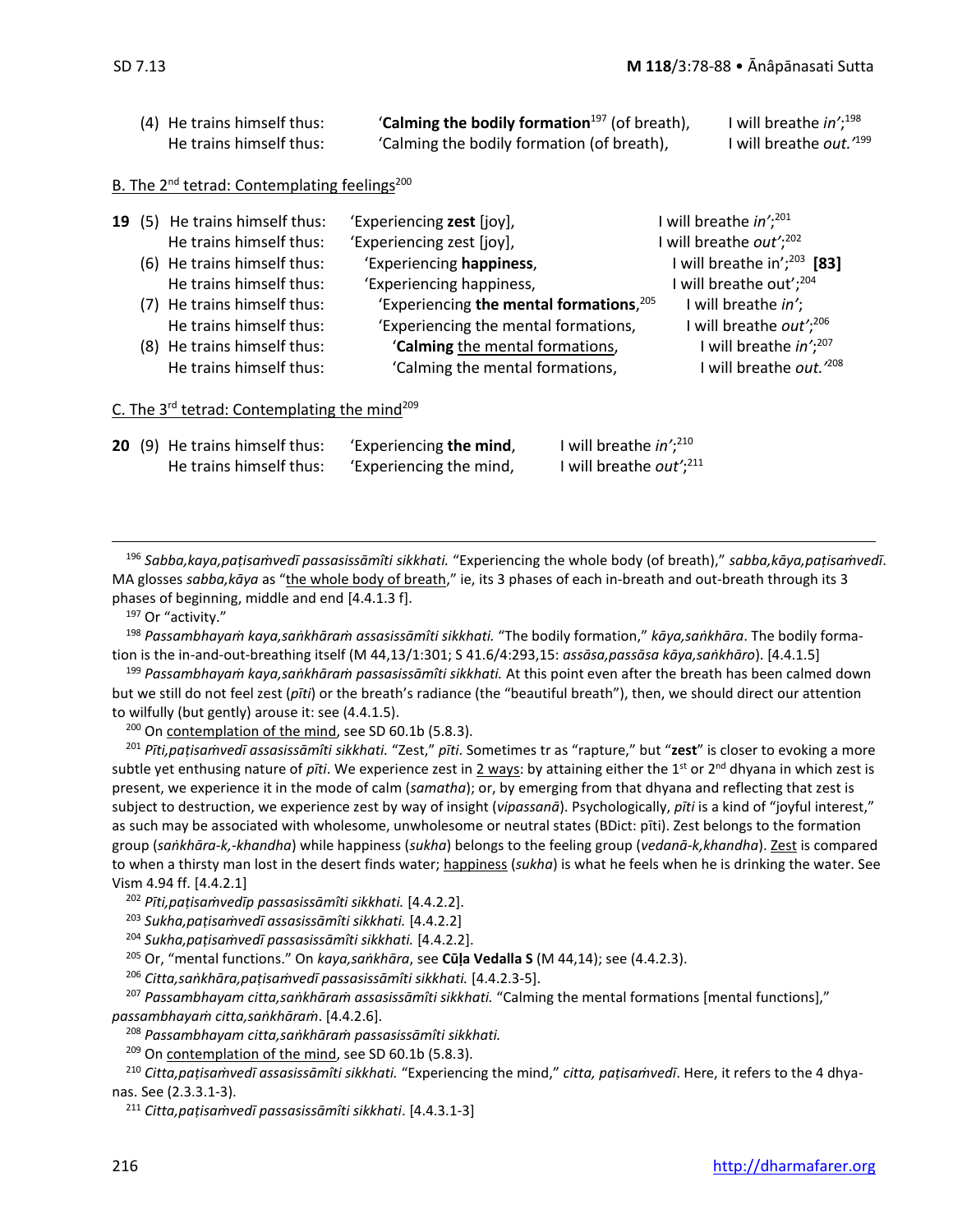| (10) He trains himself thus: | 'Gladdening the mind,    | I will breathe $in^{\prime}$ ; <sup>212</sup> |
|------------------------------|--------------------------|-----------------------------------------------|
| He trains himself thus:      | 'Gladdening the mind,    | I will breathe out'; $^{213}$                 |
| (11) He trains himself thus: | 'Concentrating the mind, | I will breathe in'; <sup>214</sup>            |
| He trains himself thus:      | 'Concentrating the mind, | I will breathe out'; $^{215}$                 |
| (12) He trains himself thus: | 'Freeing the mind,       | I will breathe $in^{\prime}$ ; <sup>216</sup> |
| He trains himself thus:      | 'Freeing the mind,       | I will breathe out. <sup>217</sup>            |
|                              |                          |                                               |

### D. The 4<sup>th</sup> tetrad: Contemplating dharmas<sup>218</sup>

| 21 (13) He trains himself thus:<br>He trains himself thus:<br>(14) He trains himself thus: | 'Contemplating impermanence,<br>'Contemplating impermanence,<br>'Contemplating fading away (of lust), | I will breathe in'; <sup>219</sup><br>I will breathe out'; <sup>220</sup><br>I will breathe in <sup>221</sup> |
|--------------------------------------------------------------------------------------------|-------------------------------------------------------------------------------------------------------|---------------------------------------------------------------------------------------------------------------|
| He trains himself thus:                                                                    | 'Contemplating fading away (of lust),                                                                 | I will breathe out'; $^{222}$                                                                                 |
| (15) He trains himself thus:                                                               | 'Contemplating cessation (of suffering),                                                              | I will breathe in'; <sup>223</sup>                                                                            |
| He trains himself thus:                                                                    | 'Contemplating cessation (of suffering),                                                              | will breathe out'; <sup>224</sup>                                                                             |
| (16) He trains himself thus:                                                               | 'Contemplating letting go <sup>225</sup> (of defilements),                                            | I will breathe in'; <sup>226</sup>                                                                            |
| He trains himself thus:                                                                    | 'Contemplating letting go (of defilements),                                                           | I will breathe out.'227                                                                                       |

**22** Bhikshus, this is how the mindfulness of the in-and-out-breathing, when developed, often cultivated, is of great fruit and great benefit. $228$ 

<sup>217</sup> *Vimocayaṁ cittaṁ passasissāmîti sikkhati.* [4.4.3.7]

<sup>218</sup> These <u>last 4 aspects</u>, ie, the 4<sup>th</sup> tetrad relate to the meditator who has just emerged from the dhyana. The 1<sup>st</sup> thing we should do then is to review that state: "What was that?" "How did that arise?" "How do I feel?" "Why do I feel that way?" "What have I been doing all this time?" "What worked and what failed?" "What was the result of the meditation?" "Why is it happy?" All such reflections give rise to deep insight. Having reflected thus, we either take up *satipaṭṭhāna* (the 4 focuses of mindfulness) or just go directly to the last 4 aspects of breath meditation (as taught here). We have any one of these 4 aspects, (13)-(16), to contemplate on after emerging from dhyana. See **Satipaṭṭhāna S** (M 10): SD 13.1 (5D.4); Buddhadasa's teachings: SD 60.1b (5.8.4). See also Brahmavaṁso 1999; 2002:81-85.

<sup>219</sup> *Aniccânupassī assasissāmîti sikkhati.* "Contemplating impermanence," aniccânupassī, ie contemplating the 5 aggregates as impermanent because they undergo rise, fall and change, or momentary dissolution. See (4.4.4.1).

<sup>222</sup> *Virāgânupassī passasissāmîti sikkhati.* [4.4.4.3]

<sup>212</sup> *Abhippamodayaṁ cittaṁ assasissāmîti sikkhati.* "Gladdening the mind" (*abhippamodayaṁ cittaṁ*), ie refining the meditation sign. See (4.4.3.4).

<sup>213</sup> *Abhippamodayaṁ cittaṁ passasissāmîti sikkhati.* [4.4.3.4 f]

<sup>214</sup> *Samādahaṁ cittaṁ assasissāmîti sikkhati.* [4.4.3.6]

<sup>215</sup> *Samādahaṁ cittaṁ passasissāmîti sikkhati.* "Concentrating the mind" (*samādahaṁ cittaṁ*), ie, sustaining the meditation sign (*nimitta*). See (4.4.3.6).

<sup>216</sup> *Vimocayaṁ cittaṁ assasissāmîti sikkhati.* "Freeing the mind" (*vimocayaṁ cittaṁ*). See (4.4.3.7).

<sup>220</sup> *Aniccânupassī passasissāmîti sikkhati.* [4.4.4.1 f]

<sup>221</sup> *Virāgânupassī assasissāmîti sikkhati.* "Contemplating fading away," virāgânupassī." See (4.4.4.3).

<sup>223</sup> *Nirodhânupassī assasissāmîti sikkhati.* [4.4.4.4].

<sup>224</sup> *Nirodhânupassī passasissāmîti sikkhati.* [4.4.4.4]

<sup>225</sup> Alt tr: "relinquishment."

<sup>226</sup> *Paṭinissaggânupassī assasissāmîti sikkhati.* "Contemplating relinquishment [letting go]," paṭinissagânupassī, ie the giving up (*pariccāga*) or abandoning (pahāna) of defilements through insight and the entering into (*pakkhandana*) nirvana by attaining the path. [4.4.4.5].

<sup>227</sup> *Paṭinissaggânupassī passasissāmîti sikkhati.* [4.4.4.5 f].

<sup>&</sup>lt;sup>228</sup> On the 1<sup>st</sup> 3 tetrads (*samatha*) leading to *vipassana* in the 4<sup>th</sup> tetrad, see SD 60.1b (5.8.5).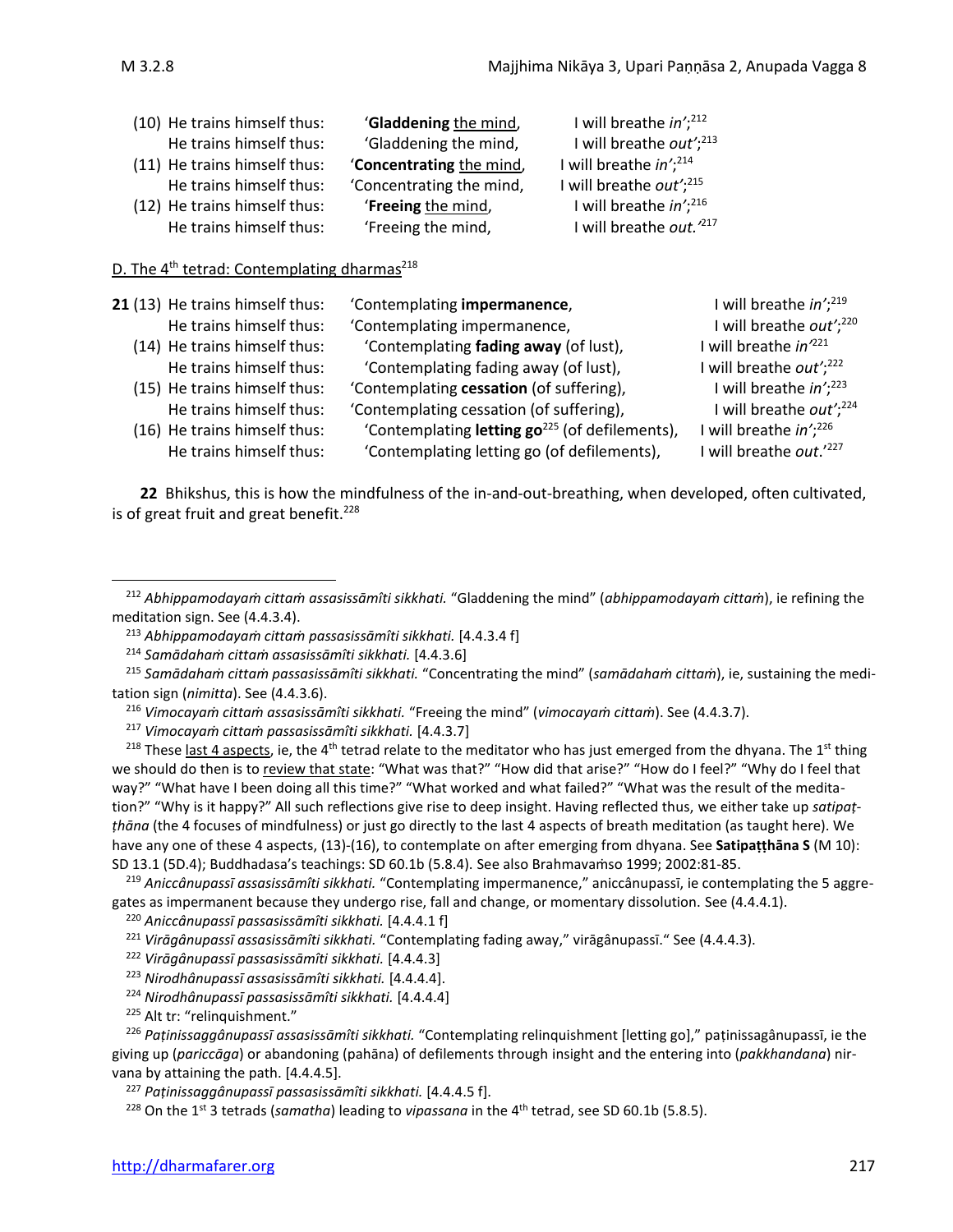### II. THE PERFECTION OF THE 4 FOCUSES OF MINDFULNESS

**23** And how, bhikshus, is the mindfulness of the in-and-out-breathing developed, often cultivated, **to bring** *the 4 focuses of mindfulness* **to perfection**? 229

### (A) Contemplating the body

**24** Bhikshus, on any occasion, when a monk,

- (1) breathing in long, understands [knows],  $\qquad$  'I breathe in long [Long in-breath]';<sup>230</sup> or, breathing out long, understands,  $\qquad$  'I breathe out long [Long out-breath]';
- (2) or, breathing in short, understands,  $\qquad \qquad$  'I breathe in short [Short in-breath]';
- or, breathing out short, understands,  $\blacksquare$  'I breathe out short [Short out-breath]';
- (3) trains himself thus: 'Experiencing the whole body, I will breathe in'; trains himself thus: 'Experiencing the whole body, The Mull breathe out';
- (4) trains himself thus: 'Calming the bodily formation (of breath), I will breathe in';<sup>231</sup> trains himself thus: 'Calming the bodily formation (of breath), I will breathe out';-

24.2 on that occasion, bhikshus, the monk, exertive, clearly comprehending, mindful, $^{232}$ 

dwells **contemplating the body in the body**,<sup>233</sup> removing<sup>234</sup> covetousness and displeasure<sup>235</sup> for the world.<sup>236</sup>

<sup>232</sup> *Ᾱtāpī sampajāno satimā, vineyya loke abhijjhā,domanassaṁ* here is essentially synonymous with *vigatâbhijjho vigata,vyāpādo asammūḷho sampajāno patissato* mentioned in connection with the 4 divine abodes (*brahma,vihāra*) (**Kesa,puttiyā S**, A 3.65,15.1/1:192). Their application, however, differ: the former points to the result of meditation, while the latter is a part of the meditation process itself. On *sampajāno satimā*, see Vism 4.174/163 which explains that full awareness (*sampajañña*) has the characteristic of non-confusion; its function is to investigate and manifested as scrutiny. Mindfulness (sati) has the characteristic of remembering. Its function is not to forget and is manifested as guarding. *Sampajāno* is also tr as "clearly comprehending," "fully understanding" (see M:ÑB 2001 n147).

233 "Contemplating the body in the body," *kāye kāyânupassī*, ie "one who contemplates the body as the body"; §25 "contemplating feeling in the feeling," §26 "contemplating mind in the mind, and §27 "contemplating dharma in the dharma." In each case, they are not to be seen as "This is mine" (*etam mama*) (which arises through craving, *taṇhā*), or as "This I am" (*eso'ham asmi*) (due to conceit, *māna*), or as "This is my self" (*eso me attā*) (due to wrong view, *diṭṭhi*) (**Anattā Lakkhaṇa S**, S 3:68 @ SD 1.2). In short, such experiences are not "beliefs" but direct experiences of reality. See Peter Harvey, The Selfless Mind, 1995:32 f. For detailed studies, see **I: The nature of identity**, SD 19.1; **Me: The nature of conceit**, SD 19.2a; **Mine: The nature of craving**, SD 19.3.

<sup>234</sup> *Vineyya*, this means that the 5 hindrances [2.3.3.7] have to be abandoned prior to practising *satipaṭṭhāna*. This is because the hindrances, in the form of mental impurities (*cetaso upakkilesa*), weaken wisdom (*paññāya dubbalī,karaṇe*) (D 2:83, 3:49, 101, A 2:211, 3:93, 100, 386 f, Vbh 245, 256). In **Naḷaka,pāna S** (M 68 @ SD 37.4), the Buddha tells Anuruddha, "While [a son of good family] still does not attain joy [zest] and happiness on account of being secluded from sensual pleasures and secluded from unwholesome states, or some other state that is more peaceful than that, covetousness [and the other four hindrances] will invade his mind and remain …" (M 68,6.2/1:463).

<sup>235</sup> "Covetousness and displeasure," *abhijjhā,domanassaṁ*, "hankering and fretting for the world" (Walshe, 1995:335 & n632); alt tr "longing and loathing." MA says that "covetousness and displeasure" here signify the first 2 hindrances sensual desire and ill will—principal hindrances to be overcome for the practice to succeed. They thus represent the contemplation of dharmas, which begins with the 5 hindrances (*pañca nīvaraṇā*: sensual lust, desire, ill will, restless and worry, sloth and torpor, doubt): see **Saṅgārava S** (S 46.55), SD 3.12. Cf M 1:274/39.13; see also **Mahā Satipaṭṭhāna S** (D 22,13) and **Satipaṭṭhāna S** (M 10,36) on how to deal with the hindrances in our meditation. The monk effects the abandoning of the hindrances by the contemplations of impermanence, fading away (of lust), cessation (of suffering) and letting go (of defilements), and thus comes to look upon the object with equanimity. On *abhijjhā,domanassa*, there is an interesting

<sup>&</sup>lt;sup>229</sup> "Bring ... to perfection," PTS paripūreti.

<sup>230</sup> See §18(1-2) n.

<sup>&</sup>lt;sup>231</sup> Kāya,saṅkhāra, see §18(4) n.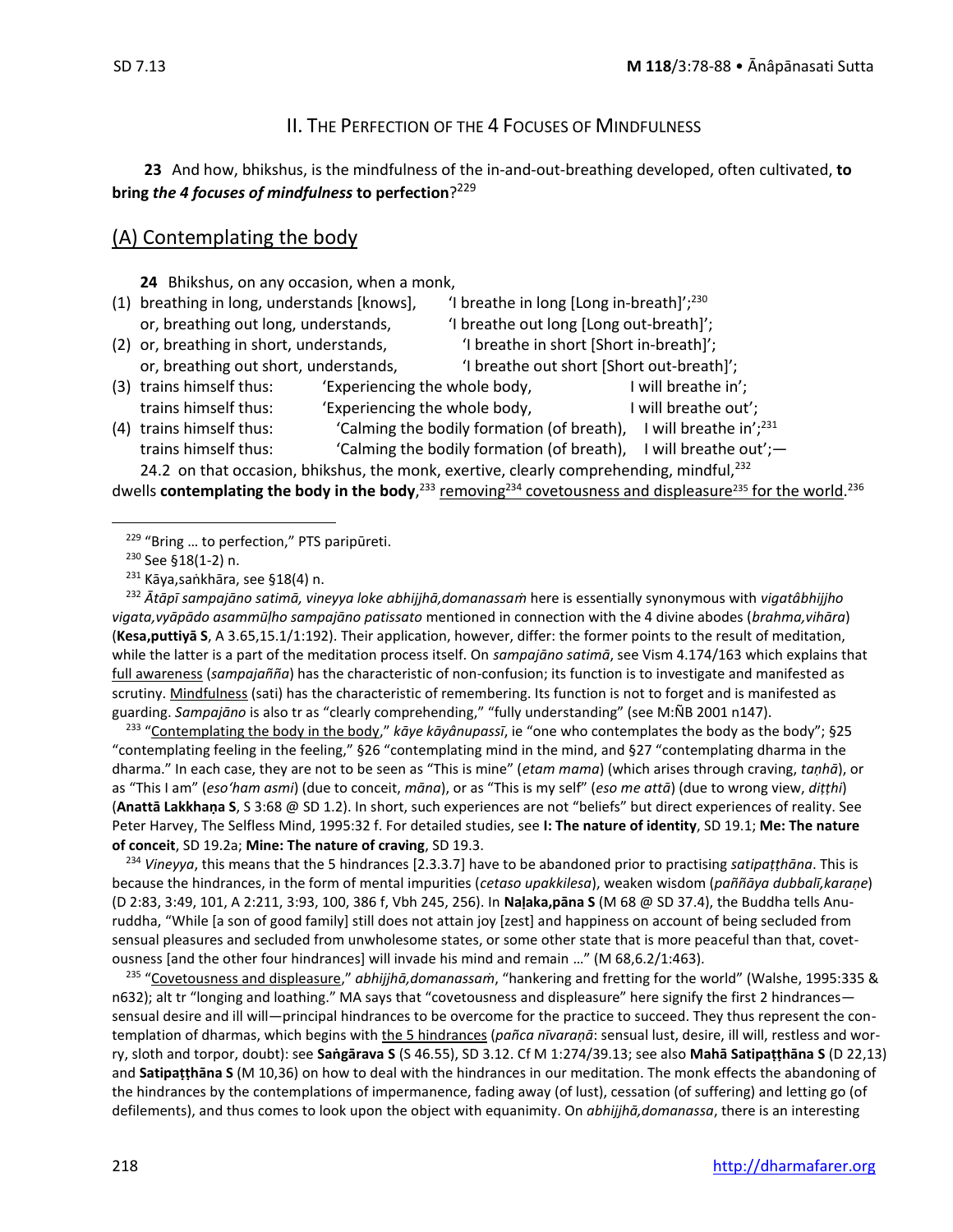24.3 Bhikshus, this in-and-out-breathing is a certain body amongst the bodies,<sup>237</sup> I say.

24.4 Therefore, bhikshus, on that occasion, the monk, exertive, clearly comprehending, mindful, dwells contemplating the body in the body,<sup>238</sup> removing covetousness and displeasure for the world.

### (B) Contemplating feelings [Entry into dhyana]

| 25                       | Bhikshus, on any occasion, when a monk [84] |                                    |                           |
|--------------------------|---------------------------------------------|------------------------------------|---------------------------|
| (5) trains himself thus: | 'Experiencing zest [joy],                   | I will breathe in'; <sup>239</sup> |                           |
| trains himself thus:     | 'Experiencing zest [joy],                   | I will breathe out';               |                           |
| (6) trains himself thus: | 'Experiencing happiness,                    | I will breathe in';                |                           |
| trains himself thus:     | 'Experiencing happiness,                    | I will breathe out';               |                           |
| (7) trains himself thus: | 'Experiencing the mental formations,        |                                    | I will breathe in'; $240$ |
| trains himself thus:     | 'Experiencing the mental formations,        |                                    | I will breathe out';      |
| (8) trains himself thus: | 'Calming the mental formations,             |                                    | I will breathe in';       |
| trains himself thus:     | 'Calming the mental formations,             |                                    | I will breathe out';-     |
|                          |                                             |                                    |                           |

25.2 on that occasion, bhikshus, the monk, exertive, clearly comprehending, mindful, dwells **contemplating feeling in the feeling**, <sup>241</sup> *removing covetousness and displeasure for the world*.

25.3 Bhikshus, full attention<sup>242</sup> to in-and-out- breathing<sup>243</sup> is <u>a certain feeling amongst the feelings</u>,<sup>244</sup> I say.

related passage from **Pubba or Pubb'eva Sambodha S**: "Bhikshus, before my awakening, when I was still a bodhisattva, this thought occurred to me … 'Whatever physical joy and mental joy (*sukha,somanassa*) there is in the world, that is the gratification (*assāda*) in the world; that the world is impermanent, suffering and of the nature to change, that is the wretchedness (*ādīnava*) in the world—the removal and abandoning of desire and lust for the world, that is the escape from the world.'" (A 3.101/1:258, thanks to Robert Eddison). My understanding here regarding the naming of the first 2 mental hindrances as *abhijjhā,domanassa* is to show that with their elimination the other hindrances are eliminated, too.

236 "World" (loka). **Vibhaṅga** says: "This very body is the world, and the 5 aggregates of clinging (ie, form, feeling, perception, formations and consciousness) is the world—this is called the world." (Vbh 195). However, in his amplified tr at Vbh 105, U Thittila has "world (ie, in ideational objects)" as *dhammā*, mental objects (Vibh:T 139).

237 "A certain body amongst the bodies," *kāyesu kāy'aññatara*. Nyanaponika: "one of the bodily processes" (1962:167). This sutta sentence is missing from Thich Nhat Hanh, 1990. **SA** on Kimbila S (S 54.10), SD 16.11: "I call it the wind body (*vāyo,kāya*) among the bodies of the 4 elements. Or else, it is a 'certain kind of body' because it is included in the tactile base amongst the various components of the form body" (SA 3:271). It is a bodily phenomenon: the in-and-out breath is known through the touch sensation or "tangible object base" (*phoṭṭabb'āyatana*), a tangible base. Each in- or out-breath is "a body" because it is a part of the "body of wind" (*vāyo,kāya*) or "wind element" (*vāyo dhātu*), one of the 4 primary elements (*mahā,bhūta*) making up the body (and everything else) (MA 4:140,1-6). Cf §18(3) n & esp (3.1.3). See **Satipaṭṭhāna Ss**, SD 13.1 (3.4).

<sup>238</sup> DA (on Mahā Satipaṭṭhāna S) explains why "body" is used *twice* here: "For determining the object and isolating it," which Ñāṇamoli paraphrases as "This means not confusing, during meditation, body with feeling, mind, etc. The body is contemplated just as body, feeling just as feeling, etc." (2001 n138 on Satipaṭṭhāna S).

<sup>239</sup> "Zest," *pīti*, see §19(5)n.

<sup>240</sup> Or, "mental functions," *citta,saṅkhāra*, see §19(7)n.

<sup>241</sup> "Contemplating feeling in the feeling," *vedanāsu vedanā'nupassī*, ie, "one who contemplates feeling as feeling." See §24 n.

<sup>242</sup> MA explains that full (or "bare") attention (*sādhuka manasikāra*) is not itself actually feeling, but is spoken of as such only *figuratively*. In the 2<sup>nd</sup> tetrad, the actual feeling is the happiness mentioned in the 2<sup>nd</sup> clause and also the feeling connoted by the expression "mental formations" in the 3<sup>rd</sup> and 4<sup>th</sup> clauses. (MA 4140,11-141,3)

243 "Full attention to the in-and-out-breathing" (*assāsa,passāsaṁ sādhukaṁ manasikāraṁ*). Comy: Attention is not really pleasant feeling, but this is a heading of the teaching. In this tetrad, in the 1<sup>st</sup> verse (*pada*) feeling is alluded to under the heading of 'rapture'; in the 2<sup>nd</sup> verse, it is directly found as 'happiness.' In 3<sup>rd</sup> and 4<sup>th</sup> verses, feeling is included in the mental formation [*saññā ca vedanā ca citta,saṅkhāro*, S 4:293]." (SA 3:271)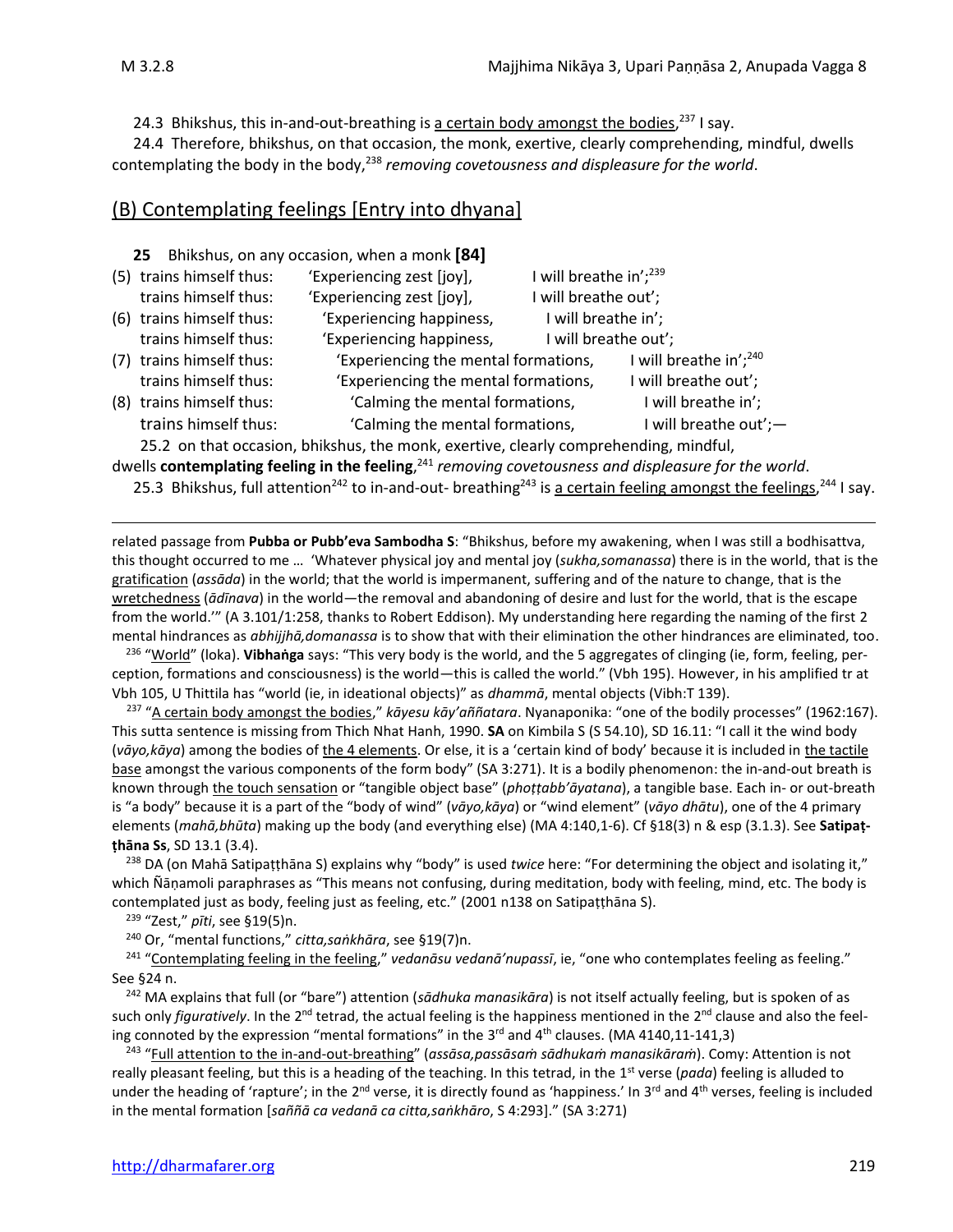[A certain feeling amongst the feelings, I say, namely, full attention to in-and-out- breathing.]

25.4 Therefore, bhikshus, on that occasion, the monk, exertive, clearly comprehending, mindful, dwells contemplating feeling in the feeling, *removing covetousness and displeasure for the world*.

### (C) Contemplating the mind

| 26 | Bhikshus, on any occasion, when a monk |                                                                                      |                        |
|----|----------------------------------------|--------------------------------------------------------------------------------------|------------------------|
|    | (9) trains himself thus:               | 'Experiencing the mind,                                                              | I will breathe in';    |
|    | trains himself thus:                   | 'Experiencing the mind,                                                              | I will breathe out';   |
|    | (10) trains himself thus:              | 'Gladdening the mind,                                                                | I will breathe in';    |
|    | trains himself thus:                   | 'Gladdening the mind,                                                                | I will breathe out';   |
|    | (11) trains himself thus:              | 'Concentrating the mind,                                                             | I will breathe in';    |
|    | trains himself thus:                   | 'Concentrating the mind,                                                             | I will breathe out';   |
|    | (12) trains himself thus:              | 'Freeing the mind,                                                                   | I will breathe in';    |
|    | trains himself thus:                   | 'Freeing the mind,                                                                   | I will breathe out'; - |
|    |                                        | 26.2 on that occasion, bhikshus, the monk, exertive, clearly comprehending, mindful, |                        |

dwells **contemplating the mind in the mind**, <sup>245</sup> *removing covetousness and displeasure for the world*.

26.3 I do not say, bhikshus, that there is the mindfulness of the in-and-out-breathing for one who is forgetful [confused], who lacks clear understanding.<sup>246</sup>

26.4 Therefore, bhikshus, on that occasion, the monk, exertive, clearly comprehending, mindful, dwells contemplating mind in the mind, *removing covetousness and displeasure for the world*.

### (D) Contemplating dharmas [Emerging from dhyana]

| 27 Bhikshus, on any occasion, when a monk         |                                                                                      |                                                        |
|---------------------------------------------------|--------------------------------------------------------------------------------------|--------------------------------------------------------|
| (13) trains himself thus:                         | 'Contemplating impermanence,                                                         | I will breathe in';                                    |
| trains himself thus:                              | 'Contemplating impermanence,                                                         | I will breathe out';                                   |
| (14) trains himself thus:<br>trains himself thus: | 'Contemplating fading away (of lust), $247$<br>'Contemplating fading away (of lust), | I will breathe in <sup>7</sup><br>I will breathe out'; |

<sup>244</sup> "A certain feeling amongst the feelings," *vedanāsu vedanā'ññatara* [prec n]. There are 3 types of feelings: pleasant (sukha), unpleasant (dukkha) and neutral (*adukkham-asukha*)—we contemplate on any of these as each arises. Cf §24 n on "a certain body amongst the bodies." Comy on Mahā Satipaṭṭhāna S says that it is not easy to be mindful of a neutral feeling, and that it should be best approached by way of inference, by noting the absence of both pleasant and unpleasant feelings. Comy illustrates with the example of a hunter seeing tracks before and after a rock, thereby inferring the track of an animal (MA 1:277). **Dhamma,saṅgaṇī** says that only the sense of touch is accompanied by pain or pleasure, while feelings arising at the other 4 sense-doors are invariably neutral (Dhs 139-145; Abhs 2). The suttas, however, speak of pleasant and unpleasant sights, sounds, smells, and tastes, that, in turn, condition the arising of corresponding feelings of pleasure or displeasure (S 4:115, 119, 125, 126). "This Abhidhammic presentation offers an intriguing perspective on contemplation of feeling, since it invites an inquiry into the degree to which an experience of delight or displeasure in regard to sight, sound, smell or taste is simply the outcome of one's own mental evaluation" (Anālayo, *Satipaṭṭhāna*, 2003:171). See **Satipaṭṭhāna Suttas**, SD 13.1 (3.4). See esp (3.1.3).

<sup>&</sup>lt;sup>245</sup> "Contemplating the mind in the mind": see §24n. MA says that although the meditator takes as his object the sign of the in-and-out-breathing, he is said to be "contemplating mind in the mind" because he maintains his mind on the object by arousing *mindfulness and full knowing*, 2 mental factors. (MA 4:141,23-142,3).

<sup>246</sup> *Nâhaṁ bhikkhave muṭṭha-s,satissa asampajānassa ānâpāna.sati,bhavanāṁ vādāmi.*

<sup>247</sup> "Fading away," *virāga*, also translated as "dispassion" (see §42).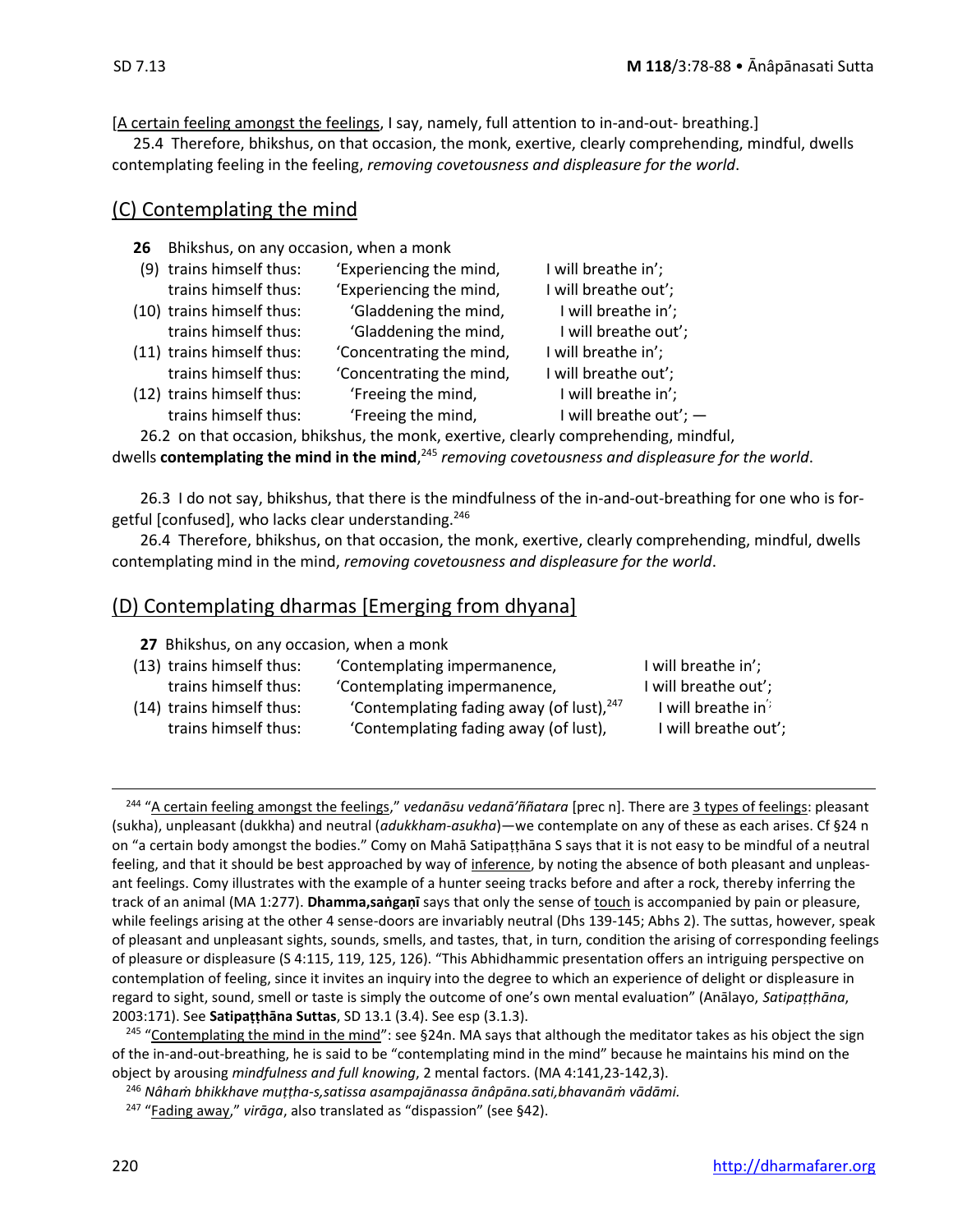(15) trains himself thus: 'Contemplating cessation (of suffering), $248$  I will breathe in'; trains himself thus: 'Contemplating cessation (of suffering), I will breathe out';

- I will breathe in';<sup>249</sup>
- (16) trains himself thus: 'Contemplating letting go (of defilements), trains himself thus: 'Contemplating letting go (of defilements), I will breathe out'; -

27.2 on that occasion, bhikshus, the monk exertive, clearly comprehending, mindful,

dwells **contemplating dharmas in the dharmas,** <sup>250</sup> *removing covetousness and displeasure for the world*.

27.3 Having seen with wisdom the abandonment of covetousness and displeasure, **[85]** he closely looks on with **equanimity**. 251

27.4 Therefore, bhikshus, on that occasion, the monk, exertive, clearly comprehending, mindful, dwells contemplating dharmas in the dharmas, *removing covetousness and displeasure for the world*.

**28** Bhikshus, when the mindfulness of the in-and-out-breathing is thus cultivated, thus often developed, it brings **the 4 focuses of mindfulness** to perfection.

### III. PERFECTION OF THE 7 AWAKENING-FACTORS

**29** And how, bhikshus, are **the 4 focuses of mindfulness** cultivated, often developed to bring **the 7 awakening-factors** to perfection?<sup>252</sup>

#### **(A) Contemplating the body**

**30** Bhikshus, on any occasion, when a monk, exertive, clearly comprehending, mindful, dwells **contemplating the body in the body**, <sup>253</sup> *removing covetousness and displeasure for the world,* then, undistracted<sup>254</sup> mindfulness is established in him.

(1) Bhikshus, on any occasion, when undistracted mindfulness is established in a monk, on that occasion, **the awakening-factor of mindfulness** is aroused in the monk.

248 "Cessation," *nirodha*: see §21 (15).

250 "Dharmas" (*dhammā*) here refers to "mind-objects" or "the nature of things" that arises in the mind. See **Satipaṭṭhāna S** (M 10), SD 13.1 (5D) *Dhammânupassanā*.

<sup>251</sup> Saṁyutta Comy on **Kimbila S** (S 54.10), SD 16.11: Here "**covetousness**" (*abhijjhā*) is only the hindrance of sensual lust; by "**displeasure**" (*domanassa*) is meant the hindrance of ill will.\* This tetrad is stated by way of insight only. These two hindrances are the first of the 5 hindrances [2.3.37], the first section in the contemplation of dharmas. Thus, he says this to show the beginning of the contemplation of dharmas. By "abandonment" (*pahānaṁ*) is meant the knowledge that effects abandoning, eg, one abandons the perception of permanence by the contemplation of impermanence. By the words "having seen with wisdom" (*paññāya disvā*), he shows the sequence of insights, thus: "With one insight knowledge, he sees the knowledge of abandonment, that is, the knowledges of impermanence, dispassion, ending and letting go; and that, too, he sees by yet another." "He closely looks on with equanimity" (*sādhukaṁ ajjhupekkhitā hoti*): one is said to look on with equanimity when one has fare along the path, and when one has established oneness (of mind). "Looking on with equanimity" (*ajjhupekkhanā*) can also refer to the conascent mental states (in meditation) or to the object. Here, the looking on at the object is intended. (SA 3:272 f). [\*Although "**covetousness and displeasure**" is taken by the Sutta's Comy to refer to only the first two mental hindrances (*nīvaraṇā*), sensual lust and ill will, in the early Suttas, the dvandva is clearly a synecdoche (or short form) for all the 5 hindrances (*pañca,nīvaraṇā*) [2.3.3.7] themselves, whose removal leads to mindfulness (*sati*), mental concentration (*samādhi*) and dhyana (*jhāna*). See SD 13.1 (4.2.5).]

<sup>252</sup> This section (M 118,29-40/3:85-87) is a pericope = **Sīla S,** S 5:67-70 = **Ᾱnanda S 1,** S 331-333 = **Ᾱnanda S 2,** S 334 f. The closing section (M 118,41-44/3:88) is also found in the 2 **Ananda Ss** (S 54.13-14/S 333, 335).

<sup>253</sup> "Contemplating the body in the body." See §24n.

<sup>249</sup> See §21 (16) n.

<sup>254</sup> Be Ce Ee *asammuṭṭhā*; Se Ke *appammaṭṭhā*.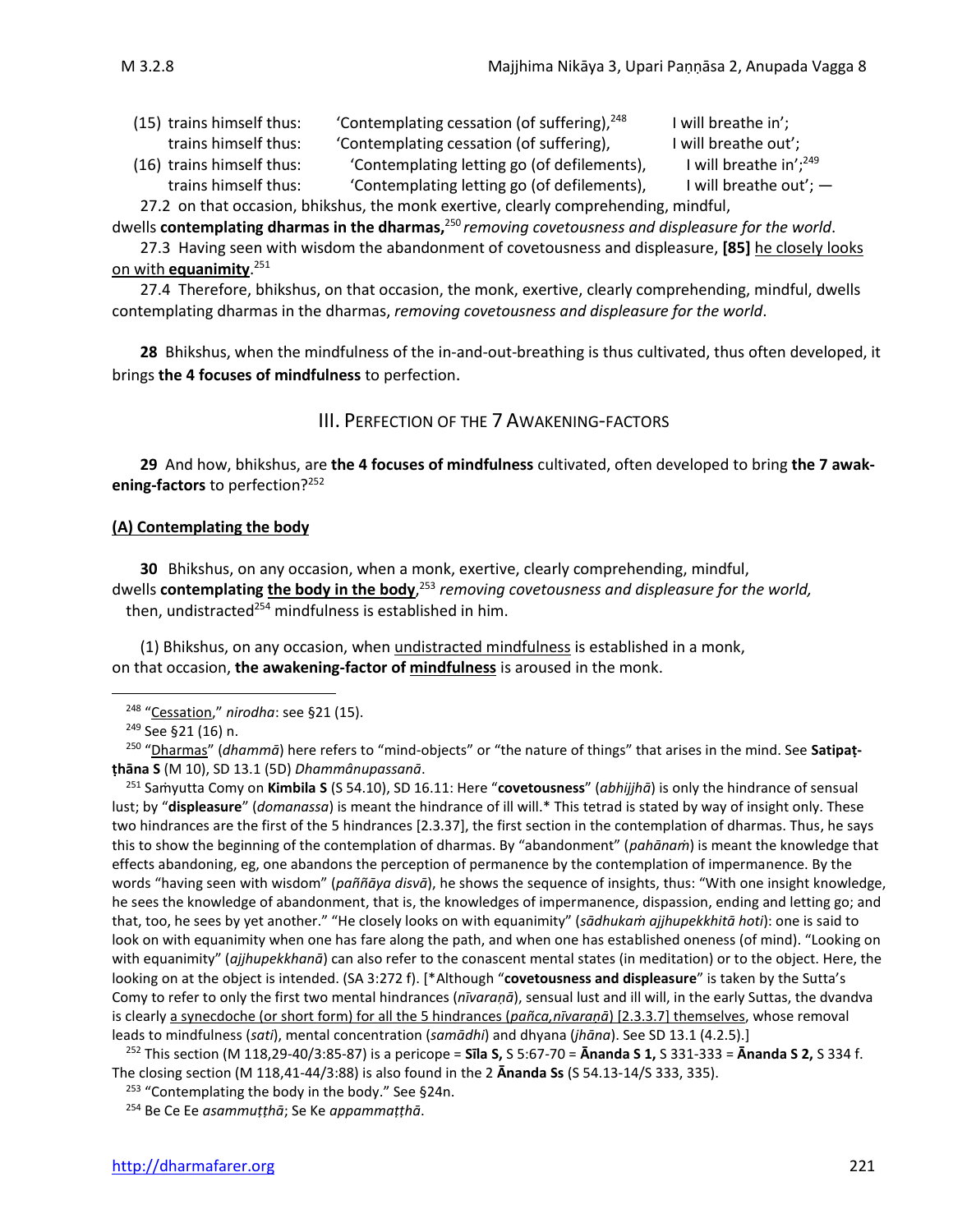On that occasion**,** the monk cultivates the awakening-factor of mindfulness. On that occasion, the awakening-factor of mindfulness is fully developed for the monk.

**31** (2) Dwelling thus mindful, he investigates and examines<sup>255</sup> that state with wisdom and makes a thorough inquiry of it.

Bhikshus, on any occasion, when a monk, dwelling thus mindful,

*investigates and examines that state with wisdom and makes a thorough inquiry of it*, on that occasion, **the awakening-factor of dharma-investigation**<sup>256</sup> is aroused by the monk. On that occasion, the monk cultivates the awakening-factor of dharma-investigation.

On that occasion, the awakening-factor of dharma-investigation is fully developed for the monk.

**32** (3) For one who investigates and examines that state with wisdom

and makes a thorough inquiry of it, tireless effort $257$  is aroused.

Bhikshus, on any occasion, when *tireless effort* is aroused in a monk

who investigates and examines that state with wisdom and makes a thorough inquiry of it,

on that occasion, **the awakening-factor of effort**<sup>258</sup> is aroused by the monk.

On that occasion, the monk cultivates the awakening-factor of effort.

On that occasion, the awakening-factor of effort is fully developed for the monk.

**33** (4) For one who has aroused effort, there is spiritual<sup>259</sup> zest [joy].

Bhikshus, on any occasion, when *spiritual zest* arises **[86]** in a monk,

on that occasion, **the awakening-factor of zest** is aroused in him.

On that occasion, the monk cultivates the awakening-factor of zest.

On that occasion, the awakening-factor of zest is fully developed for the monk.

**34** (5) For one whose mind is zestful, <u>the (mental) body is tranquil</u>,<sup>260</sup> the mind is tranquil, too. Bhikshus, on any occasion, when a monk's mind is zestful, becomes tranquil in body, tranquil in mind, on that occasion, **the awakening-factor of tranquillity** is aroused in him.

On that occasion, the monk cultivates the awakening-factor of tranquillity.

On that occasion, the awakening-factor of tranquillity is fully developed for the monk.

<sup>255</sup> Thus Ke Ce Se PTS. Be *pavicarati*.

<sup>256</sup> *Dhamma,vicaya*. Sometimes this is taken as "investigation of the teaching," but the meaning here actually is "investigation of bodily and mental phenomena" (Walshe 1995 n690). This is the key awakening-factor, ie, "awakening" itself, while the others are "factors" that help this awakening to be realized (Nm 456). **Milinda,pañha** compares *dhamma,vicaya sambojjhaṅga* to a sword, which in order to cut needs the use of the hands (representing the other 5 factors) (Miln 83): see Gethin 2001:185. On the two applications of *dhamma,vicaya*—in the teaching and in the meditation contexts—see **(Bojjhaṅga) Sīla S** (S 46.3), SD 10.1(1).

<sup>257</sup> "Tireless effort," Ce *viriyaṁ asallīnaṁ.*

<sup>&</sup>lt;sup>258</sup> Vīriya sambojjhaṅga. This is identical to the 4 right efforts of the noble eightfold path.

<sup>259</sup> *Nirāmisa*, "not of the flesh," here meaning 'non-carnal' or 'spiritual', which according to Comy refers to the 6 zestful feelings connected with the sense-doors, but not dependent on sense-desire (MA 1:279). Its opp is *s'āmisa = sa-āmisa*, "sensual," lit "with flesh," thus connoting some sense of the carnal, ie connected to the pleasures of the 5 senses (*kāma, guṇā*) (S 4:235, 236). In **Saḷ-āyatana,vibhaṅga S** (M 137), *s'āmisa* and *nirāmisa* refer to the household life and to the renounced life respectively. Elsewhere, as in **Suddhika Nirāmisa S** (S 36.29), *nirāmisa pīti, nirāmisa sukha* and *nirāmisā upekkhā* are experienced in the dhyanas (S 36.29.8-15/4:236 f). See D 2:298; M 1:59; S 4:235, 236 (x2); A 1:81, 3:412l Pm 2:233. See also Sue Hamilton, Identity and Experience, 1996:43 f. On *āmisa* and *nirāmisa*, see **Satipaṭṭhāna S** (M 10,32/- 1:59) and **Dhamma,dāyāda S** (M 3). See also MA 1:89, 279.

<sup>260</sup> On the (mental) body (*nāma,kāya*), see SD 10.15 (2.3.2) esp 2.3.2.1.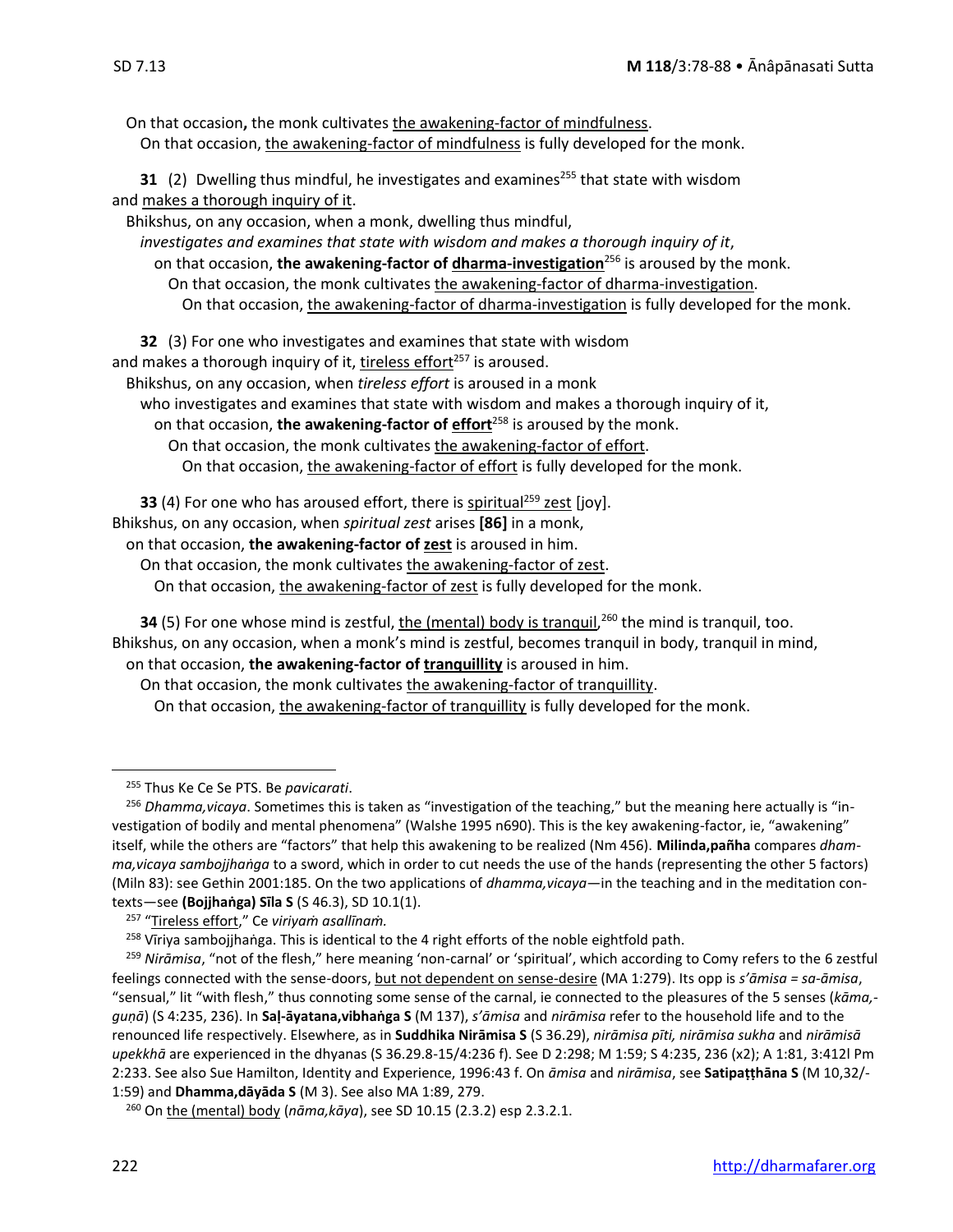**35** (6) For one tranquil in body and happy, the mind becomes concentrated.

Bhikshus, on any occasion, a monk, tranquil in body and happy, becomes concentrated,

on that occasion, **the awakening-factor of concentration** is aroused in him.

On that occasion, the monk cultivates the awakening-factor of concentration.

On that occasion, the awakening-factor of concentration is fully developed for the monk.

**36** (7) He closely looks on with equanimity at the mind thus concentrated. Bhikshus, on any occasion, when the monk *closely looks on with equanimity* at the mind thus concentrated, On that occasion, **the awakening-factor of equanimity** is aroused in him.

On that occasion, the monk cultivates the awakening-factor of equanimity. On that occasion, the awakening-factor of equanimity is fully developed for the monk.<sup>261</sup>

### **(B) Contemplating feelings**

**37** Bhikshus, on any occasion, when a monk, exertive, clearly comprehending, mindful, dwells **contemplating feeling in the feeling,** <sup>262</sup> *removing covetousness and displeasure for the world*, then, undistracted mindfulness is established in him.

(1) Bhikshus, on any occasion, when undistracted mindfulness is established in a monk, on that occasion, **the awakening-factor of mindfulness** is aroused in the monk.

On that occasion, the monk cultivates the awakening-factor of mindfulness.

On that occasion, the awakening-factor of mindfulness is fully developed for the monk.

(2) Dwelling thus mindful, he investigates and examines that state with wisdom and makes a thorough inquiry of it.

Bhikshus, on any occasion, when a monk, dwelling thus mindful,

*investigates and examines that state with wisdom and makes a thorough inquiry of it*,

on that occasion, **the awakening-factor of dharma-investigation** is aroused in him.

On that occasion, the monk cultivates the awakening-factor of dharma-investigation On that occasion, the awakening-factor of dharma-investigation is fully developed for the monk.

(3) For one who investigates and examines that state with wisdom

and makes a thorough inquiry of it, tireless effort is aroused.

Bhikshus, on any occasion, when *tireless effort* is aroused in a monk

who investigates and examines that state with wisdom and makes a thorough inquiry of it,

on that occasion, **the awakening-factor of effort** is aroused in him.

On that occasion, the monk cultivates the awakening-factor of effort.

On that occasion, the awakening-factor of effort is fully developed for the monk.

(4) For one who has aroused effort, spiritual zest arises.

Bhikshus, on any occasion, when *spiritual zest* [joy] arises in a monk,

on that occasion, **the awakening-factor of zest** is aroused in him.

On that occasion, the monk cultivates the awakening-factor of zest.

On that occasion, the awakening-factor of zest is fully developed for the monk.

<sup>262</sup> "Contemplating feelings in the feeling." See §24n.

<sup>261</sup> On this *sambojjhaṅga* passage, cf the shorter *nīvaraṇa,pahīna* passage at **Sāmañña,phala S** (D 2.76/1:73), SD 8.10n for other refs.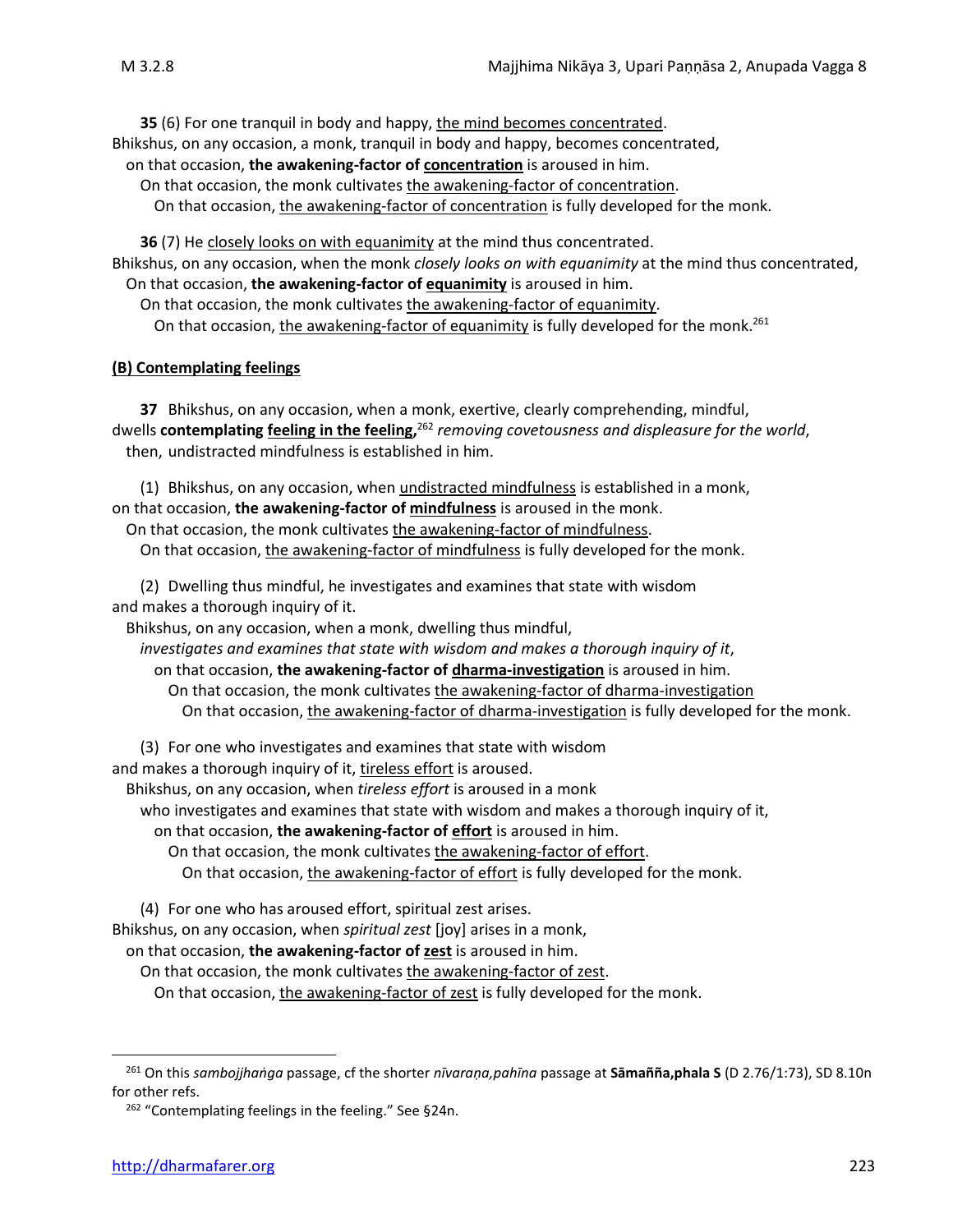(5) In one whose mind is zestful, the (mental) body is tranquil, the mind is tranquil, too. Bhikshus, on any occasion, when a monk's mind is zestful, becomes tranquil in body, tranquil in mind, on that occasion, **the awakening-factor of tranquillity** is aroused in him.

On that occasion, the monk cultivates the awakening-factor of tranquillity. On that occasion, the awakening-factor of tranquillity is fully developed for the monk.

 (6) For one tranquil in body and happy, the mind becomes concentrated. Bhikshus, on any occasion, a monk, tranquil in body and happy, becomes concentrated,

on that occasion, **the awakening-factor of concentration** is aroused in him.

On that occasion, the monk cultivates the awakening-factor of concentration.

On that occasion, the awakening-factor of concentration is fully developed for the monk.

(7) He closely looks on with equanimity at the mind thus concentrated. Bhikshus, on any occasion, when the monk *closely looks on with equanimity* at the mind thus concentrated, On that occasion, **the awakening-factor of equanimity** is aroused in him.

On that occasion, the monk cultivates the awakening-factor of equanimity.

On that occasion, the awakening-factor of equanimity is fully developed for the monk.

### **(C) Contemplating the mind**

**38** Bhikshus, on any occasion, when a monk, exertive, clearly comprehending, mindful, dwells **contemplating the mind in the mind**, *removing covetousness and displeasure for the world*, then undistracted mindfulness is established in him.

(1)Bhikshus, on any occasion, when undistracted mindfulness is established in a monk, on that occasion, **the awakening-factor of mindfulness** is aroused in the monk.

On that occasion, the monk cultivates the awakening-factor of mindfulness. On that occasion, the awakening-factor of mindfulness is fully developed for the monk.

(2)Dwelling thus mindful, he investigates and examines that state with wisdom and makes a thorough inquiry of it.

Bhikshus, on any occasion, when a monk, dwelling thus mindful,

*investigates and examines that state with wisdom and makes a thorough inquiry of it*,

on that occasion, **the awakening-factor of dharma-investigation** is aroused in him.

On that occasion, the monk cultivates the awakening-factor of dharma-investigation On that occasion, the awakening-factor of dharma-investigation is fully developed for the monk.

(3) For one who investigates and examines that state with wisdom and makes a thorough inquiry of it, tireless effort is aroused.

Bhikshus, on any occasion, when *tireless effort* is aroused in a monk

who investigates and examines that state with wisdom and makes a thorough inquiry of it,

on that occasion, **the awakening-factor of effort** is aroused in him.

On that occasion, the monk cultivates the awakening-factor of effort.

On that occasion, the awakening-factor of effort is fully developed for the monk.

(4) For one who has aroused effort, spiritual zest arises.

Bhikshus, on any occasion, when *spiritual zest* [joy] arises in a monk,

on that occasion, **the awakening-factor of zest** is aroused in him.

On that occasion, the monk cultivates the awakening-factor of zest.

On that occasion, the awakening-factor of zest is fully developed for the monk.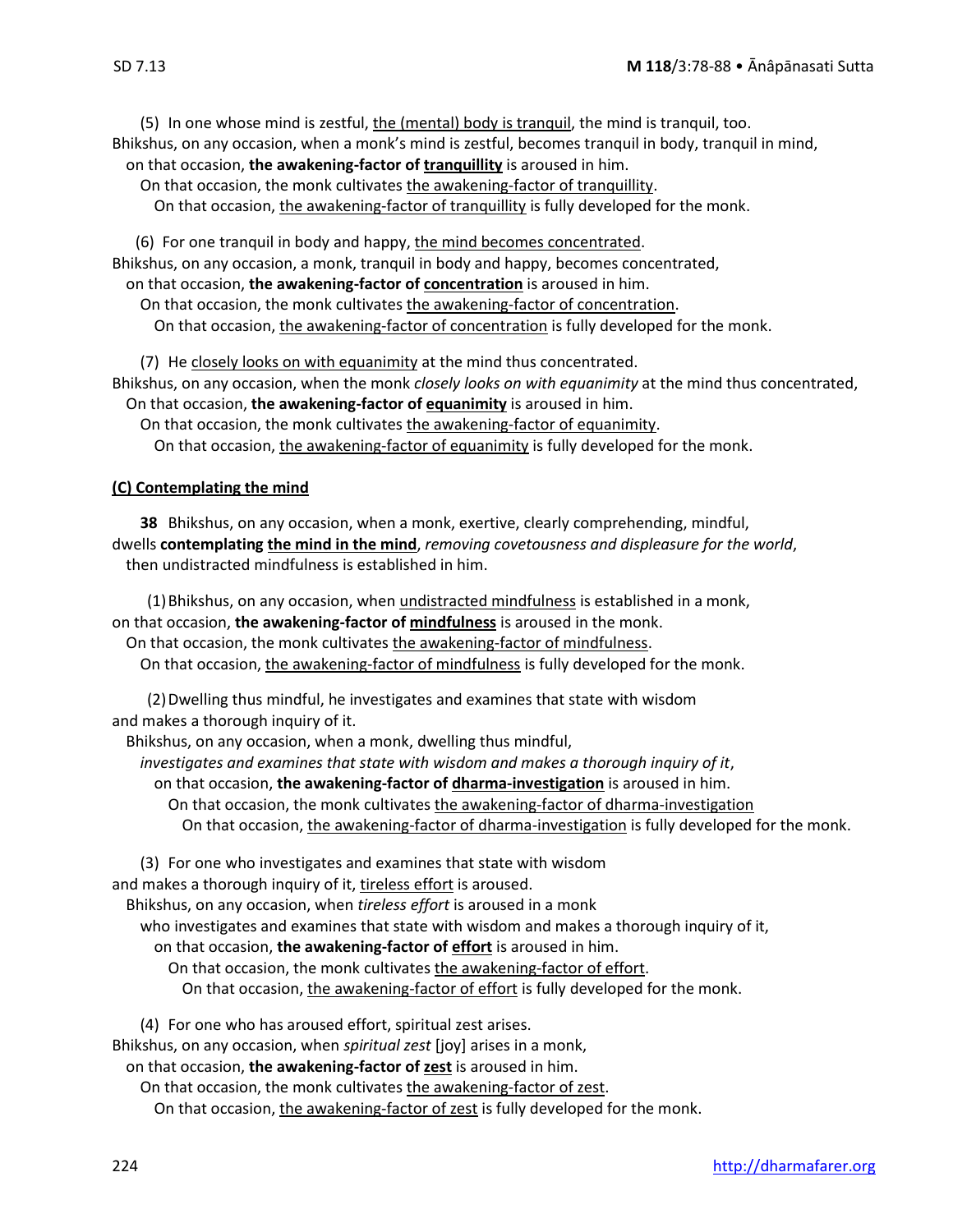(5) In one whose mind is zestful, the (mental) body is tranquil, the mind is tranquil, too. Bhikshus, on any occasion, when a monk's mind is zestful, becomes tranquil in body, tranquil in mind, on that occasion, **the awakening-factor of tranquillity** is aroused in him.

On that occasion, the monk cultivates the awakening-factor of tranquillity. On that occasion, the awakening-factor of tranquillity is fully developed for the monk.

 (6) For one tranquil in body and happy, the mind becomes concentrated. Bhikshus, on any occasion, a monk, tranquil in body and happy, becomes concentrated,

on that occasion, **the awakening-factor of concentration** is aroused in him.

On that occasion, the monk cultivates the awakening-factor of concentration.

On that occasion, the awakening-factor of concentration is fully developed for the monk.

(7) He closely looks on with equanimity at the mind thus concentrated. Bhikshus, on any occasion, when the monk *closely looks on with equanimity* at the mind thus concentrated, On that occasion, **the awakening-factor of equanimity** is aroused in him.

On that occasion, the monk cultivates the awakening-factor of equanimity.

On that occasion, the awakening-factor of equanimity is fully developed for the monk.

### **(D) Contemplating dharmas**

**39** Bhikshus, on any occasion, when a monk, exertive, clearly comprehending, mindful, dwells **contemplating dharma in the dharma**, <sup>263</sup> *removing covetousness and displeasure for the world*, then, undistracted mindfulness is established in him.

(1) Bhikshus, on any occasion, when undistracted mindfulness is established in a monk, on that occasion, **the awakening-factor of mindfulness** is aroused in the monk.

On that occasion, the monk cultivates the awakening-factor of mindfulness.

On that occasion, the awakening-factor of mindfulness is fully developed for the monk.

(2) Dwelling thus mindful, he investigates and examines that state with wisdom and makes a thorough inquiry of it.

Bhikshus, on any occasion, when a monk, dwelling thus mindful,

*investigates and examines that state with wisdom and makes a thorough inquiry of it*,

on that occasion, **the awakening-factor of dharma-investigation** is aroused in him.

On that occasion, the monk cultivates the awakening-factor of dharma-investigation. **[87]**

On that occasion, the awakening-factor of dharma-investigation is fully developed for the monk.

(3) For one who investigates and examines that state with wisdom and makes a thorough inquiry of it, tireless effort is aroused.

Bhikshus, on any occasion, when *tireless effort* is aroused in a monk

who investigates and examines that state with wisdom and makes a thorough inquiry of it,

on that occasion, **the awakening-factor of effort** is aroused in him.

On that occasion, the monk cultivates the awakening-factor of effort. On that occasion, the awakening-factor of effort is fully developed for the monk.

(4) For one who has aroused effort, spiritual zest arises.

Bhikshus, on any occasion, when *spiritual zest* [joy] arises in a monk,

<sup>263</sup> "Contemplating dharmas in the dharma." See §27.2 n. For de4tails: **Satipaṭṭhāna S** (M 10), SD 13.1 (5D) *Dhammânupassanā*.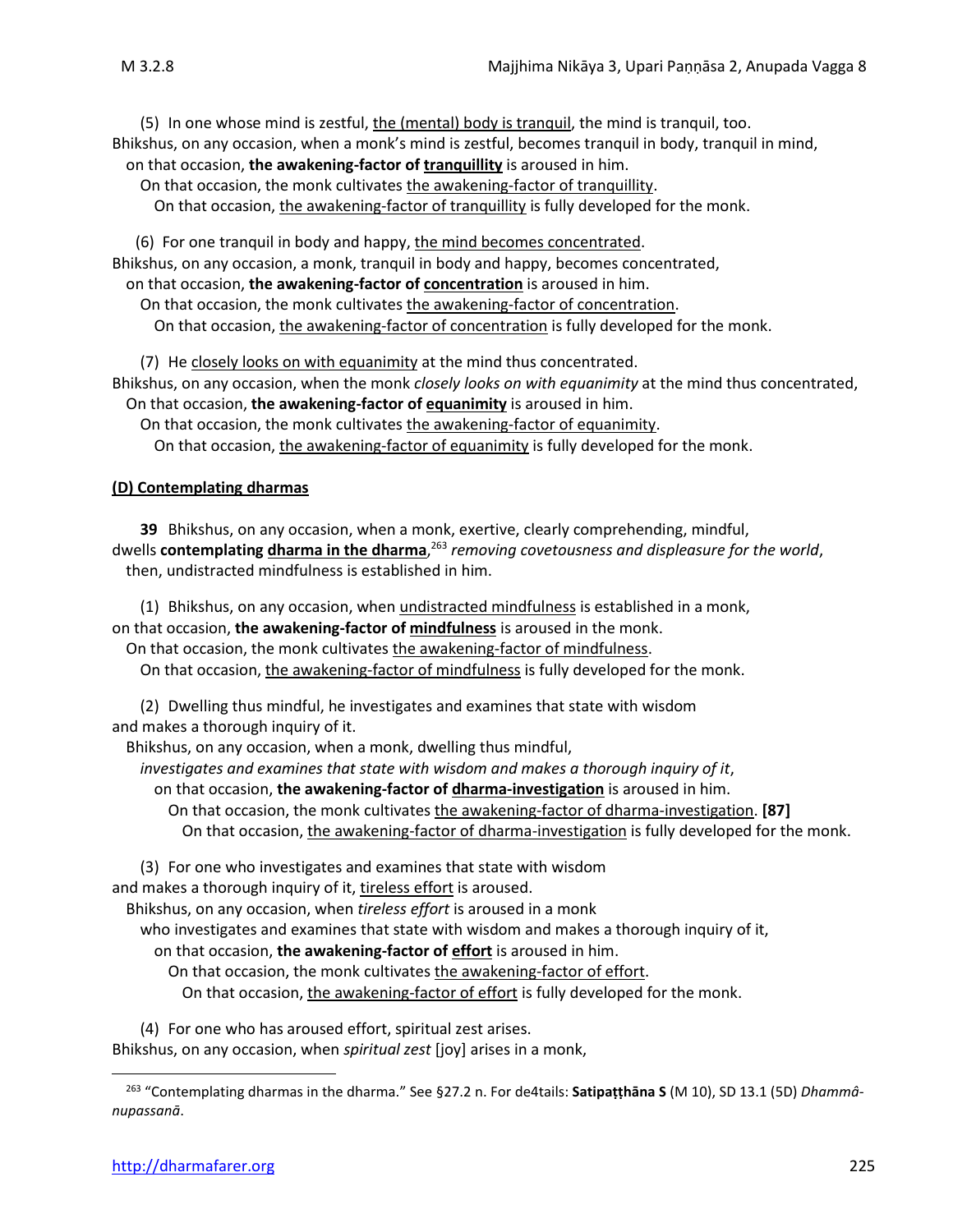on that occasion, **the awakening-factor of zest** is aroused in him.

- On that occasion, the monk cultivates the awakening-factor of zest.
	- On that occasion, the awakening-factor of zest is fully developed for the monk.

(5) In one whose mind is zestful, the (mental) body is tranquil, the mind is tranquil, too. Bhikshus, on any occasion, when a monk's mind is zestful, becomes tranquil in body, tranquil in mind, on that occasion, **the awakening-factor of tranquillity** is aroused in him. On that occasion, the monk cultivates the awakening-factor of tranquillity.

On that occasion, the awakening-factor of tranquillity is fully developed for the monk.

(6) For one tranquil in body and happy, the mind becomes concentrated.

Bhikshus, on any occasion, a monk, tranquil in body and happy, becomes concentrated,

on that occasion, **the awakening-factor of concentration** is aroused in him.

On that occasion, the monk cultivates the awakening-factor of concentration. On that occasion, the awakening-factor of concentration is fully developed for the monk.

(7) He closely looks on with equanimity at the mind thus concentrated. Bhikshus, on any occasion, when the monk *closely looks on with equanimity* at the mind thus concentrated, On that occasion, **the awakening-factor of equanimity** is aroused in him.

On that occasion, the monk cultivates the awakening-factor of equanimity.

On that occasion, the awakening-factor of equanimity is fully developed for the monk.

**40** Bhikshus, the 4 focuses of mindfulness thus cultivated, thus often developed, bring **the 7 awakeningfactors** to perfection. 264

IV. PERFECTION OF TRUE KNOWLEDGE AND LIBERATION

### **Conclusion**

**[88] 41**And how, bhikshus, are the 7 awakening-factors cultivated, often developed, to bring **true know**ledge and liberation to perfection?<sup>265</sup>

**42** Here, bhikshus,

(1) a monk cultivates the awakening-factor of **mindfulness** that is dependent on solitude,<sup>266</sup> dependent on fading away (of lust) [dispassion],<sup>267</sup> dependent on cessation (of suffering),<sup>268</sup> ripening in letting go (of defilements).<sup>269</sup>

<sup>265</sup> This closing section (M 118,41-44/3:88) is a pericope = **Ānanda S 1** (S 54.13-14/5:333) = **Ānanda S 2** (S 54.14/5:335).

<sup>266</sup> Here "solitude" (**viveka**) (or seclusion) has a special reference to the overcoming of the 5 mental hindrances (*pañca nīvaraṇā*). This whole phrase, beginning with "dependent on solitude"—vivek*a,nissitaṁ virāga,nissitaṁ nirodha,nissitaṁ vossagga,nissitaṁ vossagga,pariṇāmiṁ dhamma,vicaya,sambojjhaṅgaṁ*—is called **the** *viveka,nissita* **formula**. See Gethin 2001:162-168. According to **Paṭisambhidā,magga,** there are 5 kinds of "solitude" (*viveka*), ie overcoming of the hindrances [2.3.3.7]: (1) solitude through suppression (*vikkhambhana viveka*); (2) solitude through the substitution of opposite or displacement by opposites (*tad-aṅga viveka*); (3) solitude through cutting off (*samuccheda viveka*); (4) solitude through tranquillization (*paṭipassaddhi viveka*); and (5) solitude through escape (*nissaraṇa viveka*) (Pm 1:27, 2:219- 224; Vism 13.12/410, 22.110/693). See also **Satipaṭṭhāna Ss** (Intro), SD 13.1 §4.2.3.

<sup>&</sup>lt;sup>264</sup> MA says that this passage shows that the awakening-factors exist together in each mind-moment in the practice of insight-meditation.

<sup>267</sup> *Virāga***,** also tr as "dispassion." [2.3.4.3]

<sup>268</sup> *Nirodha*, ie, "cessation of suffering." [2.3.4.4]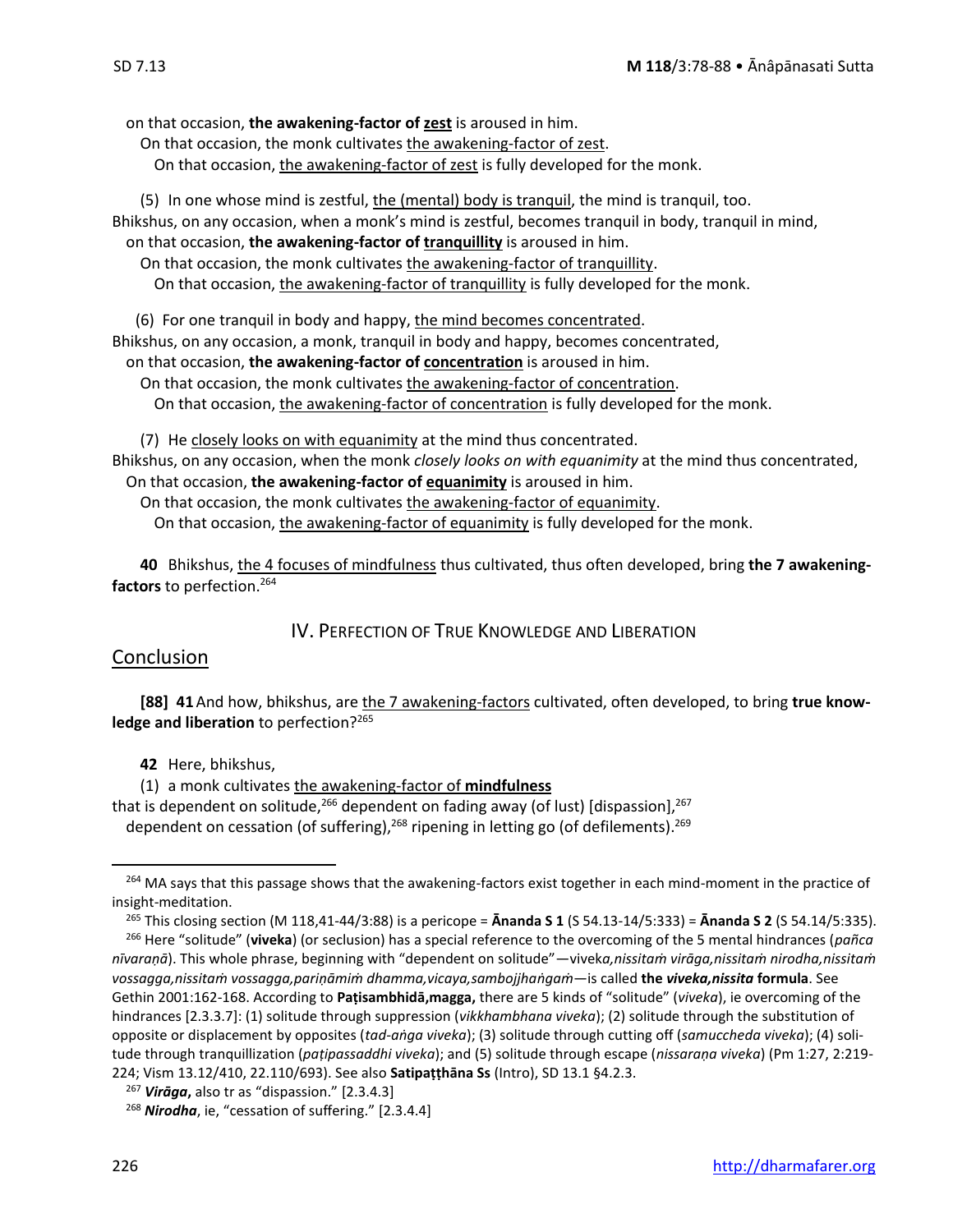(2) He cultivates the awakening-factor of **dharma-investigation** that is dependent on solitude, dependent on fading away (of lust), dependent on cessation (of suffering), ripening in letting go (of defilements).

(3) He cultivates the awakening-factor of **effort** that is dependent on solitude, dependent on fading away (of lust), dependent on cessation (of suffering), ripening in letting go (of defilements).

(4) He cultivates the awakening-factor of **zest** that is dependent on solitude, dependent on fading away (of lust), dependent on cessation (of suffering), ripening in letting go (of defilements).

(5) He cultivates the awakening-factor of **tranquillity** that is dependent on solitude, dependent on fading away (of lust), dependent on cessation (of suffering), ripening in letting go (of defilements).

(6) He cultivates the awakening-factor of **concentration** that is dependent on solitude, dependent on fading away (of lust), dependent on cessation (of suffering), ripening in letting go (of defilements).

(7) He cultivates the awakening-factor of **equanimity** that is dependent on solitude, dependent on fading away (of lust), dependent on cessation (of suffering), ripening in letting go (of defilements).

**43** Bhikshus, the 7 awakening-factors thus cultivated, thus often developed, bring **true knowledge and liberation** to perfection." 270

**44** This is what the Blessed One said. Satisfied, the monks rejoiced in the Blessed One's word.

— evaṁ —

## Bibliography

### **Primary sources**

Abhidhammattha Saṅgaha [Anuruddha]

1999 [Abhs; Abhs:BRS] **A Comprehensive Manual of Abhidhamma**: The Abhidhammattha of  $\bar{A}$ cariya Anu*ruddha.* [1993] Pali text orig ed & tr by Mahāthera Narada. Rev tr Bhikkhu Bodhi. Introd & explanatory guide by U Rewata Dhamma & Bhikkhu Bodhi. Abh tables by U Sīlānanda. 2<sup>nd</sup> ed, Kandy: Buddhist Publication Society, 1997.

<sup>269</sup> MA says that there are 2 kinds of letting go or relinquishment (of suffering) (*vossagga*): "giving up" (*pariccāga*), ie the abandonment of defilements, and "entering into" (*pakkhandana*), ie culminating in nirvana. **Gethin** notes that this phrase is not unique to the 7 *bojjhaṅgā*, but is also found in connection with the factors of the noble eightfold path, the *indriyā* and *balā* (2001:162 f). This formula shows that each *bojjhaṅga* is to be developed successively "as dependent on solitude, dispassion [fading away] and cessation" (Gethin 2001:166).

<sup>270</sup> MA says that the mindfulness that comprehends breathing is mundane. The mundane mindfulness of the breath perfects or fulfills the mundane focuses of mindfulness. The mundane focuses of mindfulness perfect the supramundane awakening-factors, and the supramundane awakening-factors perfect true knowledge and liberation, ie the fruit and nirvana.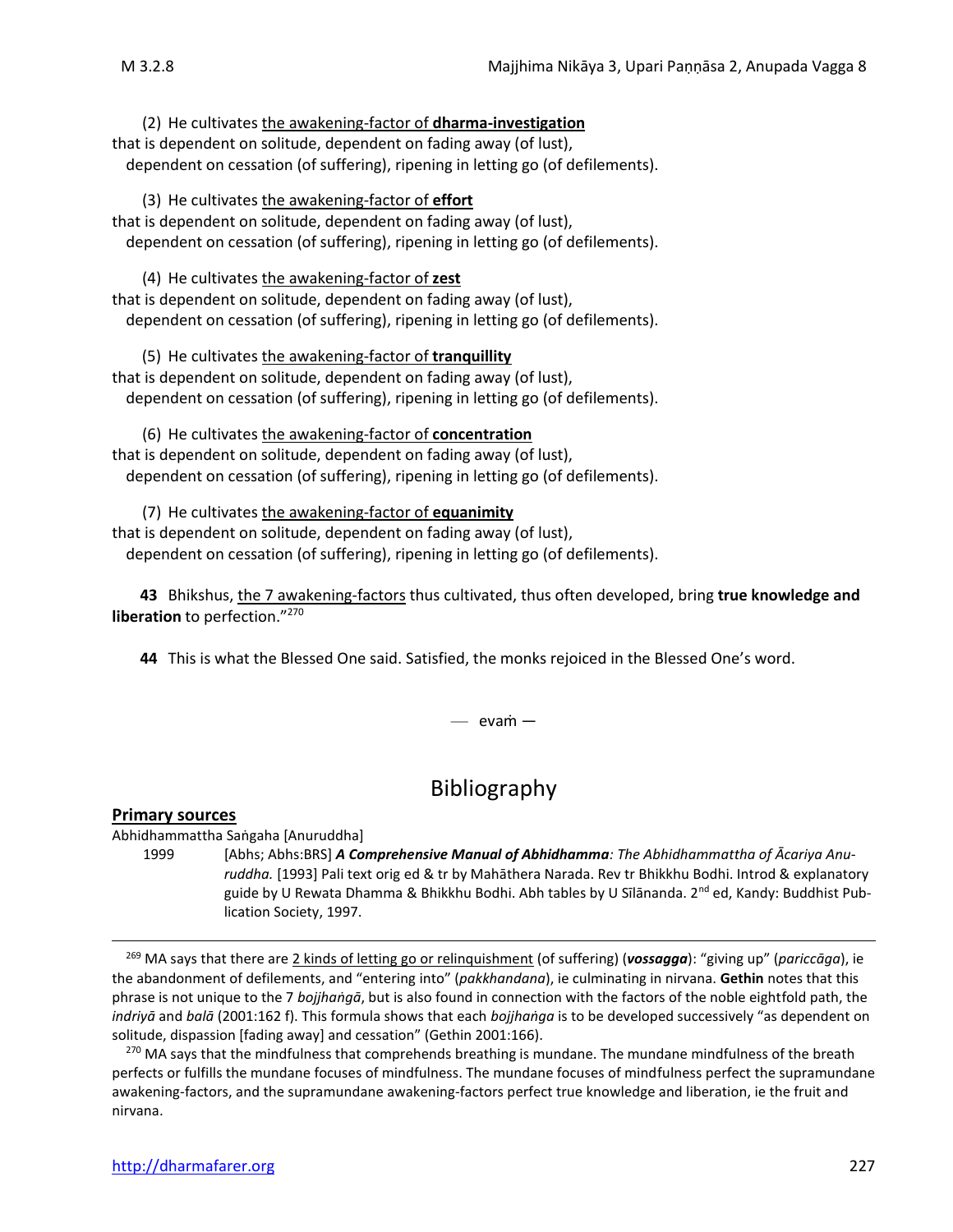| Anguttara Nikāya                |                                                                                                                                                                                                          |
|---------------------------------|----------------------------------------------------------------------------------------------------------------------------------------------------------------------------------------------------------|
| 1932-36<br>1999                 | [A:WH]The Book of Gradual Sayings. Tr. FL Woodward & E.M. Hare, Oxford: OUP, 1932-36.<br>[A:ÑB] Numerical Discourses of the Buddha (Anthology) (A:ÑB), tr. Nyanaponika Thera & Bhikkhu Bo-               |
|                                 | dhi. Walnut Creek: Altamira & Kandy: BPS, 1999. (208 selected suttas.)                                                                                                                                   |
| Dīgha Nikāya                    |                                                                                                                                                                                                          |
| 1995                            | [D:W] The Long Discourses of the Buddha. Tr Maurice Walshe. Boston: Wisdom & Kandy: BPS, 1995.                                                                                                           |
| Majjhima Nikāya                 |                                                                                                                                                                                                          |
| 1959                            | [M:H] The Collection of the Middle Length Sayings. Tr I B Horner. London: Pali Text Society, 1950, repr<br>1977.                                                                                         |
| 2001                            | {M:ÑB} The Middle Length Discourses of the Buddha. Tr Bhikkhu Ñāṇamoli & Bhikkhu Bodhi, Boston:<br>Wisdom & Barre Center for Buddhist Studies, 1995; 2 <sup>nd</sup> ed 2001.                            |
| Pațisambhidā, magga [Sāriputta] |                                                                                                                                                                                                          |
| 1997                            | [Pm:N] The Path of Discrimination. [1982] Tr from the Pali by Bhikkhu Nanamoli. 2 <sup>nd</sup> ed. Oxford: Pali<br>Text Society, 1997.                                                                  |
| Samyutta Nikāya                 |                                                                                                                                                                                                          |
| 2000                            | [S:B] The Connected Discourses of the Buddha. Tr Bhikkhu Bodhi, Boston: Wisdom, 2000. 2 vols.                                                                                                            |
|                                 | Vimutti, magga [Cié-to-tão-lun, Chinese tr Tipițaka Sanghapāla of Funan]                                                                                                                                 |
| 1977                            | [Vimm:ESK] Vimutti, magga, tr E R M Ehara, Soma and Kheminda, The Path of Freedom. Kandy: BPS 1977.<br>Unreliable due to translators' ignorance of Chinese and poor command of Pali. $\Upsilon$ Vimm: N. |
| 2021                            | [Vimm: Ñ] Tr Bh Nyanatusita, The Path to Freedom: Vimuttimagga 2 vols (running nos). HK: Centre of<br>Buddhist Studies, Univ of HK, 2021. Cited as: ch.section/page or ch.section or page.               |
| Visuddhi, magga [Buddhaghosa]   |                                                                                                                                                                                                          |
| 1979                            | [Vism:Ñ] The Path of Purification. [1964] Tr Bhikkhu Ñāṇamoli. 4 <sup>th</sup> ed Kandy: Buddhist Publication So-                                                                                        |
|                                 | ciety, 1979. 5 <sup>th</sup> ed 1991.                                                                                                                                                                    |
| 1991                            | $\rightarrow$ 1979.                                                                                                                                                                                      |
|                                 |                                                                                                                                                                                                          |
| <b>Secondary sources</b>        |                                                                                                                                                                                                          |
| Anālayo Bhikkhu                 |                                                                                                                                                                                                          |
| 2003                            | Satipațțhāna: The direct path to realization. Kandy: Buddhist Publication Society, 2003.                                                                                                                 |
| 2005                            | [Comparative study of M 62 in the light Sanskrit, Tibetan and Chinese texts. Forthcoming.]                                                                                                               |
| 2011                            | A Comparative Study of the Majjhima-nikāya. 2 vols. [2006] [v1 Intro, suttas 1-90; v2 suttas 91-152;                                                                                                     |
|                                 | concl, abbrev, refs, app.] Taipei: Dharma Drum Publishing Corp, 2011.                                                                                                                                    |
| 2019                            | "Meditation on the breath: Mindfulness and focused attention." Mindfulness 10, 2019:1684-1691.                                                                                                           |
| 1988                            | Ariyadhamma, Mahathera Nauyane<br>Anapana Sati: Meditation on Breathing. Bodhi Leaves BL 115. Kandy: Buddhist Publication Society,                                                                       |
|                                 | 1988. Downloadable free of charge from http://www.accesstoinsight/lib/bps/leaves/bl111.html                                                                                                              |
| Bodewitz, H W                   |                                                                                                                                                                                                          |
| 1986                            | "Prāņa, apāna and other prāņa-s in Vedic literature." The Adyar Library Bulletin 50 1986: 326-348.                                                                                                       |
| Bond, George D                  |                                                                                                                                                                                                          |
| 1988                            | The Buddha Revival in Sri Lanka: Religious tradition, reinterpretation and response. Columbia: Univer-<br>sity of South Carolina Press, 1988.                                                            |
| Brahmavamso, Ajahn              |                                                                                                                                                                                                          |
| 1999                            | Present Moment Awareness and Silent Awareness of the Present Moment. Perth: [publisher], 1999. Esp<br>ch 9 "Beautiful Mind."                                                                             |
| 2000                            | The Basic Method of Meditation [1998]. ©The Buddhist Society of Western Australia. Singapore: Bud-<br>dhist Fellowship, 2000.                                                                            |
| 2002                            | "The beautiful breath: The Anapanasati Sutta." In Dhamma Journal 3,1 Jan 2002:61-108 (ch 9).                                                                                                             |
| 2004                            | "Cultivate tranquility, harvest insight." Buddhadharma Quarterly, fall 2004. Download from                                                                                                               |
|                                 | http://www.thebuddhadharma.com/issues/2004/fall/ajahn-brahm.html; also on                                                                                                                                |
|                                 | http://sites.google.com/site/santifm10/ajahnbrahm.                                                                                                                                                       |
| Bronkhorst, Johannes            |                                                                                                                                                                                                          |
| 1993                            | Two Traditions of Meditation in Ancient India. [Stuttgart: F. Steiner Verlag Wiesbaden, 1986. xii 145pp                                                                                                  |
|                                 | 24 cm] 2 <sup>nd</sup> ed Delhi: Motilal Banarsidass, 1993. xviii 153pp hb incl pagination of 1 <sup>st</sup> ed.                                                                                        |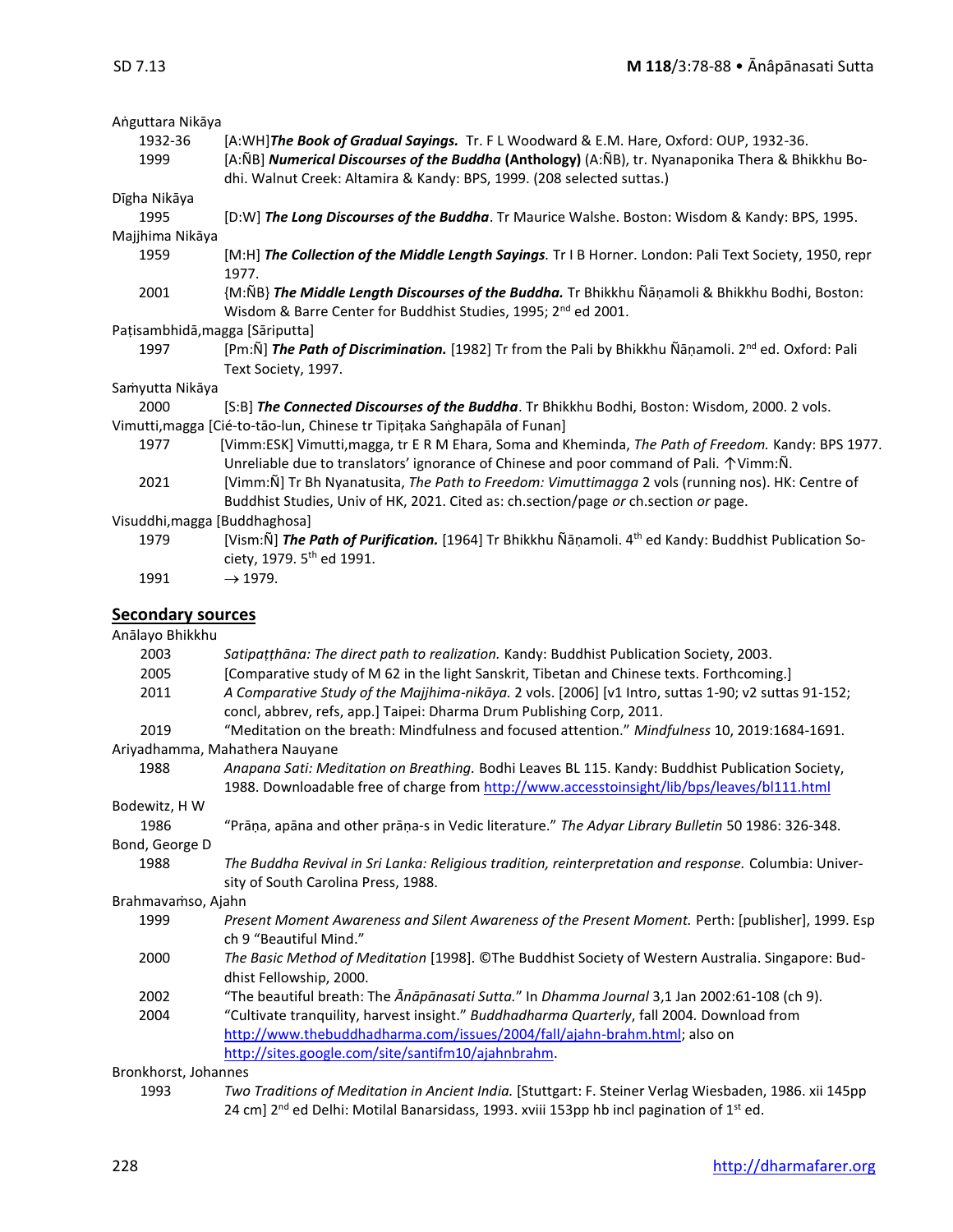| Brown, G W                 |                                                                                                                                                                                                                                                                                                                                                          |
|----------------------------|----------------------------------------------------------------------------------------------------------------------------------------------------------------------------------------------------------------------------------------------------------------------------------------------------------------------------------------------------------|
| 1919                       | "Prāņa and apāna." Journal of the American Oriental Society 39 1919:104-112.                                                                                                                                                                                                                                                                             |
| Buddhadāsa Bhikkhu         |                                                                                                                                                                                                                                                                                                                                                          |
| 1989                       | Ānāpānasati: Mindfulness with Breathing: unveiling the secrets of life; a manual for beginners. (Tr fr<br>Siamese by Santikaro Bhikkhu.) Bangkok: Dhamma Study and Practice Group. ©Evolution /Liberation,<br>1987. 2 <sup>nd</sup> ed 1989. xx 174pp sb, Pali glossary, app incl The Mindfulness With Breathing Discourse.                              |
| Cousins, Lance S           |                                                                                                                                                                                                                                                                                                                                                          |
| 1996                       | "The origins of insight meditation." In The Buddhist Forum vol 4 Seminar Papers 1994-1996, ed Tadeusz<br>Skorupski. London: School of Oriental and African Studies, University of London, 1996:35-58.                                                                                                                                                    |
|                            | Dhammadīpa, Bhikkhu [SHIH Nam Sak]                                                                                                                                                                                                                                                                                                                       |
| 2009                       | "Two divisions of Anapansati/smrti in their chronological development." In Buddhist and Pali Studies in<br>Honour of the Venerable Professor Kakkapalliye Anuruddha, (edd) KL Dhammajoti, Y Karunadasa, Hong<br>Kong: Centre of Buddhist Studies, The University of Hong Kong, 2009: 567-582.                                                            |
| Dhammajoto, KL             |                                                                                                                                                                                                                                                                                                                                                          |
| 2009                       | "The doctrine of the six-stage mindfulness of breathing." In Buddhist and Pali Studies in Honour of the<br>Venerable Professor Kakkapalliye Anuruddha, (edd) KL Dhammajoti, Y Karunadasa, Hong Kong: Centre of<br>Buddhist Studies, The University of Hong Kong, 2009:639-650.                                                                           |
| Edgerton, Franklin         |                                                                                                                                                                                                                                                                                                                                                          |
| 1958a                      | "Prāņa and apāna." Journal of the American Oriental Society 78,1 Jan-Mar 1958:51-54.                                                                                                                                                                                                                                                                     |
| 1958b                      | "Prāņa and Apāna: Surrejoinder." Journal of the American Oriental Society, vol 78,1 Jan-Mar 1958:56 f.                                                                                                                                                                                                                                                   |
| FUJII, Masato              |                                                                                                                                                                                                                                                                                                                                                          |
| 1999                       | "A common passage on the spureme prāṇa in the three earliest Upaniṣads (JUB 1.60-2.12; BAU 1.3;<br>ChU 1.2)." Zinbun 34,2 1992:51-86.                                                                                                                                                                                                                    |
| Gethin, Rupert M L         |                                                                                                                                                                                                                                                                                                                                                          |
| 2001                       | The Buddhist Path to Awakening. [Leiden: E J Brill, 1992.] 2 <sup>nd</sup> ed sb Oxford: Oneworld, 2001. A modern<br>classic in the study of the bodhi, pakkhiyā dhammā.                                                                                                                                                                                 |
| Johansson, Rune E A        |                                                                                                                                                                                                                                                                                                                                                          |
| 1981                       | Pali Buddhist Texts: Explained to the beginner. [1973] 3 <sup>rd</sup> ed Richmond: Curzon, 1981. Nordic Institute<br>of Asian Studies Asian Studies Monograph Series No. 14. 159pp pbk.                                                                                                                                                                 |
| Kearney, Patrick           |                                                                                                                                                                                                                                                                                                                                                          |
| 2001                       | Evam Me Suttam [sic] This is how I heard it. Week 4: Anapanasati Sutta (25 Oct 2001) [of a series of 6<br>talks]. Medlow Bath, NSW (Australia): Blue Mountain Insight Meditation Centre, 2001. (Sutta tr & per-<br>sonal commentary.)                                                                                                                    |
| Lee Dhammadharo, Ajaan     |                                                                                                                                                                                                                                                                                                                                                          |
| 1983                       | Keeping the Breath in Mind & Lessons in Samādhi (selected passages) [1 <sup>st</sup> ed, Bangkok, 1979]. Tr<br>Thānissaro Bhikkhu (Geoffrey DeGraff), Bangkok, 2 <sup>nd</sup> ed 1983. Free booklet.                                                                                                                                                    |
| Lu, K'uan Yü               |                                                                                                                                                                                                                                                                                                                                                          |
| 1964                       | The Secrets of Chinese Meditation. London: Rider, 1964. Repr York Beach, ME: Samuel Weiser, 1969,<br>1994. See Zhiyi, Tongmen Zhiguan, 1964.                                                                                                                                                                                                             |
| Mahāsi Sayādaw             |                                                                                                                                                                                                                                                                                                                                                          |
| 1980                       | Purpose of Practising Kammatthana Meditation. Tr U Min Swee (Min Kyaw Thu). Rangoon: Buddha<br>Sāsanā Nuggaha Organization, Mahāsi Thātana Yeikthā, 1980. Free booklet. Various reprs.                                                                                                                                                                   |
| Ñāņamoli (tr)              |                                                                                                                                                                                                                                                                                                                                                          |
| 1973                       | Mindfulness of Breathing (Ānāpānasati): Buddhist texts from the Pali Canon and Extracts from the Pali<br>Commentaries. [1952; 2 <sup>nd</sup> ed 1964] Kandy: Buddhist Publication Society, 1973.                                                                                                                                                        |
| Nyanadhammo, Ajahn<br>1999 | "The spiritual faculties." Amaravati Buddhist Monastery, UK: Forest Sangha Newsletter 48 1999.                                                                                                                                                                                                                                                           |
| Nyanaponika Thera          |                                                                                                                                                                                                                                                                                                                                                          |
| 1962                       | The Heart of Buddhist Meditation. [1962] With an anthology of relevant texts tr fr the Pali and Sanskrit.<br>London: Rider, 1969. Ch 6: Mindfulness of Breathing (pp 108-113). Pt 2: The Basic Text (Maha<br>Satipațțhāna Sutta tr with notes) (pp 115-135); Pt 3.39: The Discourse on Mindfulness of Breathing<br>(excerpts: M 118.15-43) (pp 165-169). |
| Shaw, Sandra               |                                                                                                                                                                                                                                                                                                                                                          |